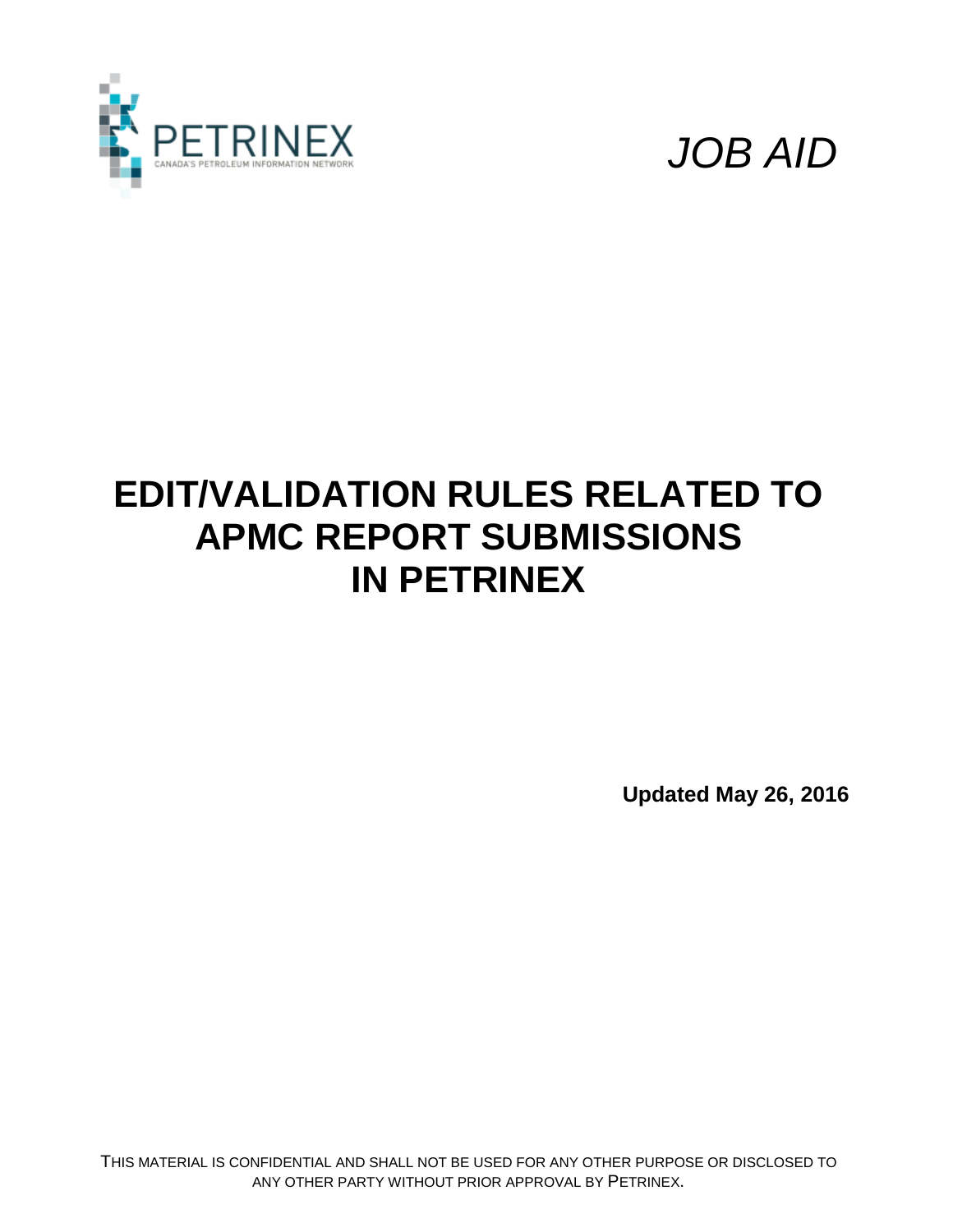#### **EDIT/VALIDATION RULES RELATED TO APMC REPORT SUBMISSIONS IN PETRINEX**

#### **Table of Contents**

| 2.             |  |
|----------------|--|
| $\mathbf{3}$ . |  |
|                |  |
|                |  |
|                |  |
| 7.             |  |
| 8.             |  |
| 9.             |  |
|                |  |
|                |  |
|                |  |
|                |  |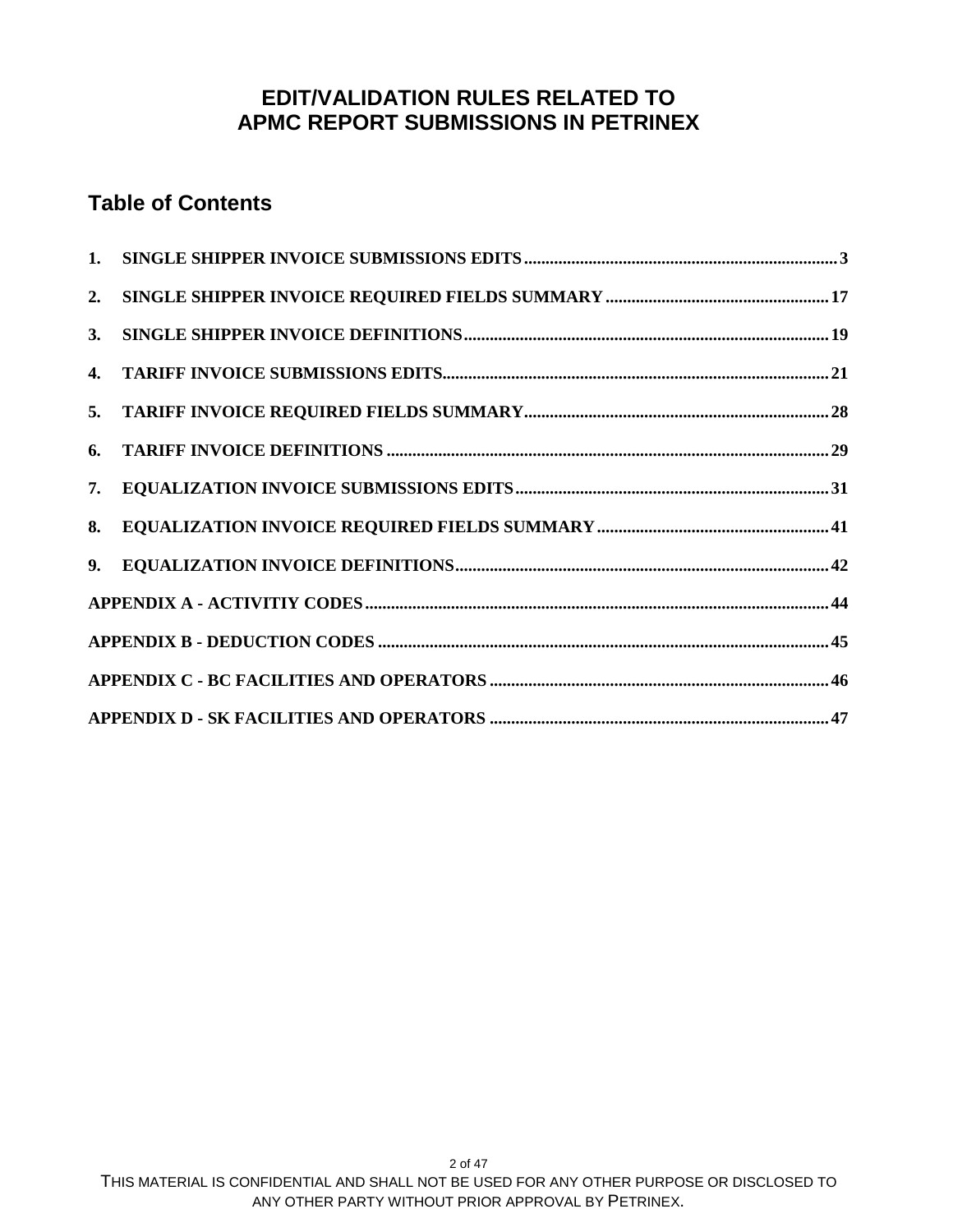#### **1. SINGLE SHIPPER INVOICE SUBMISSIONS EDITS**

The following edits only apply to the Edit Single Shipper Invoice unit task

<span id="page-2-0"></span>

| <b>Business Name</b>    | <b>Validation Rule</b>                                                                                                                                               | <b>Result</b><br><b>Type</b> | <b>Message</b>                                                                                                                            | <b>Message Number</b> |  |  |  |
|-------------------------|----------------------------------------------------------------------------------------------------------------------------------------------------------------------|------------------------------|-------------------------------------------------------------------------------------------------------------------------------------------|-----------------------|--|--|--|
| <b>Key Fields</b>       |                                                                                                                                                                      |                              |                                                                                                                                           |                       |  |  |  |
| <b>Invoice Number</b>   | Invoice Number must be entered.                                                                                                                                      | <b>ERROR</b>                 | Invoice Number cannot be blank.                                                                                                           | <b>MSG002</b>         |  |  |  |
| Shipper BA ID           | Shipper BA must be entered.                                                                                                                                          | <b>ERROR</b>                 | Shipper BA ID cannot be blank.                                                                                                            | <b>MSG002</b>         |  |  |  |
| Shipper BA ID           | Shipper BA must be valid. Can only<br>be APMC (0PMC) or their agent<br>(currently Shell (A6JG)).                                                                     | <b>ERROR</b>                 | Shipper BA ID [Shipper BA ID] is not valid.<br>Must be one of [BA list].                                                                  | <b>ARI004</b>         |  |  |  |
| Shipper BA ID           | Shipper BA must be Active in<br>Petrinex based on the BA Corporate<br>Status Active Indicator.                                                                       | <b>ERROR</b>                 | Shipper BA ID [Shipper BA ID] is not active in<br>Petrinex for Production Month [Production<br>Month].                                    | <b>ARI006</b>         |  |  |  |
| <b>Production Month</b> | If the prior production month<br>submission has not been 'unlocked',<br>then the production month must be<br>the current Single Shipper Invoice<br>production month. | <b>ERROR</b>                 | Production Month [Production Month] must be ARI005<br>equal to the current Single Shipper Invoice<br>Production Month [Production Month]. |                       |  |  |  |
| <b>Production Month</b> | Production Month must be entered.                                                                                                                                    | <b>ERROR</b>                 | Production Month cannot be blank.                                                                                                         | <b>MSG002</b>         |  |  |  |
| <b>Production Month</b> | Production Month must be valid.<br>Format: YYYY-MM.                                                                                                                  | <b>ERROR</b>                 | Production Month [Production Month] is not<br>valid. The format should be YYYY-MM.                                                        | <b>ARI002</b>         |  |  |  |
| <b>Production Month</b> | Should not be earlier than the APMC<br><b>Report Submissions implementation</b><br>date.                                                                             | <b>ERROR</b>                 | Production Month [Production Month] is prior<br>to APMC Reporting implementation date<br>[Implementation Month].                          | <b>ARI003</b>         |  |  |  |
| <b>Header Fields</b>    |                                                                                                                                                                      |                              |                                                                                                                                           |                       |  |  |  |
| <b>Invoice Date</b>     | Invoice date must be entered.                                                                                                                                        | <b>ERROR</b>                 | Invoice Date cannot be blank.                                                                                                             | MSG002                |  |  |  |
| <b>Invoice Date</b>     | Invoice date must be valid.<br>Format: YYYY-MM-DD.                                                                                                                   | <b>ERROR</b>                 | Invoice Date [Invoice Date] is not valid.<br>Format should be YYYY-MM-DD.                                                                 | <b>MSG042</b>         |  |  |  |
| Payment Due Date        | Payment due date must be valid.<br>Format: YYYY-MM-DD.                                                                                                               | <b>ERROR</b>                 | Payment Due Date [Payment Due Date] is not MSG042<br>valid. Format should be YYYY-MM-DD.                                                  |                       |  |  |  |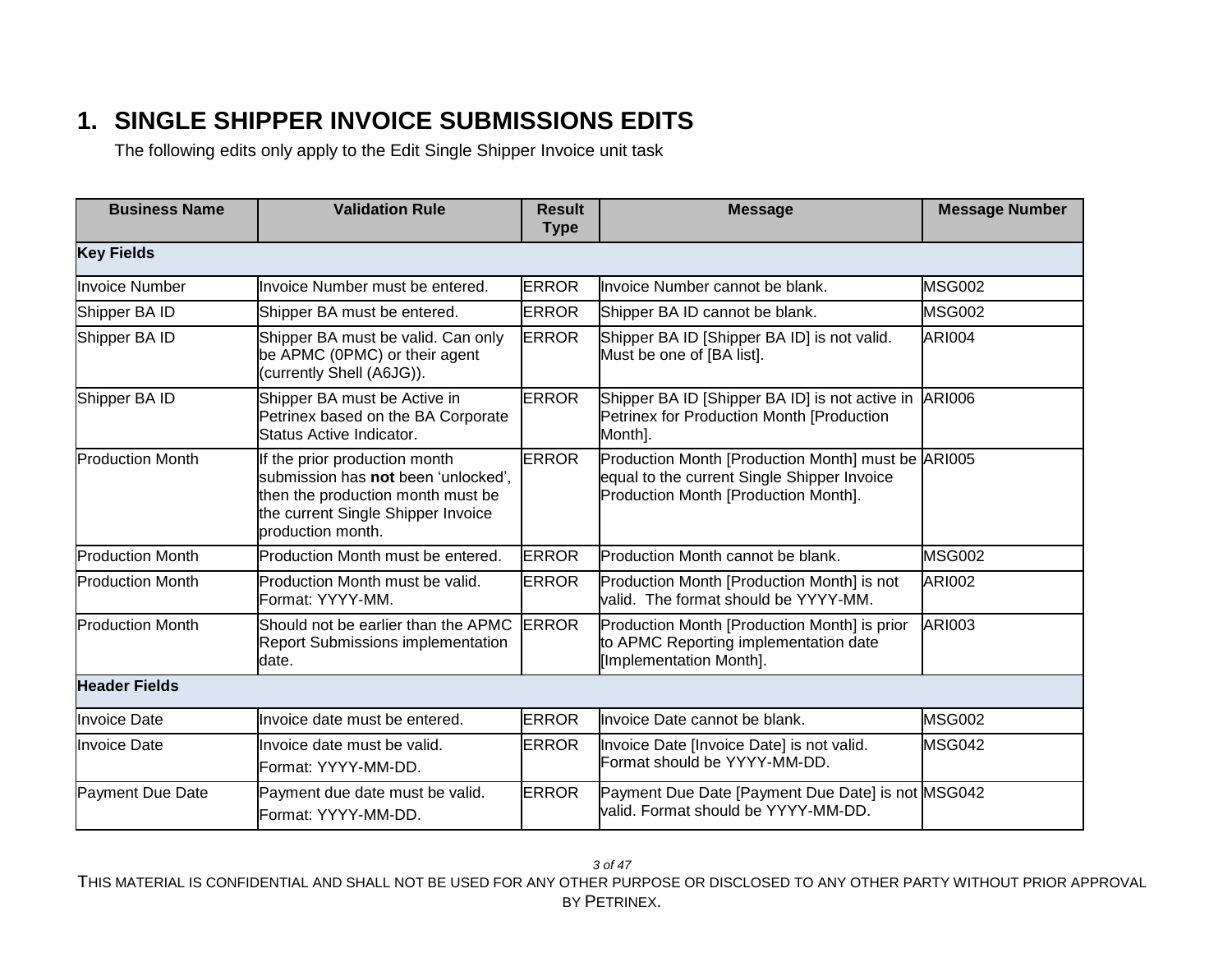| <b>Business Name</b> | <b>Validation Rule</b>                                                                                                                                                                  | <b>Result</b><br><b>Type</b> | <b>Message</b>                                                                                       | <b>Message Number</b> |
|----------------------|-----------------------------------------------------------------------------------------------------------------------------------------------------------------------------------------|------------------------------|------------------------------------------------------------------------------------------------------|-----------------------|
| Contact - First Name | First Name must be entered.                                                                                                                                                             | <b>ERROR</b>                 | First Name cannot be blank.                                                                          | <b>MSG002</b>         |
| Contact - Last Name  | Last Name must be entered.                                                                                                                                                              | <b>ERROR</b>                 | Last Name cannot be blank.                                                                           | <b>MSG002</b>         |
| Contact - Email      | Email must be entered.                                                                                                                                                                  | <b>ERROR</b>                 | Email cannot be blank.                                                                               | <b>MSG002</b>         |
| Contact - Phone      | Phone must be entered.                                                                                                                                                                  | <b>ERROR</b>                 | lPhone cannot be blank.                                                                              | <b>MSG002</b>         |
| Currency             | Currency must be entered.                                                                                                                                                               | <b>ERROR</b>                 | Currency cannot be blank.                                                                            | <b>MSG002</b>         |
| Currency             | Currency must be valid. Currently,<br>either 'CAD' or 'USD'.                                                                                                                            | <b>ERROR</b>                 | Currency [Currency] is not valid.<br>Must be one of [Currency list].                                 | <b>ARI004</b>         |
| <b>Admin Fees</b>    | Admin Fees must be valid.<br>Format: After removing leading and<br>trailing zeroes, Max 16 digits before<br>decimal point and max 2 digits after.<br>Allow positive, negative, or zero. | <b>ERROR</b>                 | Admin Fees [Admin Fees] is invalid, max 16<br>digits before decimal place and max 2 digits<br>after. | <b>ARI007</b>         |
| Subtotal             | Subtotal must be entered.                                                                                                                                                               | <b>ERROR</b>                 | Subtotal cannot be blank.                                                                            | <b>MSG002</b>         |
| Subtotal             | Subtotal must be valid.<br>Format: After removing leading and<br>trailing zeroes, Max 16 digits before<br>decimal point and max 2 digits after.<br>Allow positive, negative, or zero.   | <b>ERROR</b>                 | Subtotal [Subtotal] is invalid, max 16 digits<br>before decimal place and max 2 digits after.        | <b>ARI007</b>         |
| Subtotal             | Subtotal should equal the sum of all<br>detail row Value amounts + Admin<br>Fees amount                                                                                                 |                              | WARNING Subtotal [Subtotal] does not equal detail<br>amounts + Admin Fees [amount].                  | <b>ARI008</b>         |
| <b>Tax Code</b>      | At least one Tax Code must be<br>entered.                                                                                                                                               | <b>ERROR</b>                 | Tax Code cannot be blank.                                                                            | <b>MSG002</b>         |
| <b>Tax Code</b>      | Tax Code must be valid. Currently,<br>'PST', 'GST', 'HST', or 'UST'.                                                                                                                    | <b>ERROR</b>                 | Tax Code [Tax Code] is not valid.<br>Must be one of [Tax Code list].                                 | <b>ARI004</b>         |
| <b>Tax Code</b>      | Tax Code must be valid for Currency. ERROR<br>Currently, 'PST', 'GST', and 'HST' for<br>CAD'. 'UST' for 'USD'.                                                                          |                              | Tax Code [Tax Code] is not valid for Currency ARI009<br>[Currency].                                  |                       |
| <b>Tax Code</b>      | One of the following tax code options ERROR<br>must be used for Tax Code 1 and Tax<br>Code 2 fields:<br>For a currency of CAD:                                                          |                              | Invalid Tax Code [Tax Code] combination.                                                             | <b>ARI036</b>         |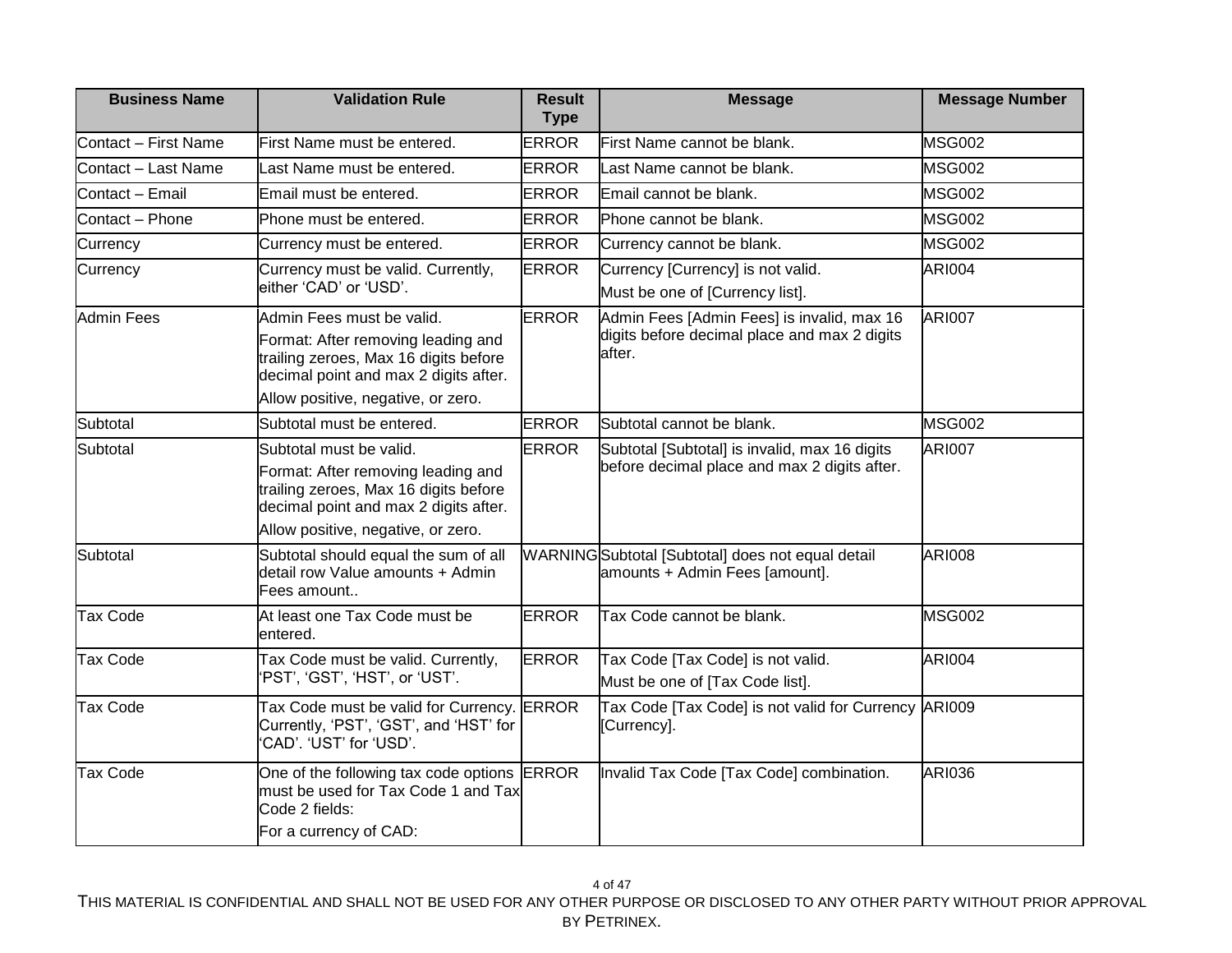| <b>Business Name</b>          | <b>Validation Rule</b>                                                                                                                                     | <b>Result</b><br><b>Type</b> | <b>Message</b>                                                                                                | <b>Message Number</b> |
|-------------------------------|------------------------------------------------------------------------------------------------------------------------------------------------------------|------------------------------|---------------------------------------------------------------------------------------------------------------|-----------------------|
|                               | <b>GST</b> and blank                                                                                                                                       |                              |                                                                                                               |                       |
|                               | HST and blank                                                                                                                                              |                              |                                                                                                               |                       |
|                               | PST and GST                                                                                                                                                |                              |                                                                                                               |                       |
|                               | For a currency of USD:                                                                                                                                     |                              |                                                                                                               |                       |
|                               | USD and blank.                                                                                                                                             |                              |                                                                                                               |                       |
| <b>Tax Amount</b>             | If Tax Code is entered, then Tax<br>Amount cannot be blank.                                                                                                | <b>ERROR</b>                 | Tax Amount cannot be blank.                                                                                   | <b>MSG002</b>         |
| <b>Tax Amount</b>             | Tax Amount must be valid.                                                                                                                                  | <b>ERROR</b>                 | Tax Amount [Tax Amount] is invalid, max 16                                                                    | <b>ARI007</b>         |
|                               | Format: After removing leading and<br>trailing zeroes, Max 16 digits before<br>decimal point and max 2 digits after.<br>Allow positive, negative, or zero. |                              | digits before decimal place and max 2 digits<br>after.                                                        |                       |
| Total                         | Total must be entered.                                                                                                                                     | <b>ERROR</b>                 | Total cannot be blank.                                                                                        | <b>MSG002</b>         |
| Total                         | Total must be valid.                                                                                                                                       | <b>ERROR</b>                 | Total [Total] is invalid, max 16 digits before                                                                | <b>ARI007</b>         |
|                               | Format: After removing leading and<br>trailing zeroes, Max 16 digits before<br>decimal point and max 2 digits after.                                       |                              | decimal place and max 2 digits after.                                                                         |                       |
|                               | Allow positive, negative, or zero.                                                                                                                         |                              |                                                                                                               |                       |
| Total                         | Amounts + Subtotal amount.                                                                                                                                 |                              | Total should equal the sum of all Tax MARNINGTotal [Total] does not equal tax amounts +<br>Subtotal [amount]. | <b>ARI010</b>         |
| <b>Summary Fields</b>         |                                                                                                                                                            |                              |                                                                                                               |                       |
| <b>Submitting Facility ID</b> | Submitting Facility ID must be<br>entered.                                                                                                                 | <b>ERROR</b>                 | Submitting Facility ID cannot be blank.                                                                       | <b>MSG002</b>         |
| Submitting Facility ID        | Submitting Facility ID must exist in<br>Petrinex.                                                                                                          | <b>ERROR</b>                 | Field Submitting Facility ID [Submitting Facility MSG003<br>ID] must exist in Petrinex.                       |                       |
|                               | For BC facilities:                                                                                                                                         |                              |                                                                                                               |                       |
|                               | The facility ID must exist in the code<br>table of valid BC facilities (please see<br>Appendix C).                                                         |                              |                                                                                                               |                       |
| Submitting Facility ID        | Submitting Facility ID must be active<br>in Petrinex.                                                                                                      | <b>ERROR</b>                 | Submitting Facility ID [Submitting Facility ID]<br>must be active in Petrinex.                                | <b>ARI011</b>         |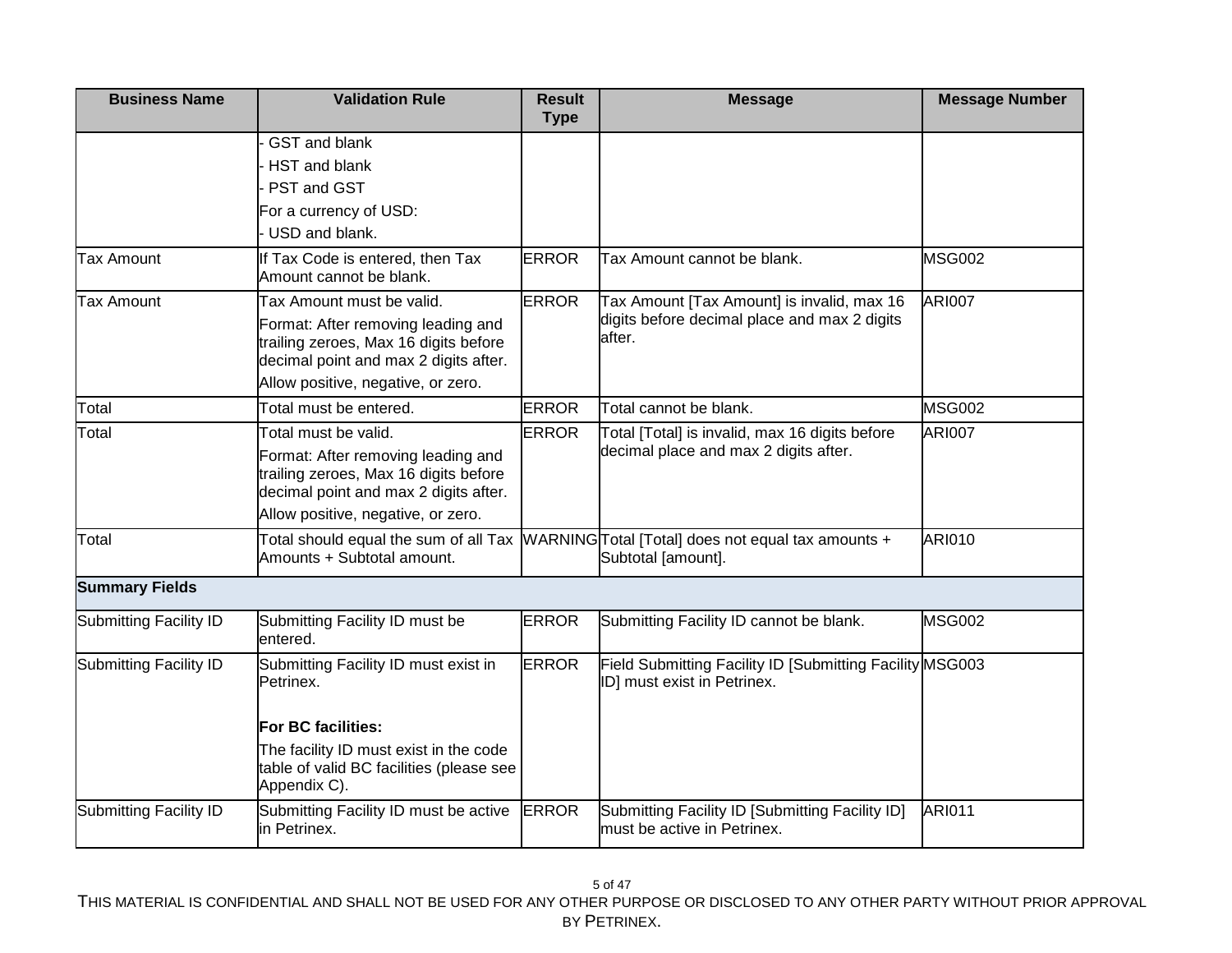| <b>Business Name</b>                           | <b>Validation Rule</b>                                                                                                                   | <b>Result</b><br><b>Type</b> | <b>Message</b>                                                                                                                                                                              | <b>Message Number</b> |
|------------------------------------------------|------------------------------------------------------------------------------------------------------------------------------------------|------------------------------|---------------------------------------------------------------------------------------------------------------------------------------------------------------------------------------------|-----------------------|
| Submitting Facility ID                         | Submitting Facility ID must be eligible ERROR<br>for Single Shipper Invoice<br>submissions (check APMC Reporting<br>Facility attribute). |                              | Submitting Facility ID [Submitting Facility ID]<br>must be an eligible PL/TM/CT for Single<br>Shipper Invoice submissions.                                                                  | <b>ARI012</b>         |
|                                                | <b>For SK facilities:</b>                                                                                                                |                              |                                                                                                                                                                                             |                       |
|                                                | The facility ID must exist in the code<br>table of valid SK OOP flagged<br>facilities (please see Appendix D).                           |                              |                                                                                                                                                                                             |                       |
| <b>Stream Type</b>                             | Stream Type must be entered.                                                                                                             | <b>ERROR</b>                 | Stream Type cannot be blank.                                                                                                                                                                | <b>MSG002</b>         |
| <b>Stream Type</b>                             | Stream Type must be valid.                                                                                                               | <b>ERROR</b>                 | Stream Type [Stream Type] must be valid in<br>Petrinex.                                                                                                                                     | <b>ARI014</b>         |
| Submitting Facility ID /<br><b>Stream Type</b> | The combination of Submitting<br>Facility ID and Stream Type must be<br>unique within the context of the<br>invoice.                     | <b>ERROR</b>                 | Submitting Facility [Submitting Facility] and<br>Stream Type [Stream Type] is already used in<br>this invoice.                                                                              | <b>ARI015</b>         |
| <b>Details Fields</b>                          |                                                                                                                                          |                              |                                                                                                                                                                                             |                       |
| Activity                                       | Activity must be entered.                                                                                                                | <b>ERROR</b>                 | Activity cannot be blank.                                                                                                                                                                   | <b>MSG002</b>         |
| Activity                                       | Activity must be valid. See Appendix ERROR<br>A for details.                                                                             |                              | Activity [Activity] is invalid.                                                                                                                                                             | <b>ARI016</b>         |
| Activity                                       | Check for existence of Shipper<br>Balance record when Activity is one<br>of RECCON, RECTRK, TRFIF, or<br>TRFIS.                          |                              | WARNINGShipper Balance record not found for Activity<br>[Activity], Connected From/To Facility<br>Connected From/To Facility ID], From/To<br>Facility [From/To Facility ID], and From/To BA | <b>ARI017</b>         |
|                                                | See code table in Appendix A for<br>details.                                                                                             |                              | [From/To BA].                                                                                                                                                                               |                       |
| Description                                    | Description is required for activity<br><b>OTHER</b>                                                                                     | <b>ERROR</b>                 | Description is required for activity [activity].                                                                                                                                            | <b>ARI018</b>         |
| Connected From/To<br><b>Facility ID</b>        | Connected From/To Facility must<br>exist in Petrinex.                                                                                    | <b>ERROR</b>                 | Field Connected From/To Facility [Connected<br>From/To Facility ID] must exist in Petrinex.                                                                                                 | <b>MSG003</b>         |
| Connected From/To<br><b>Facility ID</b>        | Connected From/To Facility must be<br>active in Petrinex.                                                                                | <b>ERROR</b>                 | Connected From/To Facility [Connected<br>From/To Facility ID] must be active in                                                                                                             | <b>ARI011</b>         |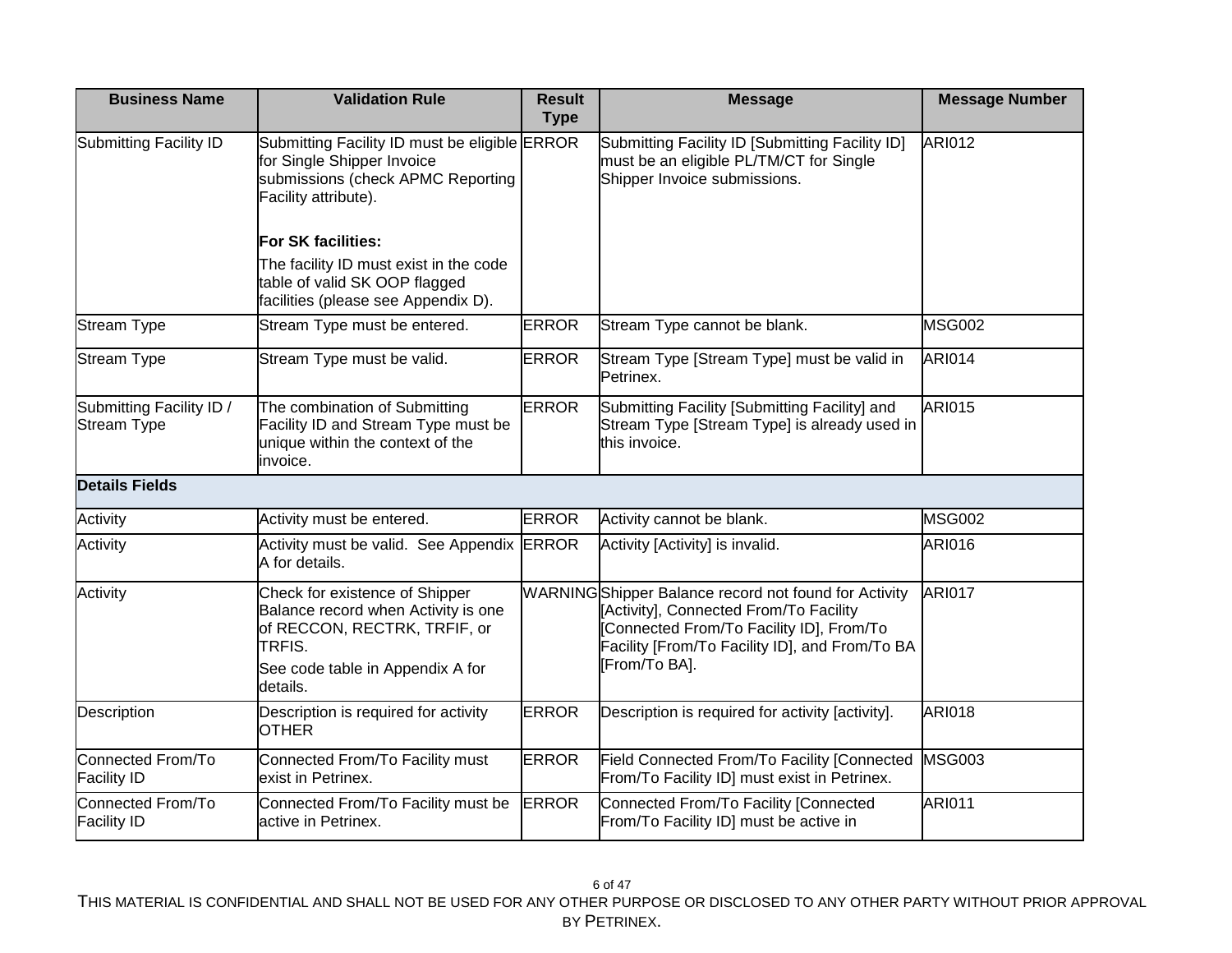| <b>Business Name</b>                    | <b>Validation Rule</b>                                                                                                                       | <b>Result</b><br><b>Type</b> | <b>Message</b>                                                                               | <b>Message Number</b> |
|-----------------------------------------|----------------------------------------------------------------------------------------------------------------------------------------------|------------------------------|----------------------------------------------------------------------------------------------|-----------------------|
|                                         |                                                                                                                                              |                              | Petrinex.                                                                                    |                       |
| Connected From/To<br><b>Facility ID</b> | Connected From/To Facility must be<br>entered for some activities. See<br>Appendix A for detail on which<br>activities require this field.   | <b>ERROR</b>                 | Connected From/To Facility ID cannot be<br>blank with Activity [Activity].                   | <b>ARI020</b>         |
| Connected From/To<br><b>Facility ID</b> | Connected From/To Facility must be<br>blank for some activities. See<br>Appendix A for details on which<br>activities don't have this field. | <b>ERROR</b>                 | Connected From/To Facility ID must be blank<br>with Activity [Activity].                     | <b>ARI045</b>         |
| From/To Facility ID                     | From/To Facility must exist in<br>Petrinex. Only AB and SK Facilities<br>are accepted.                                                       | <b>ERROR</b>                 | Field From/To Facility [From/To Facility ID]<br>must exist in Petrinex.                      | <b>MSG003</b>         |
| From/To Facility ID                     | From/To Facility must be active in<br>Petrinex.                                                                                              | <b>ERROR</b>                 | From/To Facility [From/To Facility ID] must be ARI011<br>active in Petrinex.                 |                       |
| From/To Facility ID                     | From/To Facility must be entered for<br>some activities. See Appendix A for<br>detail on which activities require this<br>field.             | <b>ERROR</b>                 | From/To Facility ID cannot be blank with<br>Activity [Activity].                             | <b>ARI020</b>         |
| From/To Facility ID                     | From/To Facility must be blank for<br>some activities. See Appendix A for<br>details on which activities don't have<br>this field.           | <b>ERROR</b>                 | From/To Facility ID must be blank with Activity ARI045<br>[Activity].                        |                       |
| From/To BA<br>Province/State            | From/To Province state is required for ERROR<br>some Activities. See Appendix A for<br>detail on which activities require this<br>field.     |                              | From/To BA Province/State cannot be blank<br>with Activity [Activity].                       | <b>ARI020</b>         |
| From/To BA<br>Province/State            | From/To BA Province/State must be<br>blank for some activities. See<br>Appendix A for details on which<br>activities don't have this field.  | <b>ERROR</b>                 | From/To BA Province/State must be blank<br>with Activity [Activity].                         | <b>ARI045</b>         |
| From/To BA                              | From/To BA must exist in Petrinex.                                                                                                           | <b>ERROR</b>                 | Field From/To BA [From/To BA ID] must exist<br>in Petrinex.                                  | <b>MSG003</b>         |
| From/To BA                              | From/To BA must be Active in<br>Petrinex. Looks at the BA Corporative                                                                        | <b>ERROR</b>                 | From/To BA [From/To BA ID] is not active in<br>Petrinex for the Production Month [Production | <b>ARI021</b>         |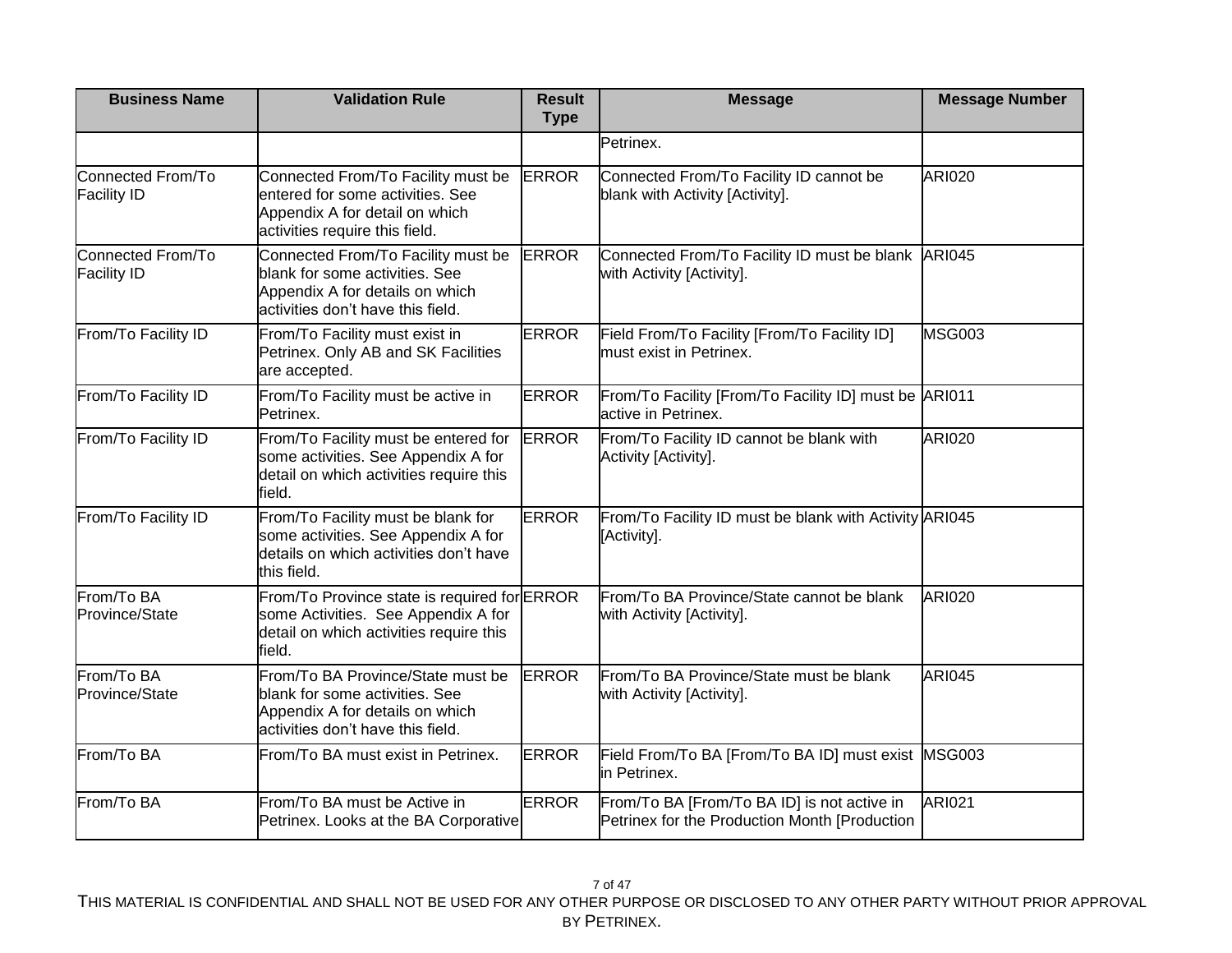| <b>Business Name</b> | <b>Validation Rule</b>                                                                                                                                                       | <b>Result</b><br><b>Type</b> | <b>Message</b>                                                                                | <b>Message Number</b> |
|----------------------|------------------------------------------------------------------------------------------------------------------------------------------------------------------------------|------------------------------|-----------------------------------------------------------------------------------------------|-----------------------|
|                      | Status Active Indicator.                                                                                                                                                     |                              | Month ID].                                                                                    |                       |
| From/To BA           | From/To BA must be entered for<br>some activities. See Appendix A for<br>detail on which activities require this<br>field.                                                   | <b>ERROR</b>                 | From/To BA ID cannot be blank with Activity<br>[Activity].                                    | <b>ARI020</b>         |
| From/To BA           | From/To BA must be blank for some<br>activities. See Appendix A for details<br>on which activities don't have this<br>field.                                                 | <b>ERROR</b>                 | From/To BA ID must be blank with Activity<br>[Activity].                                      | <b>ARI045</b>         |
| <b>Base Price</b>    | The Base Price must be entered for<br>some activities. See Appendix A for<br>detail on which activities require this<br>field.                                               | <b>ERROR</b>                 | Base Price cannot be blank with Activity<br>[Activity].                                       | <b>ARI020</b>         |
| <b>Base Price</b>    | Base Price must be blank for some<br>activities. See Appendix A for details<br><b>on which activities don't have this</b><br>field.                                          | <b>ERROR</b>                 | Base Price must be blank with Activity<br>[Activity].                                         | <b>ARI045</b>         |
| <b>Base Price</b>    | Base Price must be numeric                                                                                                                                                   | <b>ERROR</b>                 | Field Base Price [Base Price] has an invalid<br>format, must be Numeric.                      | <b>MSG023</b>         |
| <b>Base Price</b>    | Base Price must be valid.<br>Format: After removing leading and<br>trailing zeroes, Max 16 digits before<br>decimal point and 2 digits after.<br>Allow positive or negative. | <b>ERROR</b>                 | Base Price [Base Price] is invalid, max 16<br>digits before decimal place and 2 digits after. | <b>ARI007</b>         |
| Deduction (Types)    | The Deduction Type must be unique<br>within the context of the detail row.                                                                                                   | <b>ERROR</b>                 | Deduction Type [Deduction Type] is already<br>used in this detail row.                        | <b>ARI035</b>         |
| Deduction (Types)    | Deduction Type must be valid. See<br>Appendix B for details.                                                                                                                 | <b>ERROR</b>                 | Deduction Type [Deduction Type] is invalid for ARI034<br>Activity [Activity].                 |                       |
| Deduction (Types)    | The Deduction Type is required if a<br>deduction value or description is<br>entered.                                                                                         | <b>ERROR</b>                 | Deduction Type is required if a Deduction<br>Rate or Description is entered.                  | <b>ARI037</b>         |
| Deduction (Types)    | Deduction Type must be blank for<br>some activities. See Appendix A for<br>details on which activities don't have                                                            | <b>ERROR</b>                 | Deduction Type must be blank with Activity<br>[Activity].                                     | <b>ARI045</b>         |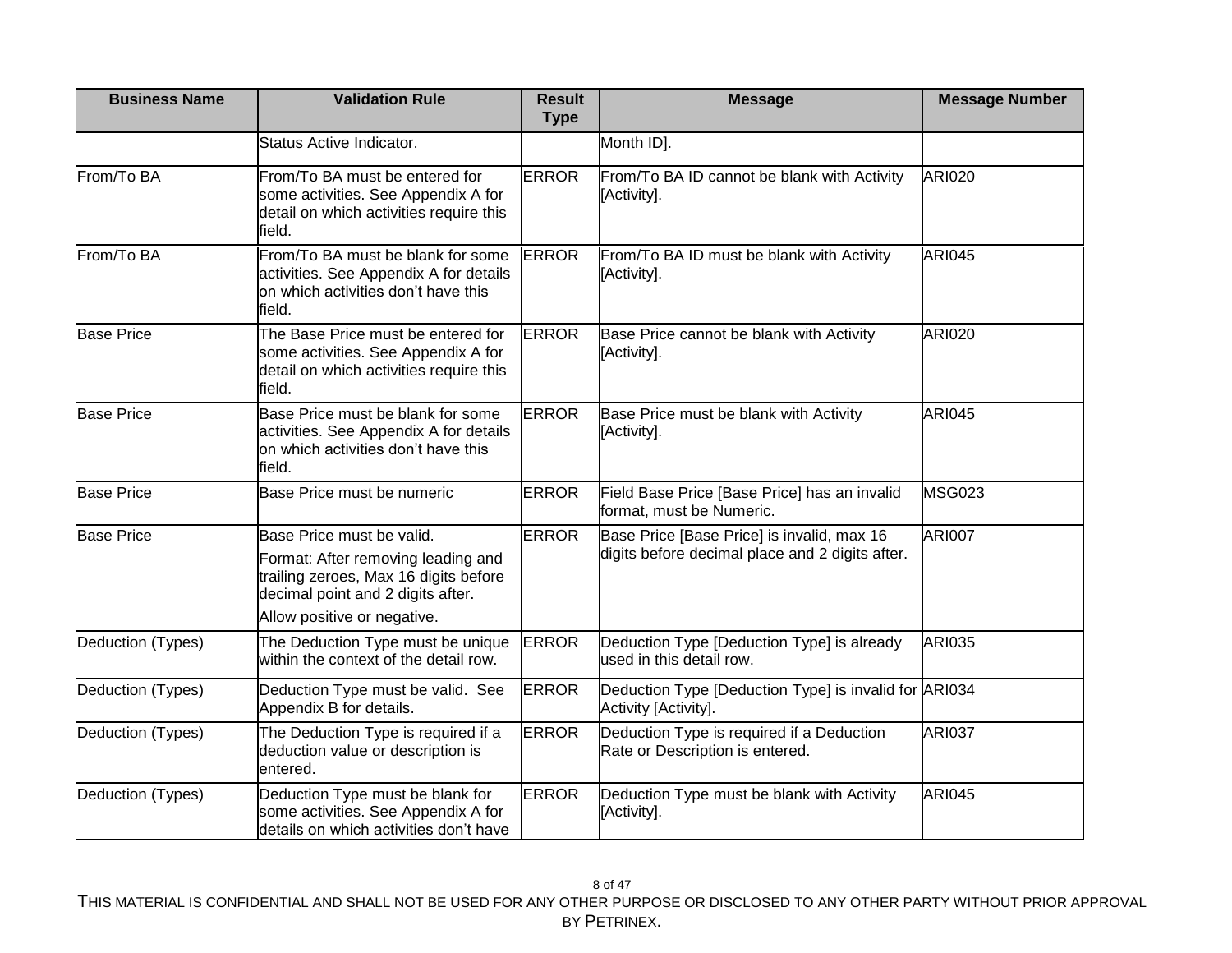| <b>Business Name</b>         | <b>Validation Rule</b>                                                                                                                  | <b>Result</b><br><b>Type</b> | <b>Message</b>                                                                                      | <b>Message Number</b> |
|------------------------------|-----------------------------------------------------------------------------------------------------------------------------------------|------------------------------|-----------------------------------------------------------------------------------------------------|-----------------------|
|                              | this field.                                                                                                                             |                              |                                                                                                     |                       |
| Deduction (Rates)            | Deduction Rate is required if a<br>Deduction is entered.                                                                                | <b>ERROR</b>                 | Deduction Rate cannot be blank.                                                                     | <b>MSG002</b>         |
| Deduction (Rates)            | Deduction Rate must be numeric                                                                                                          | <b>ERROR</b>                 | Field Deduction Rate [Deduction Rate] has an MSG023<br>invalid format, must be Numeric              |                       |
| Deduction (Rates)            | Deduction Rate must be valid.                                                                                                           | <b>ERROR</b>                 | Deduction [Deduction Type] [Deduction Rate]<br>is invalid, max 12 digits before decimal place       | <b>ARI022</b>         |
|                              | Format: After removing leading and<br>trailing zeroes, Max 12 digits before<br>decimal point and max 6 digits after.                    |                              | and max 6 digits after.                                                                             |                       |
|                              | Allow positive or negative.                                                                                                             |                              |                                                                                                     |                       |
| Deduction (Rates)            | Deduction Rate must be a positive<br>number for all deduction codes<br>except QUALITY and MKTDIFF.                                      | <b>ERROR</b>                 | The Deduction Rate must be a positive<br>number if the Deduction Type is not QUALITY<br>or MKTDIFF. | <b>ARI042</b>         |
| Deduction (Rates)            | Deduction Rate must be blank for<br>some activities. See Appendix A for<br>details on which activities don't have<br>this field.        | <b>ERROR</b>                 | Deduction Rate must be blank with Activity<br>[Activity].                                           | <b>ARI045</b>         |
| <b>Deduction Description</b> | Description is required for Deduction<br>OTHER. See Appendix B for details.                                                             | <b>ERROR</b>                 | Deduction Description is required for<br>deduction of OTHER.                                        | <b>ARI023</b>         |
| <b>Deduction Description</b> | Deduction Description must be blank<br>for some activities. See Appendix A<br>for details on which activities don't<br>have this field. | <b>ERROR</b>                 | Deduction Description must be blank with<br>Activity [Activity].                                    | <b>ARI045</b>         |
| <b>Net Price</b>             | The Net Price must be entered for<br>some activities. See Appendix A for<br>detail on which activities require this<br>field.           | <b>ERROR</b>                 | Net Price cannot be blank with Activity<br>[Activity].                                              | <b>ARI020</b>         |
| <b>Net Price</b>             | Net Price must be blank for some<br>activities. See Appendix A for details<br>on which activities don't have this<br>field.             | <b>ERROR</b>                 | Net Price must be blank with Activity [Activity]. ARI045                                            |                       |
| <b>Net Price</b>             | Net Price must be numeric                                                                                                               | <b>ERROR</b>                 | Field Net Price [Net Price] has an invalid<br>format, must be Numeric.                              | <b>MSG023</b>         |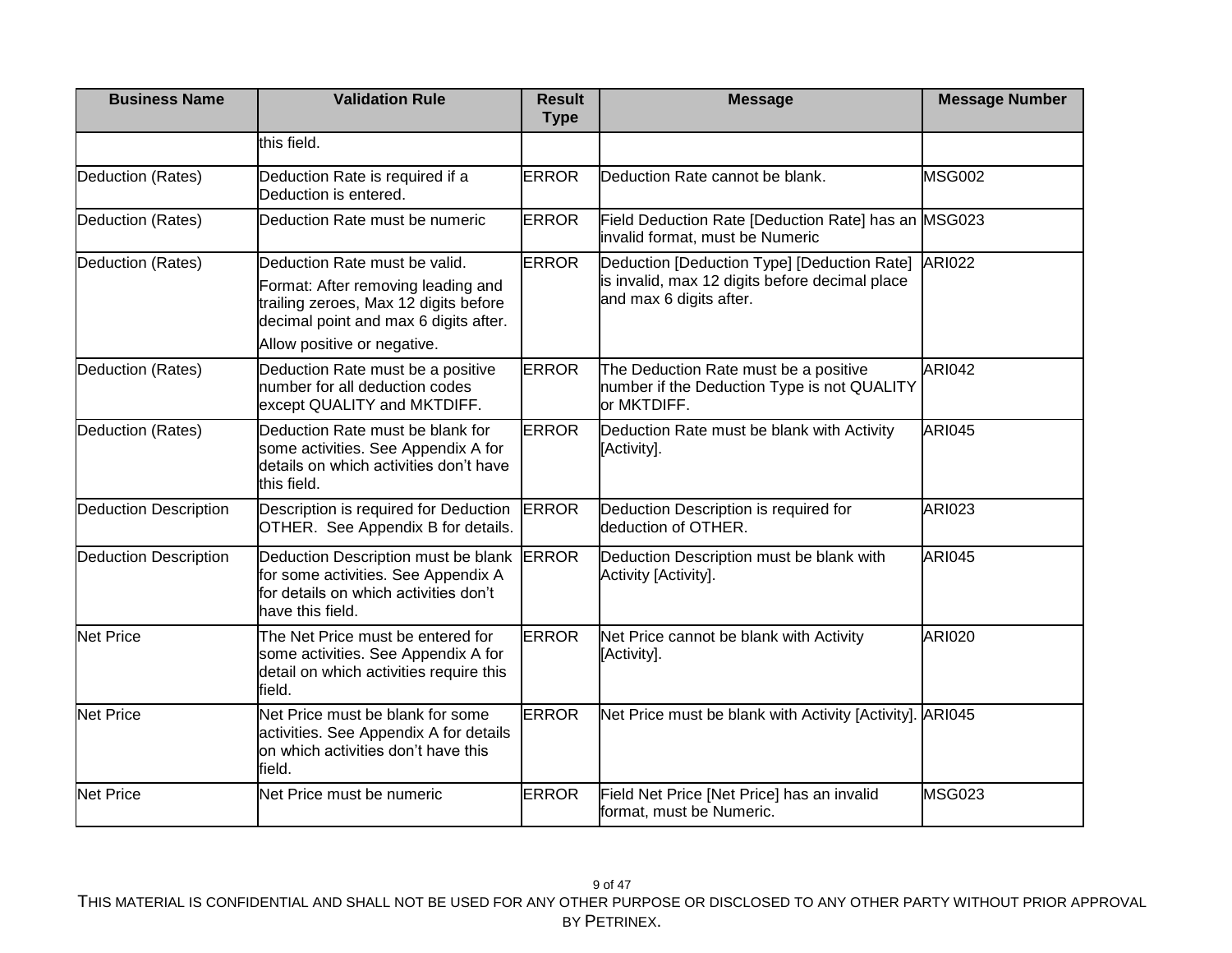| <b>Business Name</b> | <b>Validation Rule</b>                                                                                                                                                      | <b>Result</b><br><b>Type</b> | <b>Message</b>                                                                                                                        | <b>Message Number</b> |
|----------------------|-----------------------------------------------------------------------------------------------------------------------------------------------------------------------------|------------------------------|---------------------------------------------------------------------------------------------------------------------------------------|-----------------------|
| <b>Net Price</b>     | Net Price must be valid.<br>Format: After removing leading and<br>trailing zeroes, Max 16 digits before<br>decimal point and 2 digits after.<br>Allow positive or negative. | <b>ERROR</b>                 | Net Price [Net Price] is invalid, max 16 digits<br>before decimal place and 2 digits after.                                           | <b>ARI007</b>         |
| <b>Net Price</b>     | The Net Price should equal the Base<br>Price less the sum of all deductions.                                                                                                |                              | WARNINGThe Net Price [Net Price] does not match the<br>Base Price [Base Price] less the sum of the<br>Deductions [Sum of Deductions]. | <b>ARI024</b>         |
| Volume               | Volume must be entered for some<br>activities. See Appendix A for details<br>on which activities require this field.                                                        | <b>ERROR</b>                 | Volume cannot be blank with Activity [Activity]. ARI020                                                                               |                       |
| Volume               | Volume must be numeric                                                                                                                                                      | <b>ERROR</b>                 | Field Volume [Volume] has an invalid format,<br>must be Numeric.                                                                      | <b>MSG023</b>         |
| Volume               | Volume must be valid.<br>Format: After removing leading and<br>trailing zeroes, Max 17 digits before<br>decimal point and max 1 digits after.                               | <b>ERROR</b>                 | Volume [Volume] is invalid, max 17 digits<br>before decimal place and max 1 digit after.                                              | <b>ARI026</b>         |
| Rate                 | Allow positive or negative.<br>Rate must be blank for some<br>activities. See Appendix A for details<br>on which activities don't have this<br>field.                       | <b>ERROR</b>                 | Rate must be blank with Activity [Activity].                                                                                          | <b>ARI045</b>         |
| Rate                 | For the Activities that require Rate or<br>Flat Fee, Rate must be entered if Flat<br>Fee is not reported. See Appendix A<br>for details.                                    | <b>ERROR</b>                 | Rate must be entered if Flat Fee is not<br>reported.                                                                                  | ARI039                |
| Rate                 | Rate must be entered for some<br>activities. See Appendix A for details<br>on which activities require this field.                                                          | <b>ERROR</b>                 | Rate cannot be blank with Activity [Activity].                                                                                        | <b>ARI020</b>         |
| Rate                 | For the Activities that require Rate or<br>Flat Fee, Rate must be blank if Flat<br>Fee is reported (excluding zero).                                                        | <b>ERROR</b>                 | Either Rate or Flat Fee can be reported for<br>Activity [Activity].                                                                   | <b>ARI043</b>         |
| Rate                 | For the Activities that require Rate, if<br>Rate is reported then Volume must                                                                                               | <b>ERROR</b>                 | If Rate is reported then Volume must not be<br>blank.                                                                                 | <b>ARI044</b>         |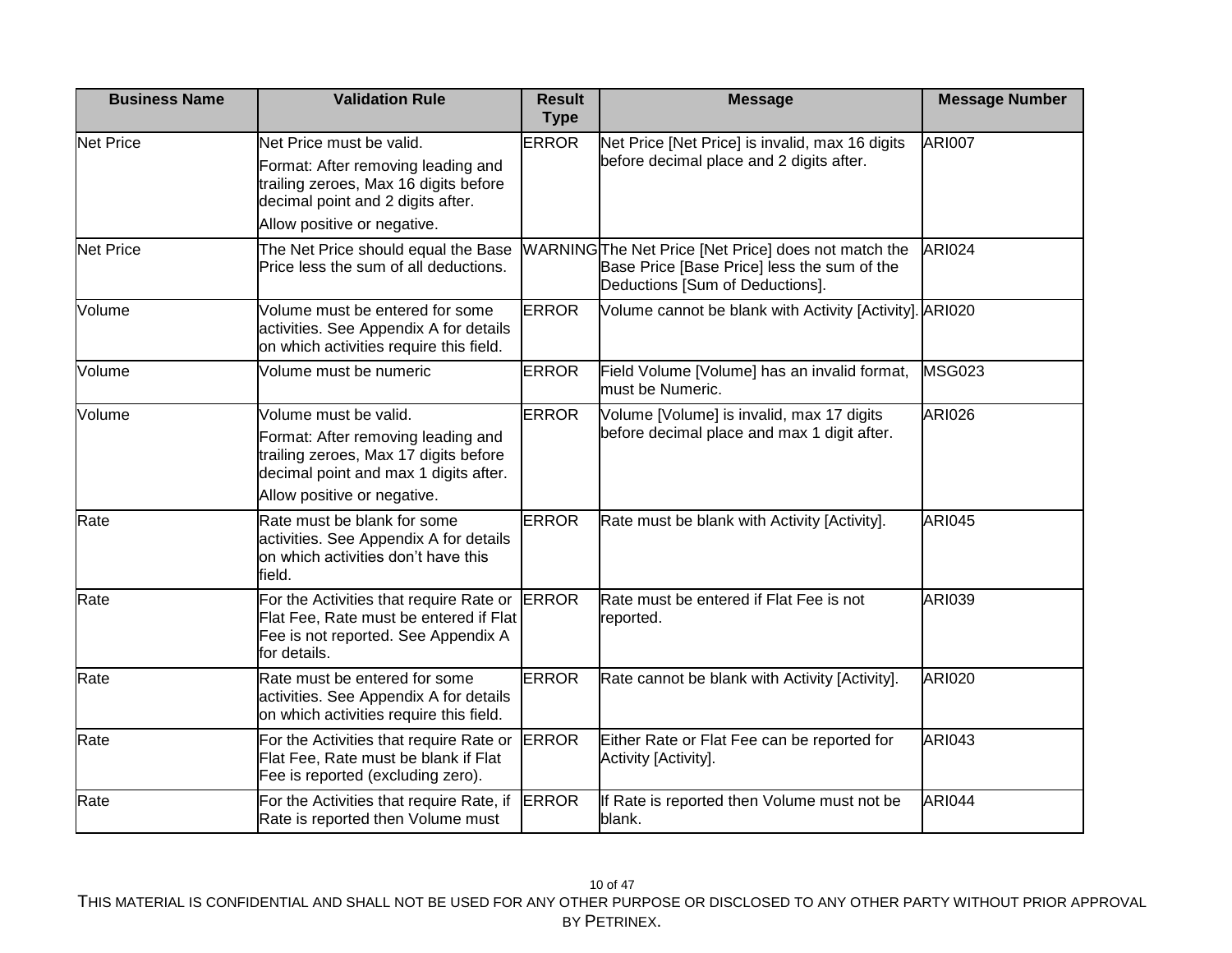| <b>Business Name</b> | <b>Validation Rule</b>                                                                                                                         | <b>Result</b><br><b>Type</b> | <b>Message</b>                                                              | <b>Message Number</b> |
|----------------------|------------------------------------------------------------------------------------------------------------------------------------------------|------------------------------|-----------------------------------------------------------------------------|-----------------------|
|                      | not be blank.                                                                                                                                  |                              |                                                                             |                       |
| Rate                 | Rate must be numeric                                                                                                                           | <b>ERROR</b>                 | Field Rate [Rate] has an invalid format, must<br>be Numeric.                | <b>MSG023</b>         |
| Rate                 | Rate must be valid.                                                                                                                            | <b>ERROR</b>                 | Rate [Rate] is invalid, max 12 digits before                                | <b>ARI027</b>         |
|                      | Format: After removing leading and<br>trailing zeroes, Max 12 digits before<br>decimal point and max 6 digits after.                           |                              | decimal place and max 6 digits after.                                       |                       |
|                      | Allow positive or negative.                                                                                                                    |                              |                                                                             |                       |
| Quantity             | Quantity must be blank for some<br>activities. See Appendix A for details<br>on which activities don't have this<br>field.                     | <b>ERROR</b>                 | Quantity must be blank with Activity [Activity].                            | <b>ARI045</b>         |
| Quantity             | For the Activities that require Quantity ERROR<br>or Rate, Quantity must be entered if<br>Rate is not reported. See Appendix A<br>for details. |                              | Quantity must be entered if Rate is not<br>reported.                        | ARI039                |
| Quantity             | Quantity must be reported for some<br>activities. See Appendix A for details<br>on which activities require this field.                        | <b>ERROR</b>                 | Quantity cannot be blank with Activity<br>[Activity].                       | <b>ARI020</b>         |
| Quantity             | For the Activities that require Flat<br>Fee, if Flat Fee is reported then<br>Quantity must not be blank.                                       | <b>ERROR</b>                 | If Flat Fee is reported then Quantity must not<br>be blank.                 | <b>ARI044</b>         |
| Quantity             | Quantity must be numeric                                                                                                                       | <b>ERROR</b>                 | Field Quantity [Quantity] has an invalid format, MSG023<br>must be Numeric. |                       |
| Quantity             | Quantity must be valid.                                                                                                                        | <b>ERROR</b>                 | Quantity [Quantity] is invalid, max 18 digits                               | <b>ARI028</b>         |
|                      | Format: After removing leading and<br>trailing zeroes, Max 18 digits before<br>decimal point and 0 digits after.                               |                              | before decimal place and 0 digits after.                                    |                       |
|                      | Allow positive or negative.                                                                                                                    |                              |                                                                             |                       |
| <b>Flat Fee</b>      | Flat Fee must be blank for some<br>activities. See Appendix A for details<br>on which activities don't have this<br>field.                     | <b>ERROR</b>                 | Flat Fee must be blank with Activity [Activity].                            | <b>ARI045</b>         |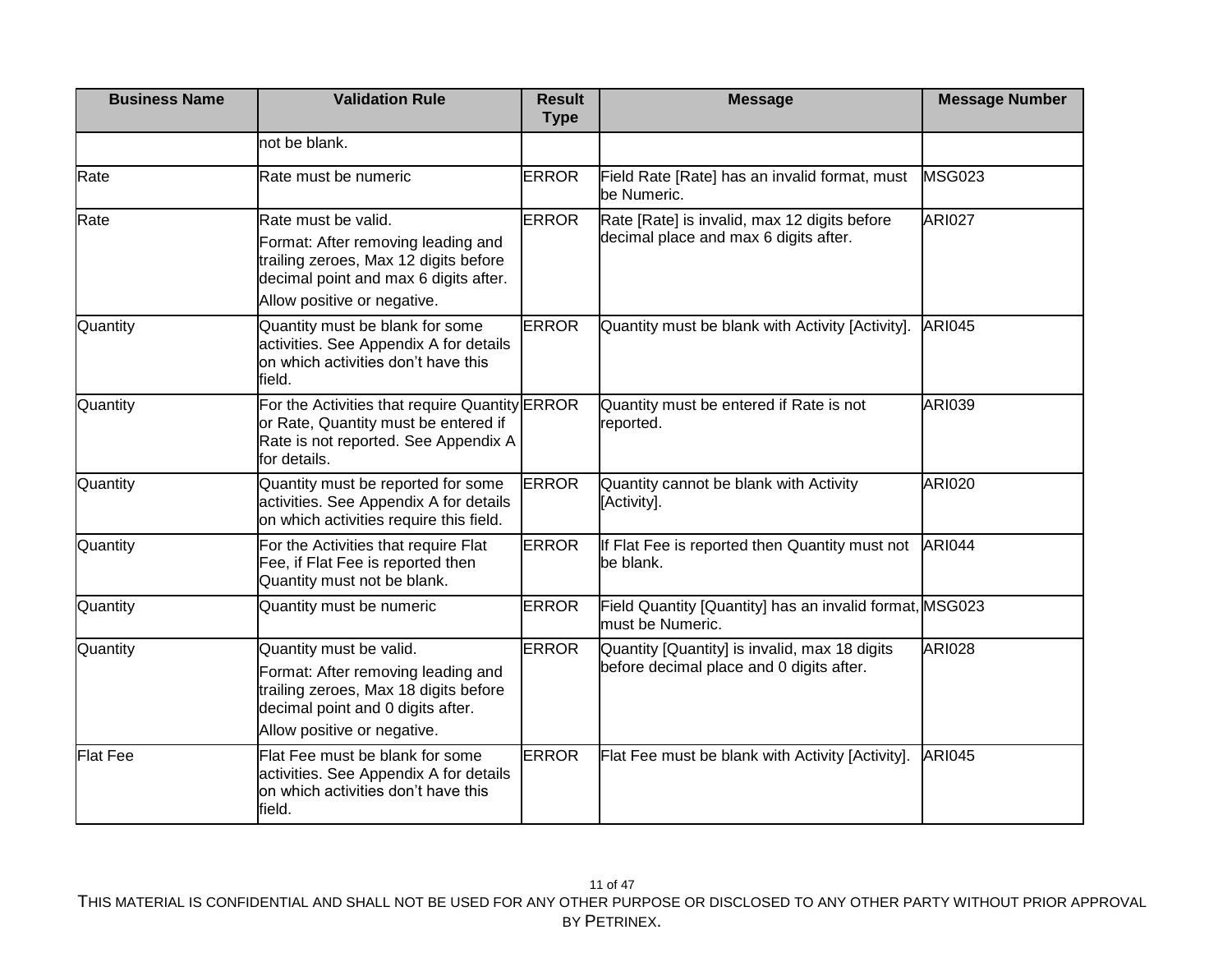| <b>Business Name</b> | <b>Validation Rule</b>                                                                                                                                                     | <b>Result</b><br><b>Type</b> | <b>Message</b>                                                                               | <b>Message Number</b> |
|----------------------|----------------------------------------------------------------------------------------------------------------------------------------------------------------------------|------------------------------|----------------------------------------------------------------------------------------------|-----------------------|
| <b>Flat Fee</b>      | For the Activities that require Flat Fee ERROR<br>or Rate, Flat Fee must be entered if<br>Rate is not reported. See Appendix A<br>for details.                             |                              | Flat Fee must be entered if Rate is not<br>reported.                                         | <b>ARI039</b>         |
| <b>Flat Fee</b>      | Flat Fee must be reported for some<br>activities. See Appendix A for details<br>on which activities require this field.                                                    | <b>ERROR</b>                 | Flat Fee cannot be blank with Activity<br>[Activity].                                        | <b>ARI020</b>         |
| <b>Flat Fee</b>      | For the Activities that require<br>Quantity, if Quantity is reported then<br>Flat Fee must not be blank.                                                                   | <b>ERROR</b>                 | If Quantity is reported then Flat Fee must not<br>be blank.                                  | <b>ARI044</b>         |
| <b>Flat Fee</b>      | Flat Fee must be numeric                                                                                                                                                   | <b>ERROR</b>                 | Field Flat Fee [Flat Fee] has an invalid format, MSG023<br>must be Numeric.                  |                       |
| <b>Flat Fee</b>      | Flat Fee must be valid.<br>Format: After removing leading and<br>trailing zeroes, Max 16 digits before<br>decimal point and 2 digits after.<br>Allow positive or negative. | <b>ERROR</b>                 | Flat Fee [Flat Fee] is invalid, max 16 digits<br>before decimal place and 2 digits after.    | <b>ARI007</b>         |
| Value                | Value must be reported.                                                                                                                                                    | <b>ERROR</b>                 | Value cannot be blank with Activity [Activity].                                              | <b>ARI020</b>         |
| Value                | Value must be numeric                                                                                                                                                      | <b>ERROR</b>                 | Field Value [Value] has an invalid format,<br>must be Numeric.                               | MSG023                |
| Value                | Value must be valid.<br>Format: After removing leading and<br>trailing zeroes, Max 16 digits before<br>decimal point and 2 digits after.<br>Allow positive or negative.    | <b>ERROR</b>                 | Value [Value] is invalid, max 16 digits before<br>decimal place and 2 digits after.          | <b>ARI007</b>         |
| Value                | If a Net Price and Volume was<br>supplied, the Value should equal the<br>Net price * Volume to two decimal<br>places.                                                      |                              | WARNINGThe calculated Value [Calculated Value] does<br>not match the supplied Value [Value]. | <b>ARI029</b>         |
|                      | If a Quantity and Flat Fee was<br>supplied, the Value should equal the<br>Quantity * Flat Fee to two decimal<br>places.                                                    |                              |                                                                                              |                       |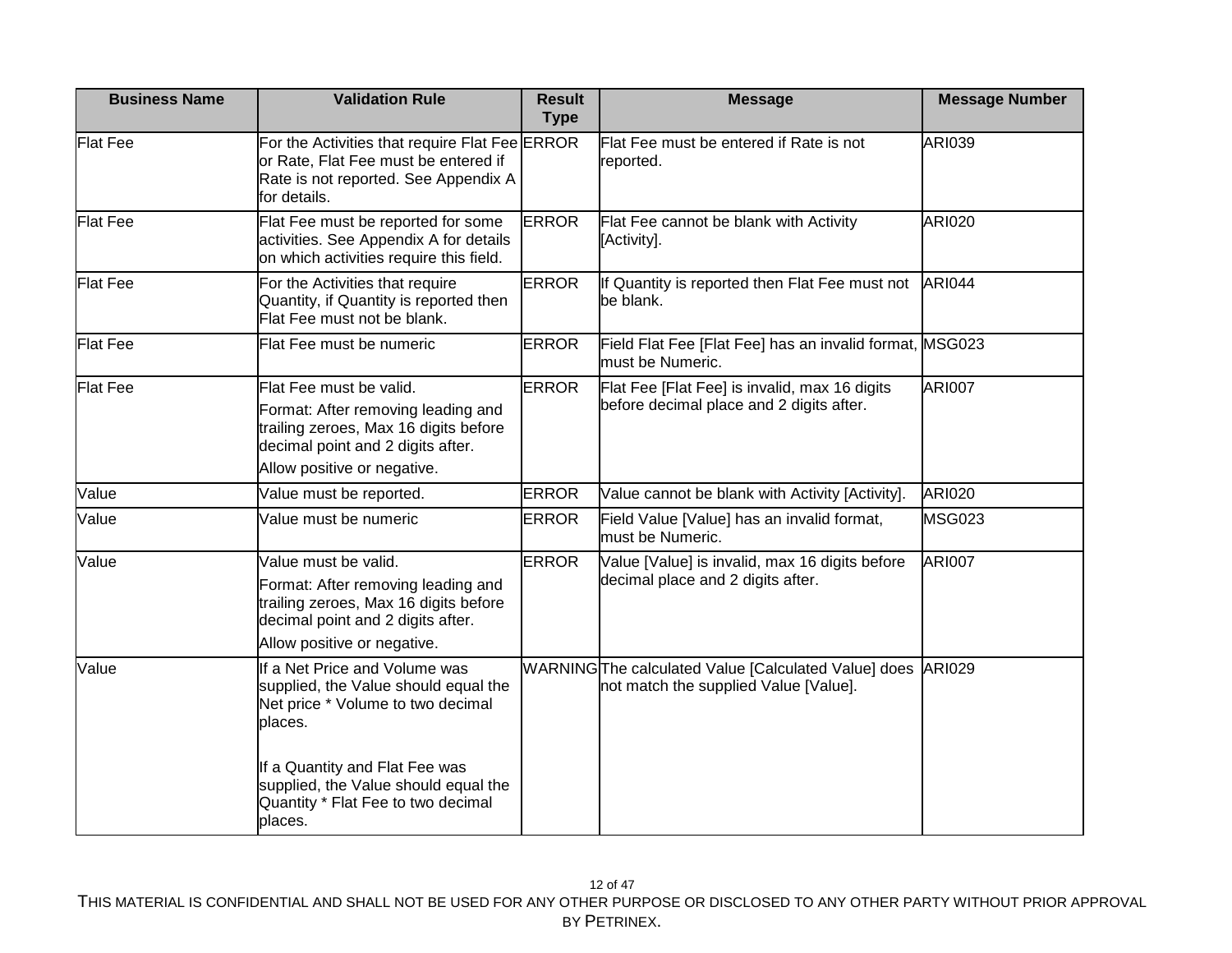| <b>Business Name</b>     | <b>Validation Rule</b>                                                                                                                                                        | <b>Result</b><br><b>Type</b> | <b>Message</b>                                                                             | <b>Message Number</b> |
|--------------------------|-------------------------------------------------------------------------------------------------------------------------------------------------------------------------------|------------------------------|--------------------------------------------------------------------------------------------|-----------------------|
|                          | If a Rate and Volume was supplied,<br>the Value should equal the (Volume *<br>Rate) rounded up to two decimal<br>places.                                                      |                              |                                                                                            |                       |
| Density                  | Density must be entered for some<br>activities. See Appendix A for details<br>on which activities require this field.                                                         | <b>ERROR</b>                 | Density cannot be blank for Activity [Activity].                                           | <b>ARI020</b>         |
| Density                  | Density must be blank for some<br>activities. See Appendix A for details<br>on which activities don't have this<br>field.                                                     | <b>ERROR</b>                 | Density must be blank with Activity [Activity].                                            | <b>ARI045</b>         |
| Density                  | Density must be numeric                                                                                                                                                       | <b>ERROR</b>                 | Field Density [Density] has an invalid format,<br>must be Numeric.                         | MSG023                |
| Density                  | Density must be valid.<br>Format: After removing leading and<br>trailing zeroes, Max 17 digits before<br>decimal point and max 1 digits after.<br>Allow positive or negative. | <b>ERROR</b>                 | Density [Density] is invalid, max 17 digits<br>before decimal place and max 1 digit after. | <b>ARI026</b>         |
| <b>Density Qualifier</b> | If entered, Density Qualifier must be<br>one of A - Analysis, E - Estimate, P<br>- Penalty, W - Weighted Average.                                                             | <b>ERROR</b>                 | Density Qualifier [Density Qualifier] is invalid.<br>Must be one of [Qualifier list].      | <b>ARI004</b>         |
| <b>Density Qualifier</b> | Density Qualifier must be blank for<br>some activities. See Appendix A for<br>details on which activities don't have<br>this field.                                           | <b>ERROR</b>                 | Density Qualifier must be blank with Activity<br>[Activity].                               | <b>ARI045</b>         |
| <b>Density Date</b>      | If entered, Density date must be valid. ERROR<br>Format: YYYY-MM.                                                                                                             |                              | Density Date [Density Date] is not valid.<br>Format should be YYYY-MM.                     | <b>MSG042</b>         |
| <b>Density Date</b>      | Density Date must be blank for some<br>activities. See Appendix A for details<br><b>l</b> on which activities don't have this<br>field.                                       | <b>ERROR</b>                 | Density Date must be blank with Activity<br>[Activity].                                    | <b>ARI045</b>         |
| Sulphur                  | Sulphur must be entered for some<br>activities. See Appendix A for details                                                                                                    | <b>ERROR</b>                 | Sulphur cannot be blank for Activity [Activity].                                           | <b>ARI020</b>         |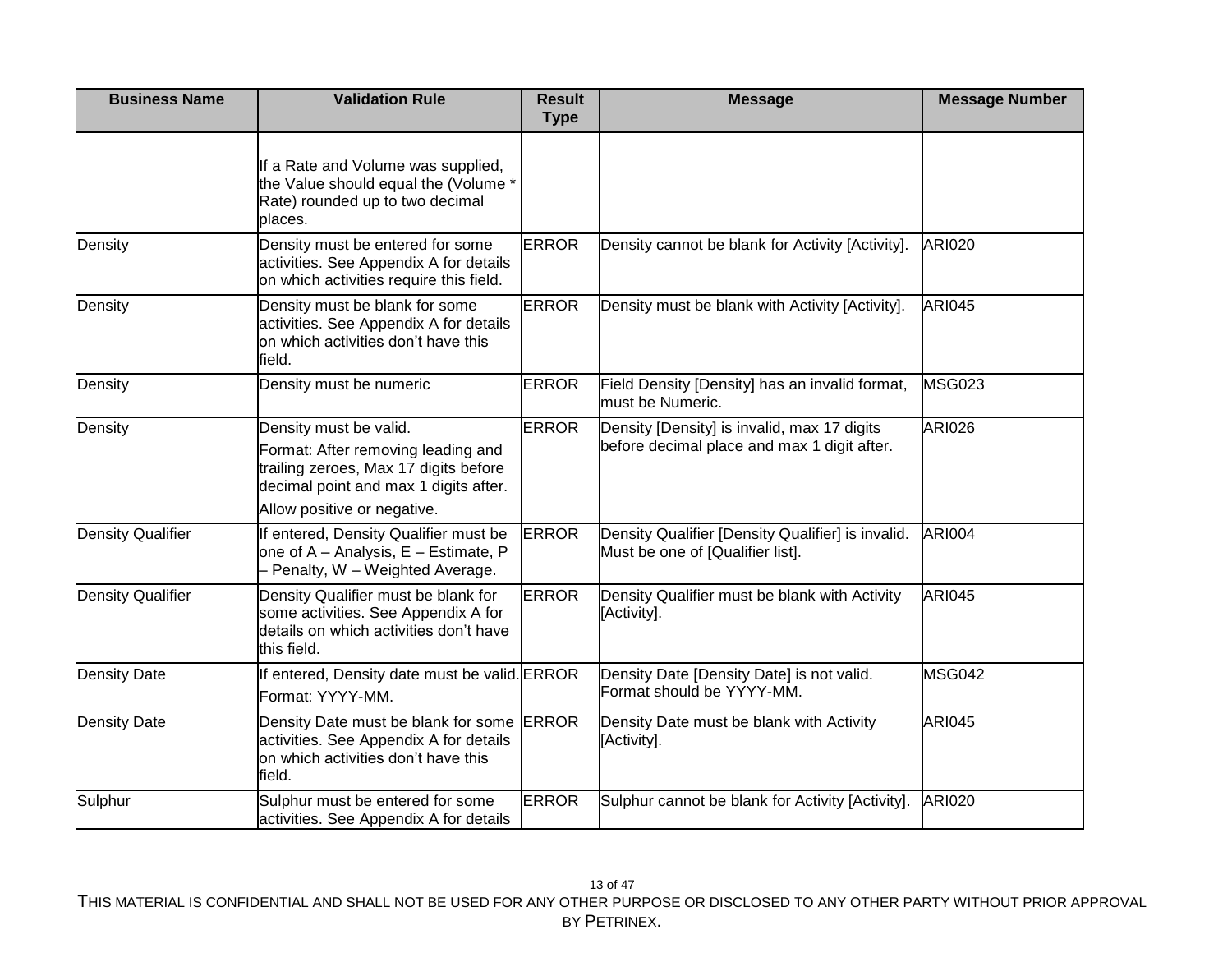| <b>Business Name</b>     | <b>Validation Rule</b>                                                                                                               | <b>Result</b><br><b>Type</b> | <b>Message</b>                                                                        | <b>Message Number</b> |
|--------------------------|--------------------------------------------------------------------------------------------------------------------------------------|------------------------------|---------------------------------------------------------------------------------------|-----------------------|
|                          | on which activities require this field.                                                                                              |                              |                                                                                       |                       |
| Sulphur                  | Sulphur must be blank for some<br>activities. See Appendix A for details<br>on which activities don't have this<br>field.            | <b>ERROR</b>                 | Sulphur must be blank with Activity [Activity].                                       | <b>ARI045</b>         |
| Sulphur                  | Sulphur must be numeric                                                                                                              | <b>ERROR</b>                 | Field Sulphur [Sulphur] has an invalid format,<br>must be Numeric.                    | <b>MSG023</b>         |
| Sulphur                  | Sulphur must be valid.                                                                                                               | <b>ERROR</b>                 | Sulphur [Sulphur] is invalid, max 16 digits                                           | <b>ARI007</b>         |
|                          | Format: After removing leading and<br>trailing zeroes, Max 16 digits before<br>decimal point and max 2 digits after.                 |                              | before decimal place and max 2 digits after.                                          |                       |
|                          | Allow positive or negative.                                                                                                          |                              |                                                                                       |                       |
| <b>Sulphur Qualifier</b> | If entered, Sulphur Qualifier must be<br>one of A - Analysis, E - Estimate, P<br>- Penalty, W - Weighted Average.                    | <b>ERROR</b>                 | Sulphur Qualifier [Sulphur Qualifier] is invalid.<br>Must be one of [Qualifier list]. | <b>ARI004</b>         |
| <b>Sulphur Qualifier</b> | Sulphur Qualifier must be blank for<br>some activities. See Appendix A for<br>details on which activities don't have<br>this field.  | <b>ERROR</b>                 | Sulphur Qualifier must be blank with Activity<br>[Activity].                          | <b>ARI045</b>         |
| Sulphur Date             | If entered, Sulphur date must be<br>valid.<br>Format: YYYY-MM.                                                                       | <b>ERROR</b>                 | Sulphur Date [Sulphur Date] is not valid.<br>Format should be YYYY-MM.                | <b>MSG042</b>         |
| Sulphur Date             | Sulphur Date must be blank for some ERROR<br>activities. See Appendix A for details<br>on which activities don't have this<br>field. |                              | Sulphur Date must be blank with Activity<br>[Activity].                               | <b>ARI045</b>         |
| <b>Butane</b>            | If entered, Butane must be numeric                                                                                                   | <b>ERROR</b>                 | Field Butane [Butane] has an invalid format,<br>must be Numeric.                      | <b>MSG023</b>         |
| <b>Butane</b>            | If entered, Butane must be valid.                                                                                                    | <b>ERROR</b>                 | Butane [Butane] is invalid, max 16 digits                                             | <b>ARI007</b>         |
|                          | Format: After removing leading and<br>trailing zeroes, Max 16 digits before<br>decimal point and max 2 digits after.                 |                              | before decimal place and max 2 digits after.                                          |                       |
|                          | Allow positive or negative.                                                                                                          |                              |                                                                                       |                       |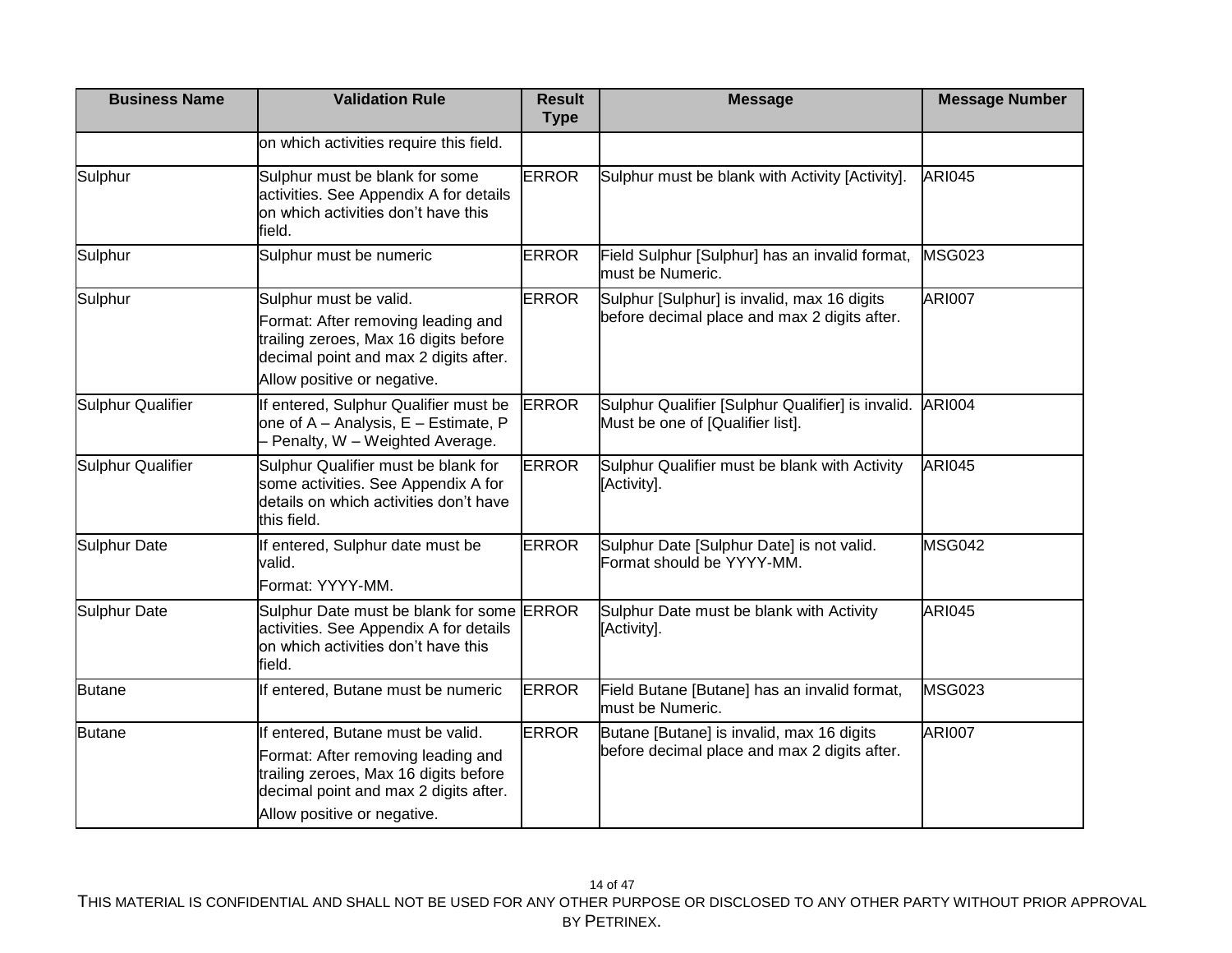| <b>Business Name</b>    | <b>Validation Rule</b>                                                                                                                                                                    | <b>Result</b><br><b>Type</b> | <b>Message</b>                                                                              | <b>Message Number</b> |
|-------------------------|-------------------------------------------------------------------------------------------------------------------------------------------------------------------------------------------|------------------------------|---------------------------------------------------------------------------------------------|-----------------------|
| <b>Butane</b>           | Butane must be blank for some<br>activities. See Appendix A for details<br>on which activities don't have this<br>field.                                                                  | <b>ERROR</b>                 | Butane must be blank with Activity [Activity].                                              | <b>ARI045</b>         |
| <b>Butane Qualifier</b> | If entered, Butane Qualifier must be<br>one of A - Analysis, E - Estimate, P<br>- Penalty, W - Weighted Average.                                                                          | <b>ERROR</b>                 | Butane Qualifier [Butane Qualifier] is invalid.<br>Must be one of [Qualifier list].         | <b>ARI004</b>         |
| <b>Butane Qualifier</b> | Butane Qualifier must be blank for<br>some activities. See Appendix A for<br>details on which activities don't have<br>this field.                                                        | <b>ERROR</b>                 | Butane Qualifier must be blank with Activity<br>[Activity].                                 | <b>ARI045</b>         |
| <b>Butane Date</b>      | If entered, Butane date must be valid. ERROR<br>Format: YYYY-MM.                                                                                                                          |                              | Butane Date [Butane Date] is not valid.<br>Format should be YYYY-MM.                        | MSG042                |
| <b>Butane Date</b>      | Butane Date must be blank for some<br>activities. See Appendix A for details<br>on which activities don't have this<br>field.                                                             | <b>ERROR</b>                 | Butane Date must be blank with Activity<br>[Activity].                                      | <b>ARI045</b>         |
| Propane                 | If entered, Propane must be numeric ERROR                                                                                                                                                 |                              | Field Propane [Propane] has an invalid<br>format, must be Numeric.                          | <b>MSG023</b>         |
| Propane                 | If entered, Propane must be valid.<br>Format: After removing leading and<br>trailing zeroes, Max 16 digits before<br>decimal point and max 2 digits after.<br>Allow positive or negative. | <b>ERROR</b>                 | Propane [Propane] is invalid, max 16 digits<br>before decimal place and max 2 digits after. | <b>ARI007</b>         |
| Propane                 | Propane must be blank for some<br>activities. See Appendix A for details<br>on which activities don't have this<br>field.                                                                 | <b>ERROR</b>                 | Propane must be blank with Activity [Activity].                                             | <b>ARI045</b>         |
| Propane Qualifier       | If entered, Propane Qualifier must be<br>one of A - Analysis, E - Estimate, P<br>- Penalty, W - Weighted Average.                                                                         | <b>ERROR</b>                 | Propane Qualifier [Propane Qualifier] is<br>invalid. Must be one of [Qualifier list].       | <b>ARI004</b>         |
| Propane Qualifier       | Propane Qualifier must be blank for<br>some activities. See Appendix A for<br>details on which activities don't have<br>this field.                                                       | <b>ERROR</b>                 | Propane Qualifier must be blank with Activity<br>[Activity].                                | <b>ARI045</b>         |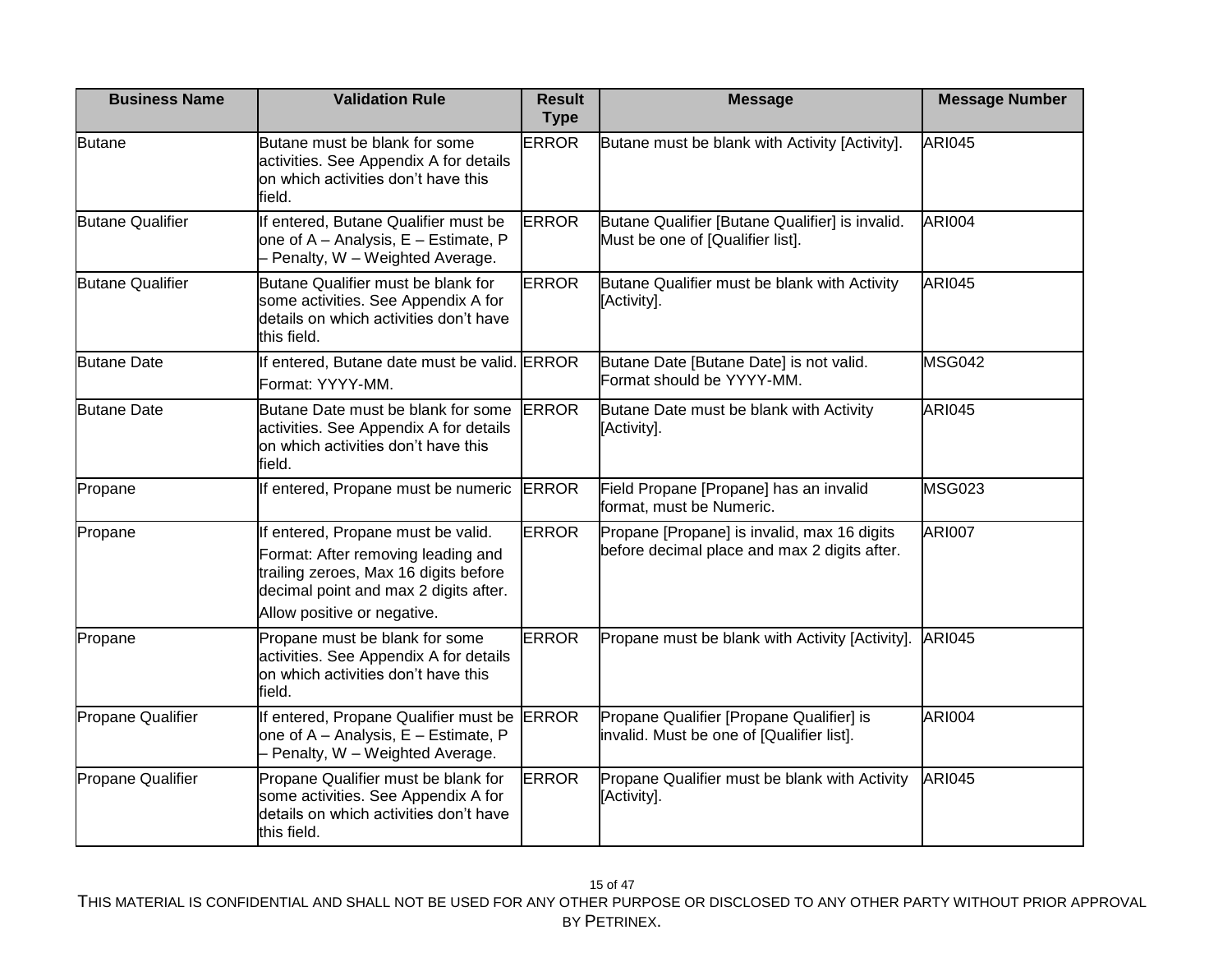| <b>Business Name</b> | <b>Validation Rule</b>                                                                                                         | <b>Result</b><br><b>Type</b> | <b>Message</b>                                                                                                                                          | <b>Message Number</b> |
|----------------------|--------------------------------------------------------------------------------------------------------------------------------|------------------------------|---------------------------------------------------------------------------------------------------------------------------------------------------------|-----------------------|
| Propane Date         | If entered, Propane date must be<br>valid.<br><b>IFormat: YYYY-MM.</b>                                                         | <b>ERROR</b>                 | Propane Date [Propane Date] is not valid.<br>Format should be YYYY-MM.                                                                                  | <b>MSG042</b>         |
| Propane Date         | Propane Date must be blank for<br>some activities. See Appendix A for<br>details on which activities don't have<br>this field. | <b>ERROR</b>                 | Propane Date must be blank with Activity<br>[Activity].                                                                                                 | <b>ARI045</b>         |
| Submission           | When user clicks Submit or Save To<br>IWIP button and there are errors on<br>summary or detail level                           | <b>ERROR</b>                 | Errors exist at the Summary or Detail level.<br>Click the Edit or Details buttons to view those<br>lerrors.                                             | <b>ARI046</b>         |
| Submission           | When Petrinex has successfully<br>saved the data, a message is<br>displayed to the user.                                       | <b>INFO</b>                  | The data was successfully submitted for<br>Invoice Number [Invoice Number], Production<br>Month [Production Month] and Amendment<br>Number [Amendment]. | <b>ARI030</b>         |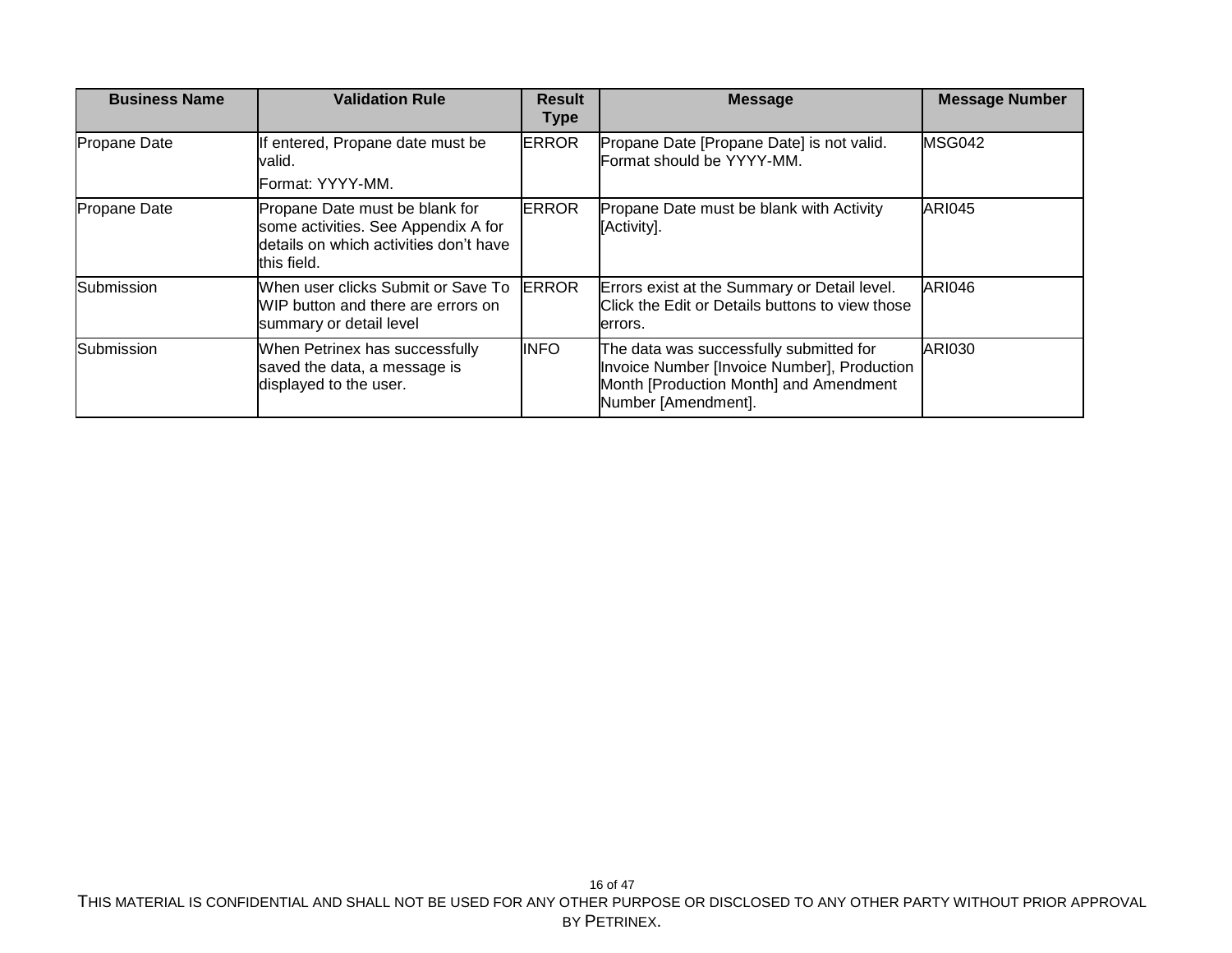#### <span id="page-16-0"></span>**2. SINGLE SHIPPER INVOICE REQUIRED FIELDS SUMMARY**

Validations for Edit Single Shipper Invoice – Detail Fields: the following table shows the required fields depending on the activity selected. Note that the duplicate activity rows reflect data entry options available to the user.

| Activity       | Connected From/To Facility | From/To Facility | From/To BA         | Base Price, Deductions, Net Price, | Quality Information | Rate               | × Volume           | Quantity, Flat Fee | $\times$  Value    | Description |
|----------------|----------------------------|------------------|--------------------|------------------------------------|---------------------|--------------------|--------------------|--------------------|--------------------|-------------|
| <b>DILUENT</b> | $\overline{\mathsf{x}}$    |                  |                    |                                    |                     | $\mathsf{x}$       |                    |                    |                    |             |
| <b>DILUENT</b> | X                          |                  |                    |                                    |                     |                    | X                  | X                  | X                  |             |
| EDI            |                            |                  |                    |                                    |                     | X                  | $\pmb{\mathsf{X}}$ |                    | $\pmb{\mathsf{X}}$ |             |
| <b>EDI</b>     |                            |                  |                    |                                    |                     |                    | X                  | X                  | $\pmb{\mathsf{X}}$ |             |
| EDI            |                            |                  |                    |                                    |                     |                    |                    | X                  | $\pmb{\mathsf{X}}$ |             |
| LOSSCR         |                            |                  |                    |                                    |                     | X                  | X                  |                    | X                  |             |
| LOWVOL         | X                          |                  |                    |                                    |                     | X                  | X                  |                    | $\pmb{\mathsf{X}}$ |             |
| <b>OTHER</b>   |                            |                  |                    |                                    |                     | $\pmb{\mathsf{X}}$ | Χ                  |                    | X                  | X           |
| <b>OTHER</b>   |                            |                  |                    |                                    |                     |                    | X                  | X                  | Χ                  | X           |
| <b>OTHER</b>   |                            |                  |                    |                                    |                     |                    |                    | X                  | X                  | X           |
| RECCON         | X                          |                  |                    | X                                  | X                   |                    | X                  |                    | $\pmb{\mathsf{X}}$ |             |
| <b>RECTRK</b>  | Χ                          | Χ                |                    | Χ                                  | Χ                   |                    | $\pmb{\mathsf{X}}$ |                    | $\pmb{\mathsf{X}}$ |             |
| <b>TAF</b>     |                            |                  | X                  |                                    |                     | X                  | X                  |                    | X                  |             |
| <b>TAF</b>     |                            |                  | $\pmb{\mathsf{X}}$ |                                    |                     |                    | X                  | X                  | X                  |             |
| <b>TRFIS</b>   |                            |                  | Χ                  | X                                  |                     |                    | X                  |                    | X                  |             |
| <b>TRFIF</b>   | Χ                          |                  |                    | X                                  | X                   |                    | Χ                  |                    | X                  |             |

- **The Invoice Discrepancy report identifies discrepancies between the Invoice and the corresponding Shipper Balances. To do this, it uses the following fields on the Invoice:** 
	- o Submitting BA ID (based on which BAID is currently logged on)
	- o Shipper BA ID
	- o Production Month
	- o Submitting Facility ID
	- o Stream Type

*17 of 47*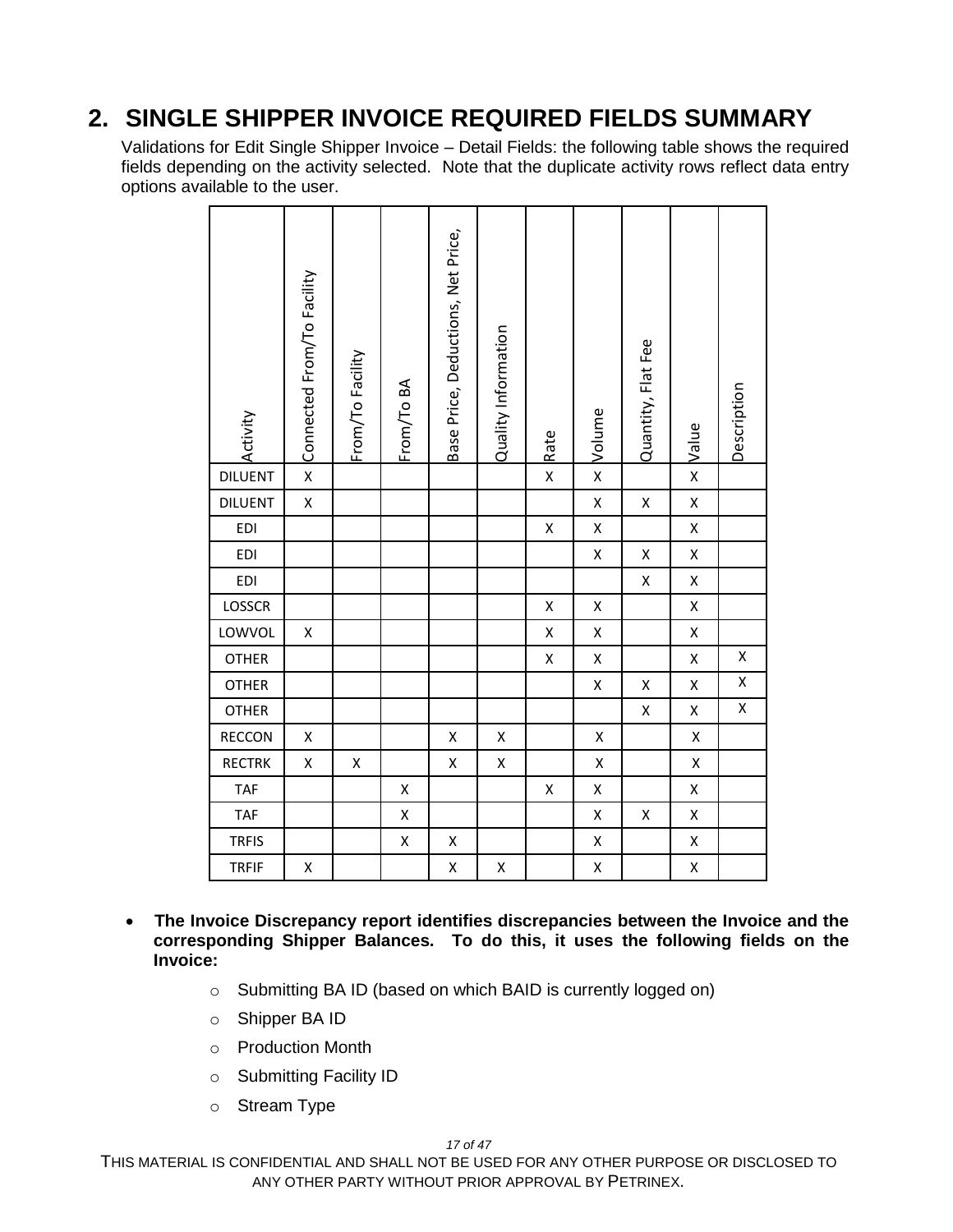- o Activity (RECCON,RECTRK,TRFIF and TRFIS activities only)
- o Connected From/To Facility ID and From/To Facility ID, as applicable
- o Volume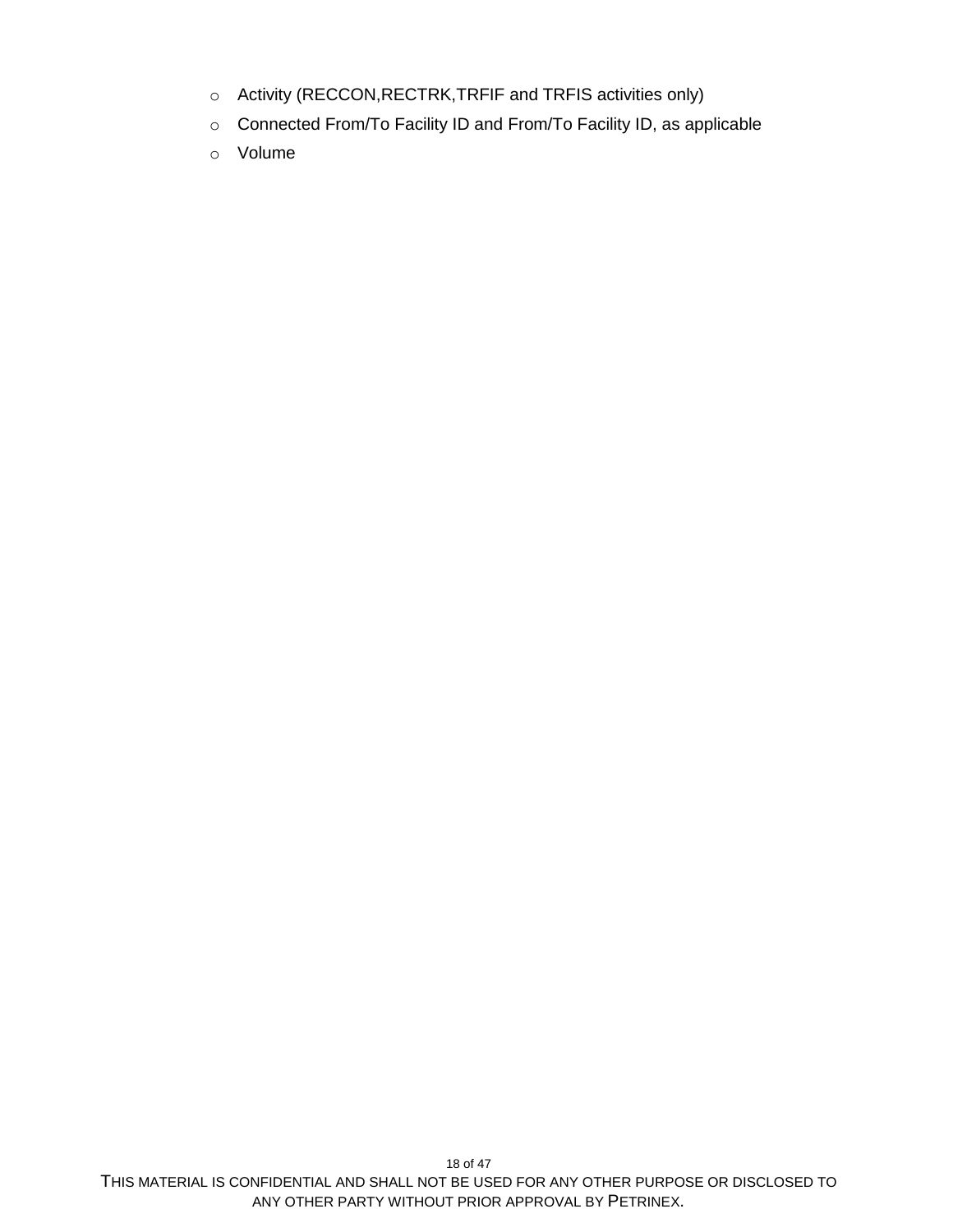#### <span id="page-18-0"></span>**3. SINGLE SHIPPER INVOICE DEFINITIONS**

| <b>Business Name</b>               | <b>Description</b>                                                                                                                                            |
|------------------------------------|---------------------------------------------------------------------------------------------------------------------------------------------------------------|
| <b>Key Fields</b>                  |                                                                                                                                                               |
| Submitting BA ID                   | BA identifier of the submitting BA. Taken from the granted BA key.                                                                                            |
| Submitting BA ID<br>Province/State | The jurisdiction of the Submitting BA ID. AB or SK.                                                                                                           |
| <b>Invoice Number</b>              | Alphanumeric user-supplied invoice number.                                                                                                                    |
| Shipper BA ID                      | The Alberta BA identifier of the Shipper BA for record. This can be A6JG<br>(APMC Agent: Shell) or 0PMC.                                                      |
| <b>Production Month</b>            | The production month of the Single Shipper Invoice.                                                                                                           |
| <b>Header Fields</b>               |                                                                                                                                                               |
| <b>Invoice Date</b>                | User-supplied invoice date.                                                                                                                                   |
| Payment Due Date                   | User-supplied payment due date.                                                                                                                               |
| Amendment Number                   | Petrinex-supplied amendment number for the submission. Available on<br>Query screen.                                                                          |
| <b>Received Date</b>               | Petrinex-supplied date of submission receipt. Available on Query screen.                                                                                      |
| Contact – First Name               | First Name of submitting BA contact person.                                                                                                                   |
| Contact - Last Name                | Last Name of submitting BA contact person.                                                                                                                    |
| Contact - Email                    | Email address of submitting BA contact person.                                                                                                                |
| Contact - Phone                    | Phone number of submitting BA contact person.                                                                                                                 |
| Currency                           | Currency of invoice - either CAD or USD.                                                                                                                      |
| Admin Fees                         | Invoice-level admin fees.                                                                                                                                     |
| Subtotal                           | Invoice-level sub-total; should equal sum of all detail rows within all<br>summaries + invoice-level admin fees.                                              |
| <b>Tax Code</b>                    | Tax code - one of PST, GST, HST, or UST.                                                                                                                      |
|                                    | Up to two tax rows are permitted.                                                                                                                             |
| <b>Tax Amount</b>                  | Tax amount for the given tax code.                                                                                                                            |
| <b>Total Charges</b>               | Invoice-level total; should equal sum of subtotal + all tax amounts.                                                                                          |
| Reference Code                     | Standard Petrinex 16 character reference field.                                                                                                               |
| <b>Summary Fields</b>              |                                                                                                                                                               |
| Submitting Facility ID             | Standard Petrinex facility identifier for a PL, TM, or CT facility.                                                                                           |
|                                    | The Name and Location of the facility are included as display-only fields.                                                                                    |
| <b>Stream Type</b>                 | The stream type.                                                                                                                                              |
|                                    | Values are included in a code table and may include: CRW, HSO, LSB,<br>MSO, MSW, SHE, SLE, SO, CRD, C5+, LLB, WCB, F, BR, MBL, CAL, ACR,<br>SW, LSO, WCS, LLK |
| <b>Detail Fields</b>               |                                                                                                                                                               |
| Activity                           | The activity or fee type related to the Single Shipper Invoice detail row.                                                                                    |
|                                    | Values may include: RECCON, RECTRK, TRFIF, TRFIS, TRFOF, TRFOS,<br>EDI, LOSS                                                                                  |
|                                    | <b>NOTE:</b> See Appendix A for details.                                                                                                                      |
| <b>Description</b>                 | A description for the activity (mostly optional)                                                                                                              |

*19 of 47*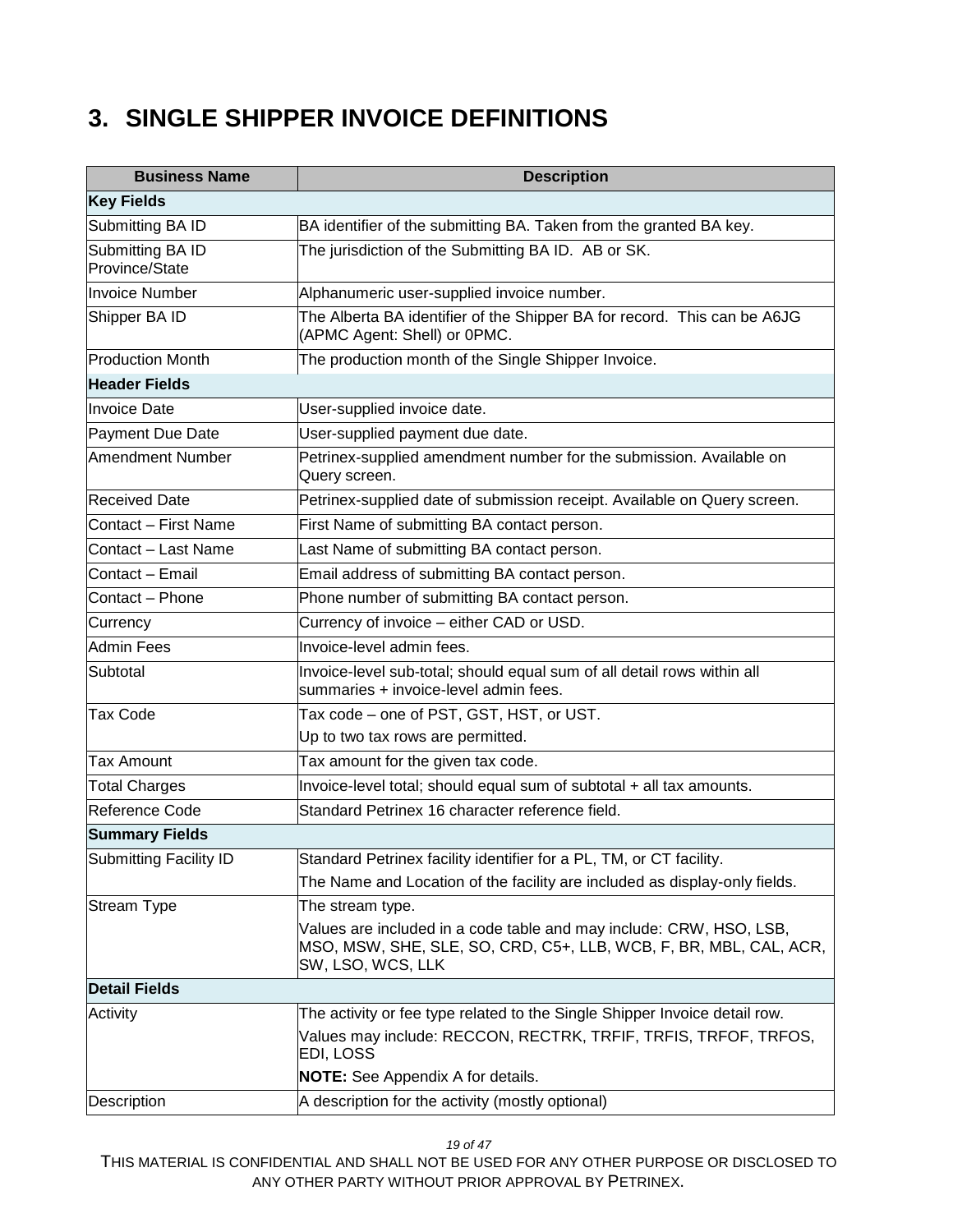| <b>Business Name</b>            | <b>Description</b>                                                                                                                                                                                                  |
|---------------------------------|---------------------------------------------------------------------------------------------------------------------------------------------------------------------------------------------------------------------|
| Connected From/To Facility      | The delivering facility identifier from which a volume was transferred.                                                                                                                                             |
| ID                              | Standard Petrinex facility identifier.                                                                                                                                                                              |
|                                 | The Name and Location of the facility are included as display-only fields.                                                                                                                                          |
| From/To Facility ID             | The receiving facility identifier to which a volume was transferred.                                                                                                                                                |
|                                 | Used in conjunction with RECTRK activity.                                                                                                                                                                           |
|                                 | Standard Petrinex facility identifier.                                                                                                                                                                              |
|                                 | The Name and Location of the facility are included as display-only fields.                                                                                                                                          |
| Contract Number                 | The contract number                                                                                                                                                                                                 |
| From/To BA ID<br>Province/State | The jurisdiction of the From/To BA identifier.                                                                                                                                                                      |
| From/To BA ID                   | The BA identifier to which the transfer occurred.                                                                                                                                                                   |
|                                 | Used in conjunction with TRFOS and TRFIS activity.                                                                                                                                                                  |
| <b>Base Price</b>               | The base price in \$/m3 to two decimal places.                                                                                                                                                                      |
| Deductions                      | The sum of the deductions is subtracted from the base price to yield the net<br>price.                                                                                                                              |
|                                 | The deductions are rates in \$/m3 to 6 decimals places for a specific<br>deduction type. The deduction types are defined in a code table. Petrinex<br>will collect a type, value and description for each of these. |
|                                 | <b>NOTE:</b> See Appendix B for details.                                                                                                                                                                            |
| Net price                       | The net price in \$/m3 to two decimal places.                                                                                                                                                                       |
| Volume                          | Volume of detail row to 1 decimal place.                                                                                                                                                                            |
| Rate                            | Rate of detail row. 6 decimal places. Expect corresponding Volume supplied.                                                                                                                                         |
| Quantity                        | Quantity of detail row. Whole number. Expect either Volume or Quantity.                                                                                                                                             |
| <b>Flat Fee</b>                 | Flat fee of detail row. 2 decimal places. Expect corresponding Quantity<br>supplied.                                                                                                                                |
| Value                           | Value of detail row. 2 decimal places. Expected to equal Volume * Rate or<br>Quantity * Flat Fee or Net Price * Volume.                                                                                             |
| Density                         | Density value in kg/m3 to 1 decimal, Qualifier (A - Analysis, E - Estimate, P<br>- Penalty, W - WADF) and Sample date (YYYY-MM format)                                                                              |
| <b>Density Qualifier</b>        | Density Qualifier (A - Analysis, E - Estimate, P - Penalty, W - WADF)                                                                                                                                               |
| <b>Density Date</b>             | Density sample date (YYYY-MM)                                                                                                                                                                                       |
| Sulphur                         | Sulphur value in wt% to 2 decimals, Qualifier (A, E, P or W) and Sample date<br>(YYYY-MM format)                                                                                                                    |
| Sulphur Qualifier               | Sulphur Qualifier (A - Analysis, E - Estimate, P - Penalty, W - WADF)                                                                                                                                               |
| <b>Sulphur Date</b>             | Sulphur sample date (YYYY-MM)                                                                                                                                                                                       |
| <b>Butane</b>                   | Butane value in vol% to 2 decimals,                                                                                                                                                                                 |
| <b>Butane Qualifier</b>         | Butane Qualifier (A - Analysis, E - Estimate, P - Penalty, W - WADF)                                                                                                                                                |
| <b>Butane Date</b>              | Butane sample date (YYYY-MM)                                                                                                                                                                                        |
| Propane                         | Propane value in vol% to 2 decimals, Qualifier (A, E, P or W) and Sample date<br>(YYYY-MM format)                                                                                                                   |
| <b>Propane Qualifier</b>        | Propane Qualifier (A - Analysis, E - Estimate, P - Penalty, W - WADF)                                                                                                                                               |
| <b>Propane Date</b>             | Propane sample date (YYYY-MM)                                                                                                                                                                                       |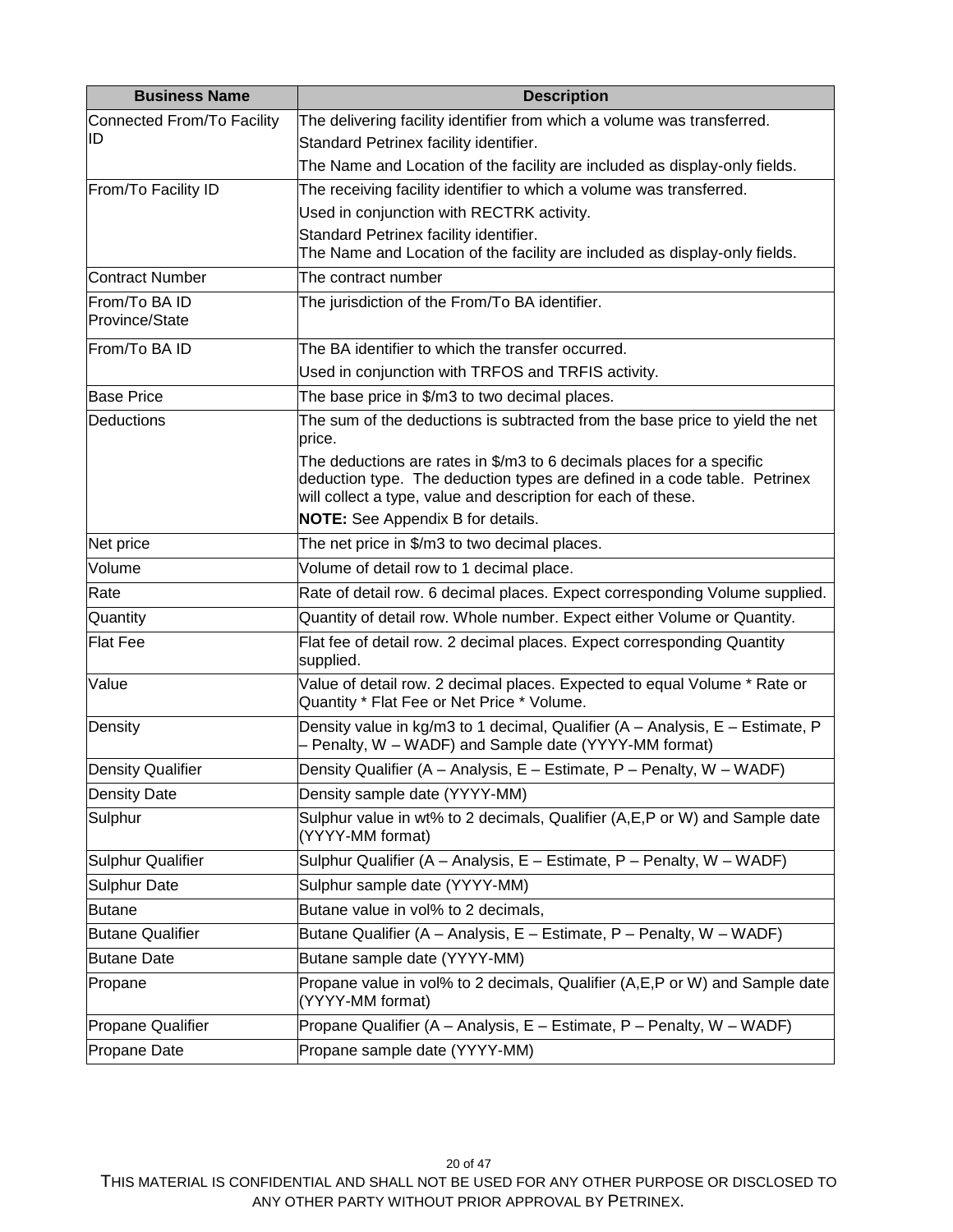### **4. TARIFF INVOICE SUBMISSIONS EDITS**

The following edits only apply to the Edit Tariff Invoice unit task

<span id="page-20-0"></span>

| <b>Business Name</b>    | <b>Validation Rule</b>                                                                                                                                       | <b>Result</b><br><b>Type</b> | <b>Message</b>                                                                                                                    | <b>Message Number</b> |
|-------------------------|--------------------------------------------------------------------------------------------------------------------------------------------------------------|------------------------------|-----------------------------------------------------------------------------------------------------------------------------------|-----------------------|
| <b>Key Fields</b>       |                                                                                                                                                              |                              |                                                                                                                                   |                       |
| <b>Invoice Number</b>   | Invoice Number must be entered.                                                                                                                              | <b>ERROR</b>                 | Invoice Number cannot be blank.                                                                                                   | <b>MSG002</b>         |
| Shipper BA ID           | Shipper BA must be entered.                                                                                                                                  | <b>ERROR</b>                 | Shipper BA ID cannot be blank.                                                                                                    | <b>MSG002</b>         |
| Shipper BA ID           | Shipper BA must be valid. Can only<br>be APMC (0PMC) or their agent<br>(currently Shell (A6JG)).                                                             | <b>ERROR</b>                 | Shipper BA ID [Shipper BA ID] is not valid.<br>Must be one of [BA list].                                                          | <b>ARI004</b>         |
| Shipper BA ID           | Shipper BA must be Active in<br>Petrinex based on the BA Corporate<br>Status Active Indicator.                                                               | <b>ERROR</b>                 | Shipper BA ID [Shipper BA ID] is not active in<br>Petrinex for Production Month [Production<br>Month].                            | <b>ARI006</b>         |
| <b>Production Month</b> | If the prior production month<br>submission has not been 'unlocked',<br>then the production month must be<br>the current Tariff Invoice production<br>month. | <b>ERROR</b>                 | Production Month [Production Month] must be ARI005<br>equal to the current Tariff Invoice Production<br>Month [Production Month]. |                       |
| <b>Production Month</b> | Production Month must be valid.<br>Format: YYYY-MM.                                                                                                          | <b>ERROR</b>                 | Production Month [Production Month] is not<br>valid. The format should be YYYY-MM.                                                | <b>ARI002</b>         |
| <b>Production Month</b> | Production Month must be entered.                                                                                                                            | <b>ERROR</b>                 | Production Month cannot be blank.                                                                                                 | <b>MSG002</b>         |
| <b>Production Month</b> | Should not be earlier than the APMC<br>Reporting implementation date.                                                                                        | <b>ERROR</b>                 | Production Month [Production Month] is prior<br>to APMC Reporting implementation date<br>[Implementation Month].                  | <b>ARI003</b>         |
| <b>Header Fields</b>    |                                                                                                                                                              |                              |                                                                                                                                   |                       |
| <b>Invoice Date</b>     | Invoice date must be entered.                                                                                                                                | <b>ERROR</b>                 | Invoice Date cannot be blank.                                                                                                     | <b>MSG002</b>         |
| <b>Invoice Date</b>     | Invoice date must be valid.<br>Format: YYYY-MM-DD.                                                                                                           | <b>ERROR</b>                 | Field Invoice Date [Invoice Date] is not valid.<br>Format should be YYYY-MM-DD.                                                   | MSG042                |
| Payment Due Date        | Payment due date must be valid.<br>Format: YYYY-MM-DD.                                                                                                       | <b>ERROR</b>                 | Field Payment Due Date [Payment Due Date]<br>is not valid. Format should be YYYY-MM-DD.                                           | MSG042                |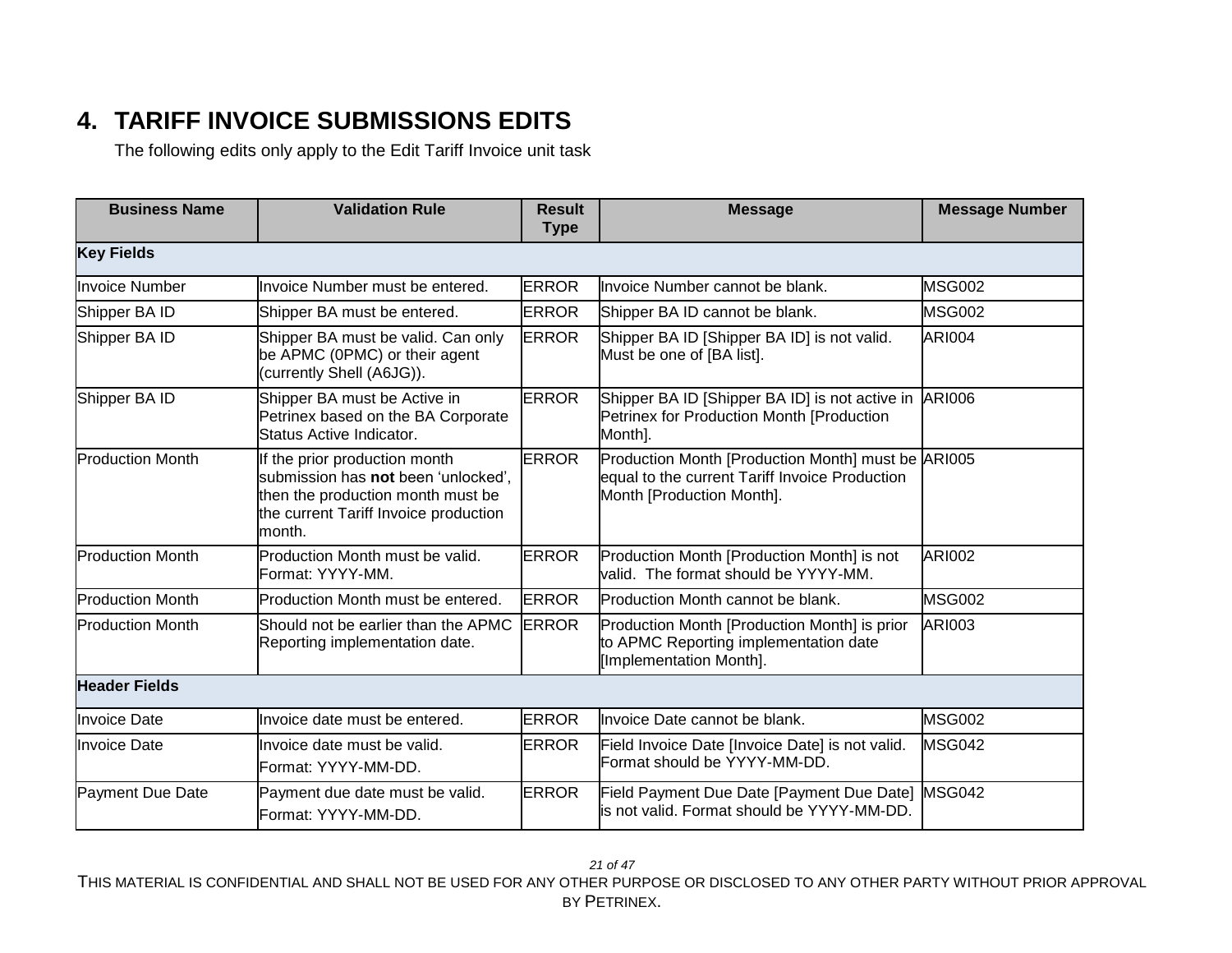| <b>Business Name</b>  | <b>Validation Rule</b>                                                                                                                                                                  | <b>Result</b><br><b>Type</b> | <b>Message</b>                                                                                       | <b>Message Number</b> |
|-----------------------|-----------------------------------------------------------------------------------------------------------------------------------------------------------------------------------------|------------------------------|------------------------------------------------------------------------------------------------------|-----------------------|
| Contact - First Name  | First Name must be entered.                                                                                                                                                             | <b>ERROR</b>                 | First Name cannot be blank.                                                                          | <b>MSG002</b>         |
| Contact - Last Name   | Last Name must be entered.                                                                                                                                                              | <b>ERROR</b>                 | Last Name cannot be blank.                                                                           | <b>MSG002</b>         |
| Contact - Email       | Email must be entered.                                                                                                                                                                  | <b>ERROR</b>                 | Email cannot be blank.                                                                               | <b>MSG002</b>         |
| Contact - Phone       | Phone must be entered.                                                                                                                                                                  | <b>ERROR</b>                 | Phone cannot be blank.                                                                               | <b>MSG002</b>         |
| Currency              | Currency must be entered.                                                                                                                                                               | <b>ERROR</b>                 | Currency cannot be blank.                                                                            | <b>MSG002</b>         |
| Currency              | Currency must be valid. Currently,<br>either 'CAD' or 'USD'.                                                                                                                            | <b>ERROR</b>                 | Currency [Currency] is not valid.<br>Must be one of [Currency list].                                 | <b>ARI004</b>         |
| <b>Admin Fees</b>     | Admin Fees must be valid.<br>Format: After removing leading and<br>trailing zeroes, Max 16 digits before<br>decimal point and max 2 digits after.<br>Allow positive, negative, or zero. | <b>ERROR</b>                 | Admin Fees [Admin Fees] is invalid, max 16<br>digits before decimal place and max 2 digits<br>after. | <b>ARI007</b>         |
| Subtotal              | Subtotal must be entered.                                                                                                                                                               | <b>ERROR</b>                 | Subtotal cannot be blank.                                                                            | <b>MSG002</b>         |
| Subtotal              | Subtotal must be valid.<br>Format: After removing leading and<br>trailing zeroes, Max 16 digits before<br>decimal point and max 2 digits after.<br>Allow positive, negative, or zero.   | <b>ERROR</b>                 | Subtotal [Subtotal] is invalid, max 16 digits<br>before decimal place and max 2 digits after.        | <b>ARI007</b>         |
| Subtotal              | Subtotal should equal the sum of all<br>detail row Value amounts + Admin<br>Fees amount.                                                                                                |                              | WARNINGSubtotal [Subtotal] does not equal detail<br>amounts + Admin Fees [amount].                   | <b>ARI008</b>         |
| <b>Tax Code</b>       | For Tariffs, no taxes should be<br>reported.                                                                                                                                            | <b>ERROR</b>                 | Tax Code is not permitted for Tariff Invoices.                                                       | <b>ARI040</b>         |
| Total                 | Total must be entered.                                                                                                                                                                  | <b>ERROR</b>                 | Total cannot be blank.                                                                               | <b>MSG002</b>         |
| Total                 | Total must be valid.<br>Format: After removing leading and<br>trailing zeroes, Max 16 digits before<br>decimal point and max 2 digits after.<br>Allow positive, negative, or zero.      | <b>ERROR</b>                 | Total [Total] is invalid, max 16 digits before<br>decimal place and max 2 digits after.              | <b>ARI007</b>         |
| Total                 | Total should equal Subtotal amount                                                                                                                                                      |                              | WARNINGTotal [Total] does not equal Subtotal [amount]. ARI041                                        |                       |
| <b>Summary Fields</b> |                                                                                                                                                                                         |                              |                                                                                                      |                       |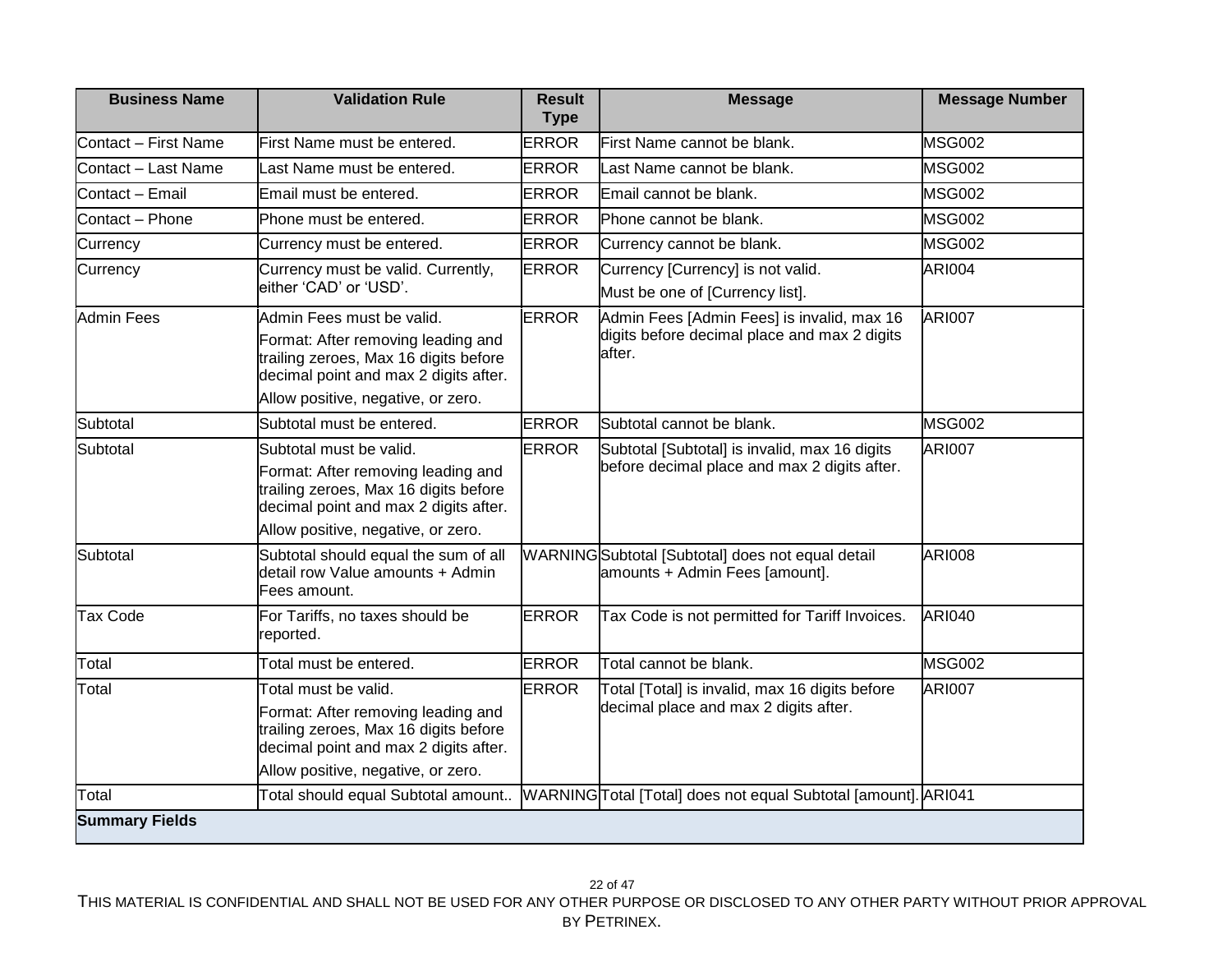| <b>Business Name</b>                           | <b>Validation Rule</b>                                                                                                        | <b>Result</b><br><b>Type</b> | <b>Message</b>                                                                                                     | <b>Message Number</b> |
|------------------------------------------------|-------------------------------------------------------------------------------------------------------------------------------|------------------------------|--------------------------------------------------------------------------------------------------------------------|-----------------------|
| Submitting Facility ID                         | Submitting Facility ID must be<br>entered.                                                                                    | <b>ERROR</b>                 | Submitting Facility ID cannot be blank.                                                                            | <b>MSG002</b>         |
| Submitting Facility ID                         | Submitting Facility ID must exist in<br>Petrinex.                                                                             | <b>ERROR</b>                 | Field Submitting Facility ID [Submitting Facility MSG003<br>ID] must exist in Petrinex.                            |                       |
|                                                | For BC facilities:                                                                                                            |                              |                                                                                                                    |                       |
|                                                | The facility ID must exist in the code<br>table of valid BC facilities (please see<br>Appendix C).                            |                              |                                                                                                                    |                       |
| Submitting Facility ID                         | Submitting Facility ID must be active<br>in Petrinex.                                                                         | <b>ERROR</b>                 | Submitting Facility ID [Submitting Facility ID]<br>must be active in Petrinex.                                     | <b>ARI011</b>         |
| Submitting Facility ID                         | Submitting Facility ID must be eligible ERROR<br>for Tariff Invoice submissions (check<br>APMC Reporting Facility attribute). |                              | Submitting Facility ID [Submitting Facility ID]<br>must be an eligible PL/TM/CT for Tariff<br>Invoice submissions. | <b>ARI012</b>         |
|                                                | For SK facilities:                                                                                                            |                              |                                                                                                                    |                       |
|                                                | The facility ID must exist in the code<br>table of valid SK OOP flagged<br>facilities (please see Appendix D).                |                              |                                                                                                                    |                       |
| <b>Stream Type</b>                             | Stream Type must be entered.                                                                                                  | <b>ERROR</b>                 | Stream Type cannot be blank.                                                                                       | <b>MSG002</b>         |
| <b>Stream Type</b>                             | Stream Type must be valid.                                                                                                    | <b>ERROR</b>                 | Stream Type [Stream Type] must be valid in<br>Petrinex.                                                            | <b>ARI014</b>         |
| Submitting Facility ID /<br><b>Stream Type</b> | The combination of Submitting<br>Facility ID and Stream Type must be<br>unique within the context of the<br>invoice.          | <b>ERROR</b>                 | Submitting Facility [Submitting Facility] and<br>Stream Type [Stream Type] is already used in<br>this invoice.     | <b>ARI035</b>         |
| <b>Details Fields</b>                          |                                                                                                                               |                              |                                                                                                                    |                       |
| Activity                                       | Activity must be entered.                                                                                                     | <b>ERROR</b>                 | Activity cannot be blank.                                                                                          | <b>MSG003</b>         |
| Activity                                       | Activity must be valid for Tariff Invoice ERROR<br>submissions. See code table<br>(Appendix A).                               |                              | Activity [Activity] is invalid.                                                                                    | <b>ARI016</b>         |
| Activity                                       | Check for existence of Shipper<br>Balance record when Activity is one                                                         |                              | WARNINGShipper Balance record not found for Activity<br>[Activity], Connected From/To Facility                     | <b>ARI019</b>         |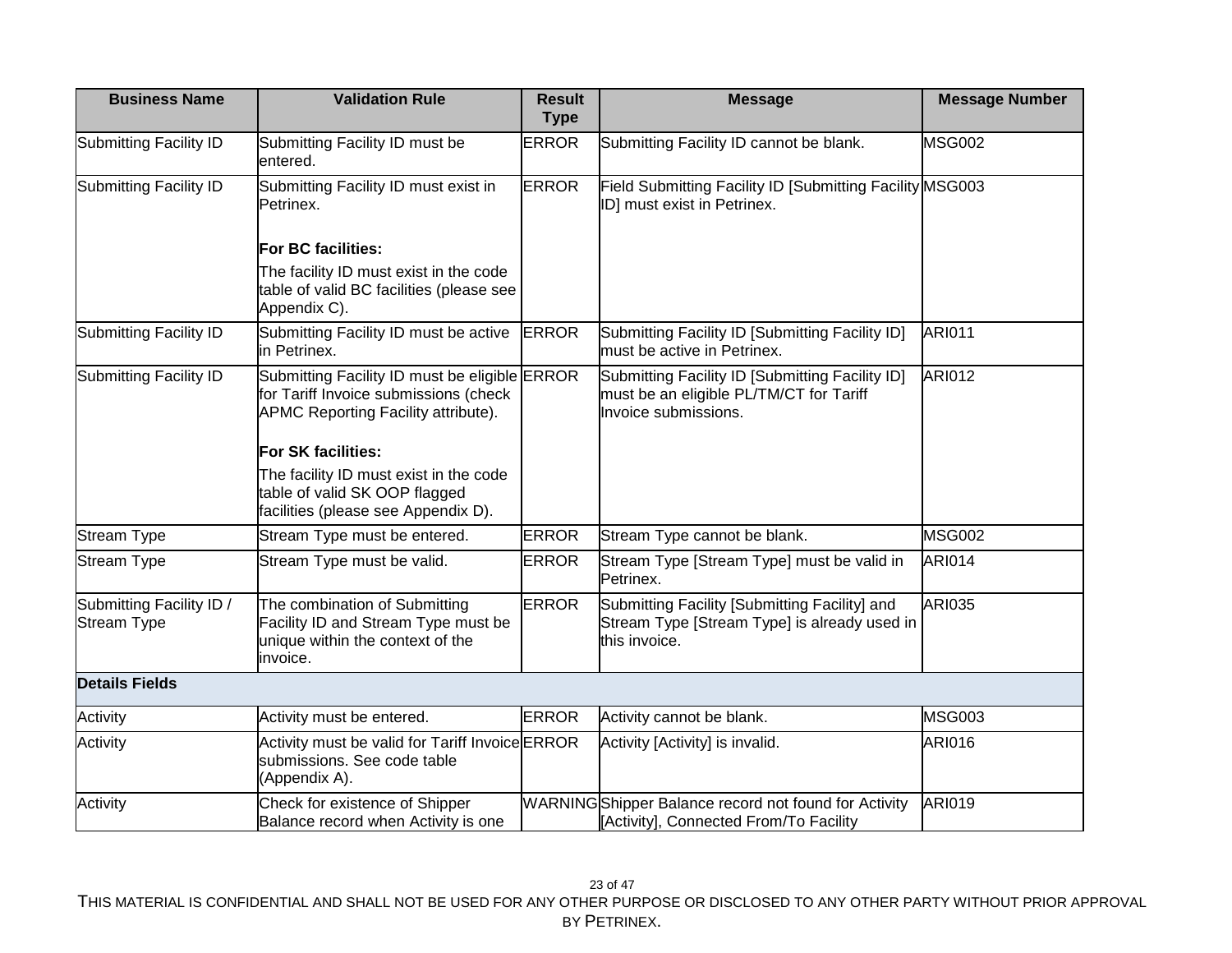| <b>Business Name</b>                    | <b>Validation Rule</b>                                                                                                                     | <b>Result</b><br><b>Type</b> | <b>Message</b>                                                                               | <b>Message Number</b> |
|-----------------------------------------|--------------------------------------------------------------------------------------------------------------------------------------------|------------------------------|----------------------------------------------------------------------------------------------|-----------------------|
|                                         | of RECCON, RECTRK, TRFIF, or<br>TRFOF.<br>See Appendix A for details.                                                                      |                              | Connected From/To Facility ID], and From/To<br>Facility [From/To Facility ID].               |                       |
| Description                             | Description is required for activity<br><b>OTHER</b>                                                                                       | <b>ERROR</b>                 | Description is required for activity [activity].                                             | <b>ARI018</b>         |
| Connected From/To<br><b>Facility ID</b> | Connected From/To Facility must<br>exist in Petrinex.                                                                                      | <b>ERROR</b>                 | Connected From/To Facility [Connected<br>From/To Facility ID] must exist in Petrinex.        | <b>MSG003</b>         |
| Connected From/To<br><b>Facility ID</b> | Connected From/To Facility must be<br>active in Petrinex.                                                                                  | <b>ERROR</b>                 | Connected From/To Facility [Connected<br>From/To Facility ID] must be active in<br>Petrinex. | <b>ARI011</b>         |
| Connected From/To<br><b>Facility ID</b> | Connected From/To Facility must be<br>entered for some activities. See<br>Appendix A for detail on which<br>activities require this field. | <b>ERROR</b>                 | Connected From/To Facility ID cannot be<br>blank with Activity [Activity].                   | <b>ARI020</b>         |
| Connected From/To<br><b>Facility ID</b> | Connected From/To Facility ID must<br>not be entered when not required.                                                                    | <b>ERROR</b>                 | Connected From/To Facility ID must be blank<br>with Activity [Activity].                     | <b>ARI045</b>         |
| From/To Facility ID                     | From/To Facility must exist in<br>Petrinex. Only AB and SK are<br>accepted.                                                                | <b>ERROR</b>                 | From/To Facility [From/To Facility ID] must<br>exist in Petrinex.                            | <b>MSG003</b>         |
| From/To Facility ID                     | From/To Facility must be active in<br>Petrinex.                                                                                            | <b>ERROR</b>                 | From/To Facility [From/To Facility ID] must be ARI011<br>active in Petrinex.                 |                       |
| From/To Facility ID                     | From/To Facility must be entered for<br>some activities. See Appendix A for<br>detail on which activities require this<br>field.           | <b>ERROR</b>                 | From/To Facility ID cannot be blank with<br>Activity [Activity].                             | <b>ARI020</b>         |
| From/To Facility ID                     | Connected From/To Facility ID must<br>not be entered when not required.                                                                    | <b>ERROR</b>                 | Connected From/To Facility ID must be blank<br>with Activity [Activity].                     | <b>ARI045</b>         |
| From/To BA ID                           | If entered, From/To BA ID is not<br>required for Tariff Invoice<br>submissions.                                                            | <b>ERROR</b>                 | From/To BA ID is not permitted forTariff<br>Invoices.                                        | <b>ARI040</b>         |
| From/To BA<br>Province/State            | If entered, From/To BA<br>Province/State is not required for<br>Tariff Invoice submissions.                                                | <b>ERROR</b>                 | From/To BA ProvState is not permitted<br>forTariff Invoices.                                 | <b>ARI040</b>         |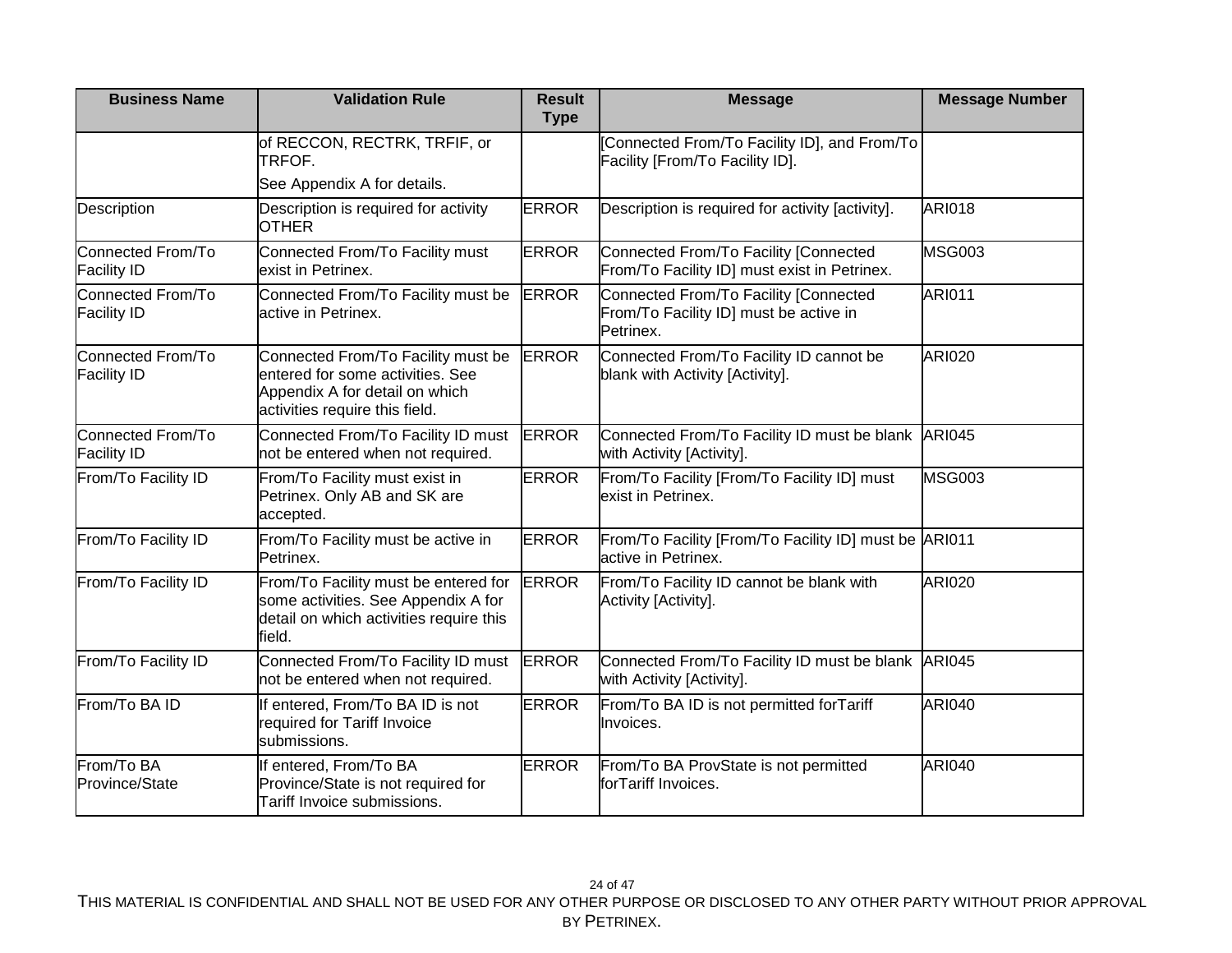| <b>Business Name</b> | <b>Validation Rule</b>                                                                                                                                                       | <b>Result</b><br><b>Type</b> | <b>Message</b>                                                                            | <b>Message Number</b> |
|----------------------|------------------------------------------------------------------------------------------------------------------------------------------------------------------------------|------------------------------|-------------------------------------------------------------------------------------------|-----------------------|
| Volume               | Volume cannot be blank for activities<br>that require them and do not offer<br>alternatives (Volume or Quantity).                                                            | <b>ERROR</b>                 | Volume cannot be blank with Activity [Activity]. ARI020                                   |                       |
| Volume               | Volume should have a numeric value. ERROR                                                                                                                                    |                              | Field Volume [volume] has an invalid format,<br>must be Numeric.                          | <b>MSG023</b>         |
| Volume               | Volume must be valid.<br>Format: After removing leading and<br>trailing zeroes, Max 17 digits before<br>decimal point and max 1 digits after.<br>Allow positive or negative. | <b>ERROR</b>                 | Volume [Volume] is invalid, max 17 digits<br>before decimal place and max 1 digits after. | <b>ARI026</b>         |
| Rate                 | Rate must not be entered when not<br>required.                                                                                                                               | <b>ERROR</b>                 | Rate must be blank with Activity [Activity].                                              | <b>ARI045</b>         |
| Rate                 | Rate must be entered if Flat Fee is<br>not reported.                                                                                                                         | <b>ERROR</b>                 | Rate must be entered if Flat Fee is not<br>reported.                                      | <b>ARI039</b>         |
| Rate                 | Rate cannot be blank for activities<br>that require them and do not offer<br>alternatives (Rate or Flat Fee).                                                                | <b>ERROR</b>                 | Rate cannot be blank with Activity [Activity].                                            | <b>ARI020</b>         |
| Rate                 | Only Rate or quantity might be<br>reported for the same activity.                                                                                                            | <b>ERROR</b>                 | Either Rate or Flat Fee can be reported for<br>Activity [Activity].                       | <b>ARI043</b>         |
| Rate                 | If the Rate is reported then a volume<br>should be reported.                                                                                                                 | <b>ERROR</b>                 | If Rate is reported then Volume must not be<br>blank.                                     | <b>ARI044</b>         |
| Rate                 | Rate should have a numeric value.                                                                                                                                            | <b>ERROR</b>                 | Field Volume [rate] has an invalid format,<br>must be Numeric.                            | <b>MSG023</b>         |
| Rate                 | Rate must be valid.<br>Format: After removing leading and<br>trailing zeroes, Max 12 digits before<br>decimal point and max 6 digits after.<br>Allow positive or negative.   | <b>ERROR</b>                 | Rate [Rate] is invalid, max 12 digits before<br>decimal place and max 6 digits after.     | <b>ARI027</b>         |
| Quantity             | Quantity must not be entered when<br>not required.                                                                                                                           | <b>ERROR</b>                 | Quantity must be blank with Activity [Activity].                                          | <b>ARI045</b>         |
| Quantity             | Quantity must be entered if Flat Fee<br>is not reported.                                                                                                                     | <b>ERROR</b>                 | Quantity must be entered if Flat Fee is not<br>reported.                                  | <b>ARI039</b>         |
| Quantity             | Quantity cannot be blank for activities ERROR                                                                                                                                |                              | Quantity cannot be blank with Activity                                                    | <b>ARI020</b>         |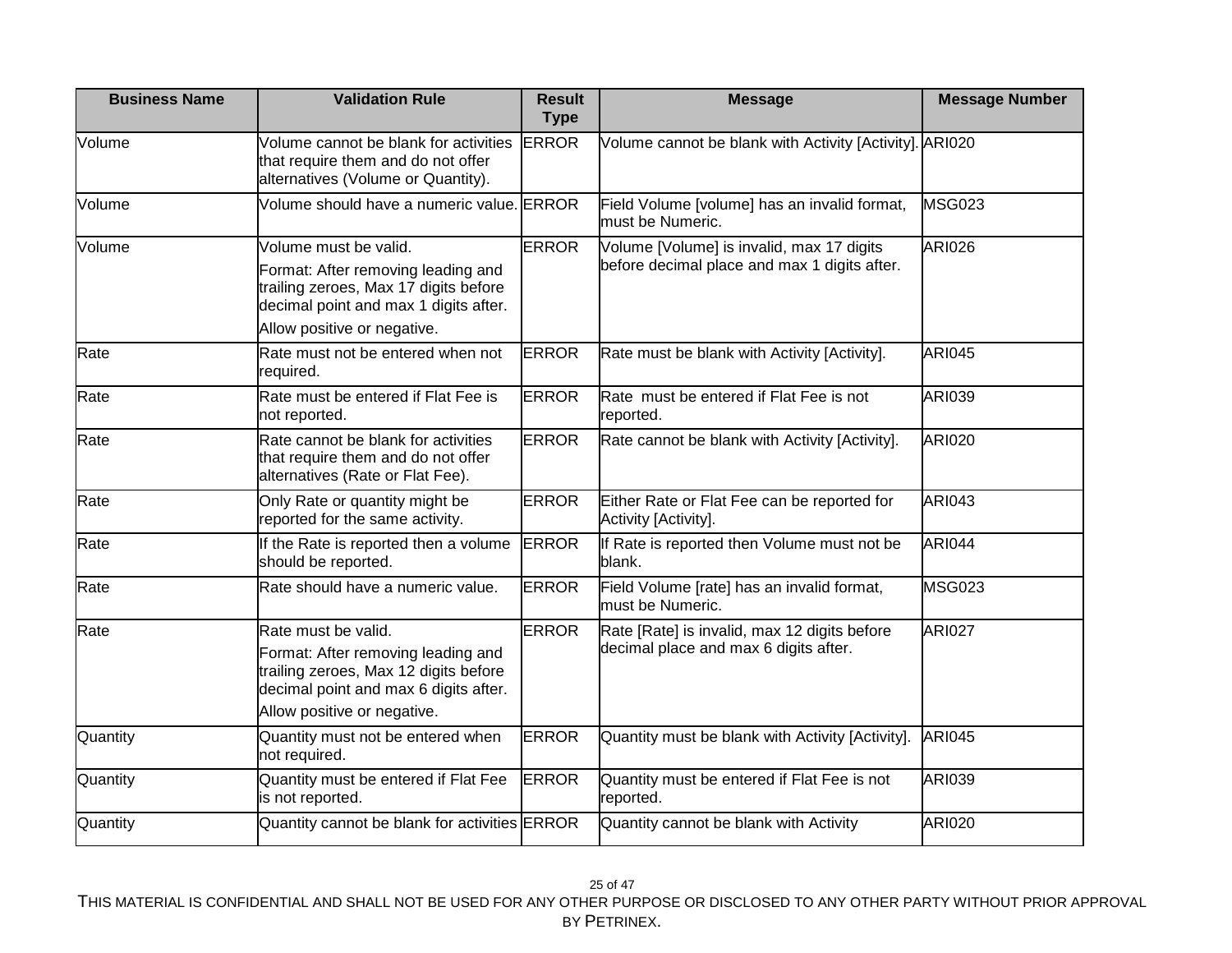| <b>Business Name</b> | <b>Validation Rule</b>                                                                                                                                                     | <b>Result</b><br><b>Type</b> | <b>Message</b>                                                                            | <b>Message Number</b> |
|----------------------|----------------------------------------------------------------------------------------------------------------------------------------------------------------------------|------------------------------|-------------------------------------------------------------------------------------------|-----------------------|
|                      | that require them and do not offer<br>alternatives (Rate or Flat Fee).                                                                                                     |                              | [Activity].                                                                               |                       |
| Quantity             | If the quantity is reported then a flat<br>fee should be reported.                                                                                                         | <b>ERROR</b>                 | If Quantity is reported then Flat Fee must not<br>be blank.                               | <b>ARI044</b>         |
| Quantity             | Quantity should have a numeric<br>value.                                                                                                                                   | <b>ERROR</b>                 | Field Quantity [quantity] has an invalid format, MSG023<br>must be Numeric.               |                       |
| Quantity             | Quantity must be valid.<br>Format: After removing leading and<br>trailing zeroes, Max 18 digits before<br>decimal point and 0 digits after.<br>Allow positive or negative. | <b>ERROR</b>                 | Quantity [Quantity] is invalid, max 18 digits<br>before decimal place and 0 digits after. | <b>ARI028</b>         |
| <b>Flat Fee</b>      | Flat Fee must not be entered when<br>not required.                                                                                                                         | <b>ERROR</b>                 | Flat Fee must be blank with Activity [Activity].                                          | <b>ARI045</b>         |
| <b>Flat Fee</b>      | Flat Fee must be entered if Rate is<br>not reported.                                                                                                                       | <b>ERROR</b>                 | Flat Fee must be entered if Rate is not<br>reported.                                      | <b>ARI039</b>         |
| <b>Flat Fee</b>      | Flat Fee cannot be blank for activities ERROR<br>that require them and do not offer<br>alternatives (Rate or Flat Fee).                                                    |                              | Flat Fee cannot be blank with Activity<br>[Activity].                                     | <b>ARI020</b>         |
| <b>Flat Fee</b>      | If the quantity is reported then a flat<br>fee should be reported.                                                                                                         | <b>ERROR</b>                 | If Flat Fee is reported then Quantity must not<br>be blank.                               | <b>ARI044</b>         |
| <b>Flat Fee</b>      | Flat Fee should have a numeric<br>value.                                                                                                                                   | <b>ERROR</b>                 | Field Flat Fee [Flat Fee] has an invalid format, MSG023<br>must be Numeric.               |                       |
| <b>Flat Fee</b>      | Flat Fee must be valid.<br>Format: After removing leading and<br>trailing zeroes, Max 16 digits before<br>decimal point and 2 digits after.<br>Allow positive or negative. | <b>ERROR</b>                 | Flat Fee [Flat Fee] is invalid, max 16 digits<br>before decimal place and 2 digits after. | <b>ARI007</b>         |
| Value                | Value cannot be blank for activities<br>that require them and do not offer<br>alternatives (Rate or Flat Fee).                                                             | <b>ERROR</b>                 | Value cannot be blank with Activity [Activity].                                           | <b>ARI020</b>         |
| Value                | Value should have a numeric value.                                                                                                                                         | <b>ERROR</b>                 | Field Value [Value] has an invalid format,<br>must be Numeric.                            | <b>MSG023</b>         |
| Value                | Value must be valid.                                                                                                                                                       | <b>ERROR</b>                 | Value [Value] is invalid, max 16 digits before                                            | <b>ARI007</b>         |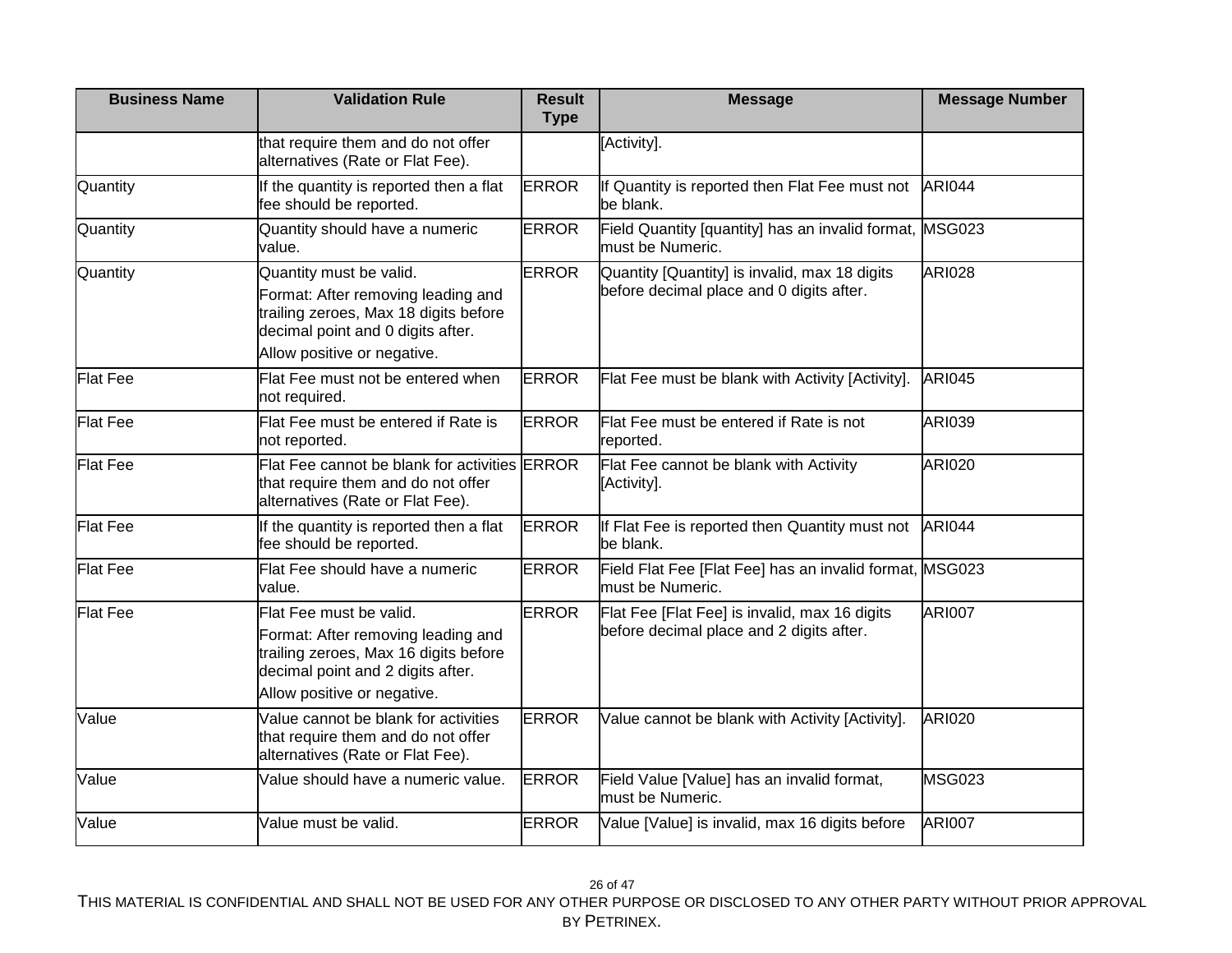| <b>Business Name</b> | <b>Validation Rule</b>                                                                                                  | <b>Result</b><br>Type | <b>Message</b>                                                                                                                                          | <b>Message Number</b> |
|----------------------|-------------------------------------------------------------------------------------------------------------------------|-----------------------|---------------------------------------------------------------------------------------------------------------------------------------------------------|-----------------------|
|                      | Format: After removing leading and<br>trailing zeroes, Max 16 digits before<br>decimal point and 2 digits after.        |                       | decimal place and 2 digits after.                                                                                                                       |                       |
|                      | Allow positive or negative.                                                                                             |                       |                                                                                                                                                         |                       |
| Value                | If a Quantity and Flat Fee was<br>supplied, the Value should equal the<br>Quantity * Flat Fee to two decimal<br>places. |                       | WARNINGThe calculated Value [Calculated Value] does<br>not match the supplied Value [Value].                                                            | <b>ARI029</b>         |
|                      | If a Rate and Volume was supplied,<br>the Value should equal the (Volume *<br>Rate) rounded up to two decimal<br>places |                       |                                                                                                                                                         |                       |
| Submission           | When user clicks Submit or Save To<br>WIP button and there are errors on<br>summary or detail level                     | <b>ERROR</b>          | Errors exist at the Summary or Detail level.<br>Click the Edit or Details buttons to view those<br>lerrors.                                             | <b>ARI046</b>         |
| Submission           | When Petrinex has successfully<br>saved the data, a message is<br>displayed to the user.                                | <b>INFO</b>           | The data was successfully submitted for<br>Invoice Number [Invoice Number], Production<br>Month [Production Month] and Amendment<br>Number [Amendment]. | <b>ARI030</b>         |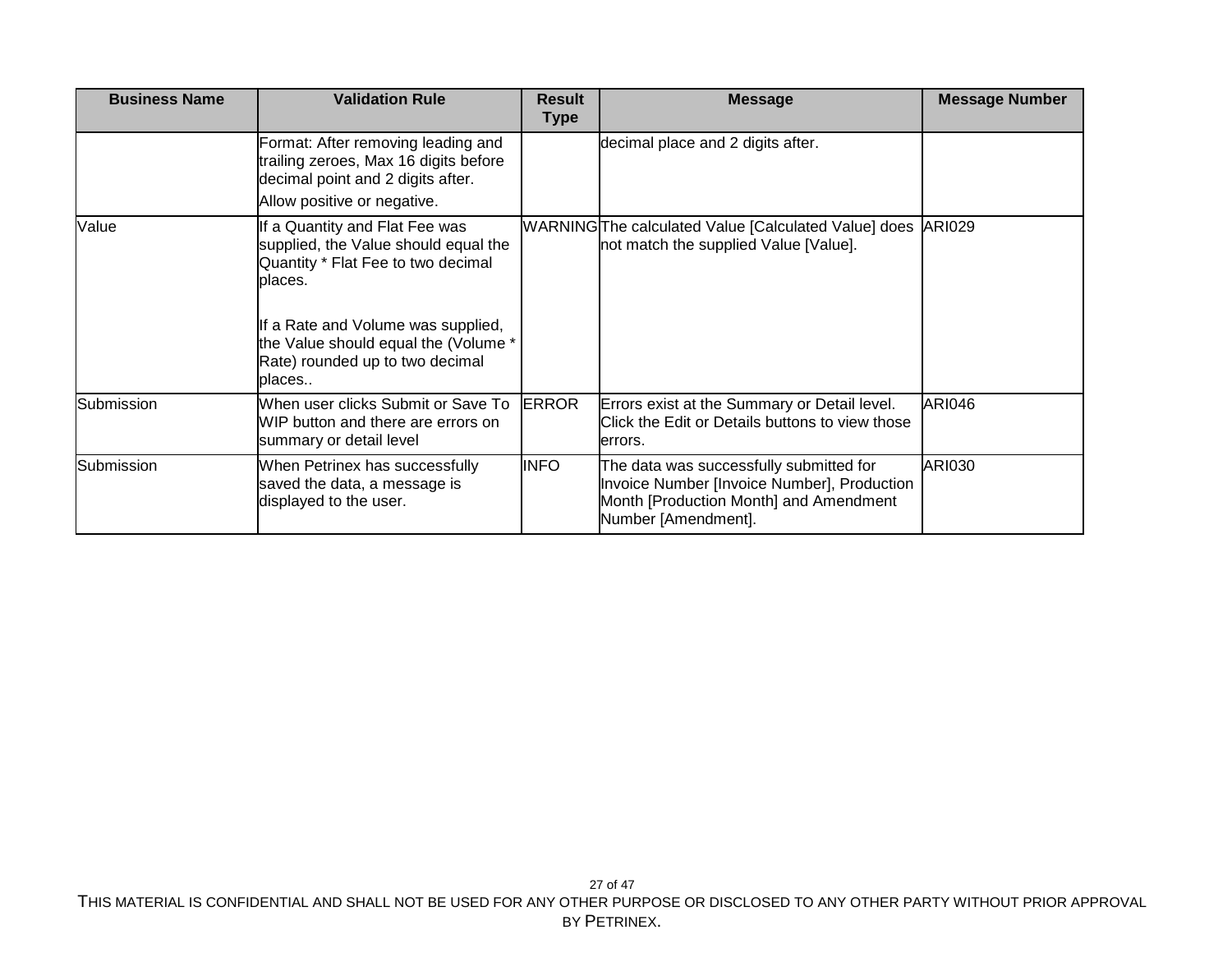#### <span id="page-27-0"></span>**5. TARIFF INVOICE REQUIRED FIELDS SUMMARY**

 **Validations for Edit Tariff Invoice – Detail Fields**: the following table shows the required fields depending on the activity selected.

|                | Connected Facility | From To Facility | Volume | Rate | Quantity | Flat Fee | Value | Description |
|----------------|--------------------|------------------|--------|------|----------|----------|-------|-------------|
| <b>DILUENT</b> | X                  |                  | X      | X    |          |          | X     |             |
| <b>EDI</b>     |                    |                  | x      | x    |          |          | x     |             |
| <b>LOSSCR</b>  |                    |                  | x      | x    |          |          | x     |             |
| LOSSCR         |                    |                  |        |      | x        | X        | X     |             |
| <b>OTHER</b>   |                    |                  | x      | X    |          |          | x     | x           |
| <b>OTHER</b>   |                    |                  |        |      | X        | x        | x     | X           |
| <b>OVRSHRT</b> |                    |                  | x      | x    |          |          | x     |             |
| <b>RECCON</b>  | x                  |                  | x      | x    |          |          | x     |             |
| <b>RECTRK</b>  | X                  | x                | x      | x    |          |          | x     |             |
| <b>TAF</b>     |                    |                  | x      | X    |          |          | X     |             |
| <b>TAF</b>     |                    |                  |        |      | x        | x        | x     |             |
| <b>TRFIF</b>   | X                  |                  | x      | X    |          |          | X     |             |
| <b>TRFIS</b>   |                    |                  | x      | x    |          |          | x     |             |

- **Note: The Invoice Discrepancy report identifies discrepancies between the Invoice and the corresponding Shipper Balances. To do this, it uses the following fields on the Invoice:** 
	- o Submitting BA ID
	- o Shipper BA ID
	- o Production Month
	- o Submitting Facility ID
	- o Stream Type
	- o Activity (RECCON,RECTRK,TRFIF and TRFIS activities only)
	- o Connected From/To Facility ID and From/To Facility ID, as applicable
	- o Volume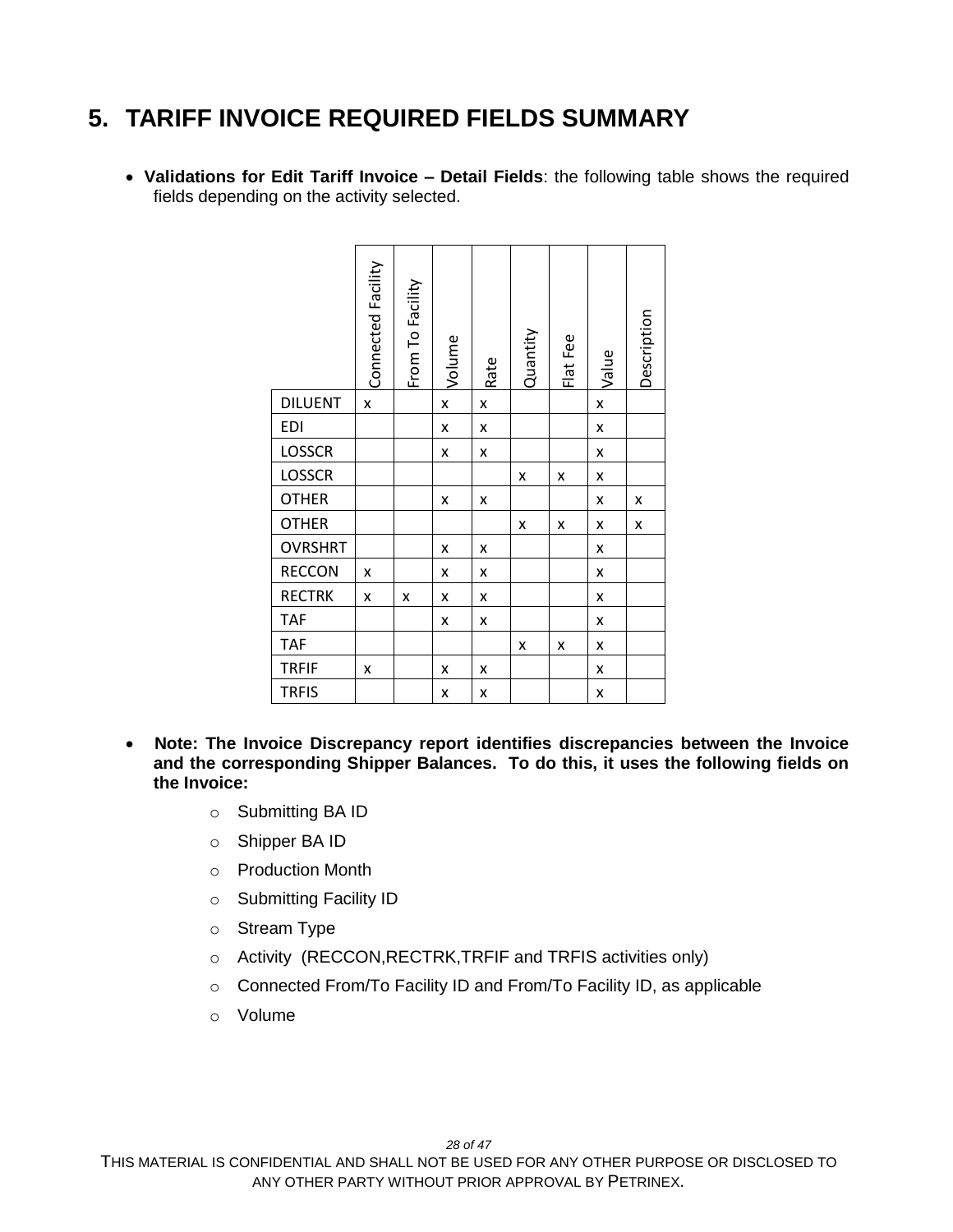### <span id="page-28-0"></span>**6. TARIFF INVOICE DEFINITIONS**

| <b>Business Name</b>            | <b>Description</b>                                                                                                                                               |
|---------------------------------|------------------------------------------------------------------------------------------------------------------------------------------------------------------|
| <b>Key Fields</b>               |                                                                                                                                                                  |
| Submitting BA ID                | BA identifier of the submitting BA. Taken from the granted BA key.                                                                                               |
| Submitting BA ID Province/State | The jurisdiction of the Submitting BA ID. AB or SK.                                                                                                              |
| <b>Invoice Number</b>           | Alphanumeric user-supplied invoice number.                                                                                                                       |
| Shipper BA ID                   | BA identifier of the shipper BA. APMC (0PMC) or its agent (Shell -<br>A6JG).                                                                                     |
| <b>Production Month</b>         | The production month of the Tariff Invoice.                                                                                                                      |
| <b>Header Fields</b>            |                                                                                                                                                                  |
| <b>Invoice Date</b>             | User-supplied invoice date.                                                                                                                                      |
| Payment Due Date                | User-supplied payment due date.                                                                                                                                  |
| Amendment Number                | Petrinex-supplied amendment number for the submission. Available on<br>Query screen.                                                                             |
| <b>Received Date</b>            | Petrinex-supplied date of submission receipt. Available on Query screen.                                                                                         |
| Contact - First Name            | First Name of submitting BA contact person.                                                                                                                      |
| lContact – Last Name            | Last Name of submitting BA contact person.                                                                                                                       |
| Contact - Email                 | Email address of submitting BA contact person.                                                                                                                   |
| Contact - Phone                 | Phone number of submitting BA contact person.                                                                                                                    |
| Currency                        | Currency of invoice - either CAD or USD.                                                                                                                         |
| Admin Fees                      | Invoice-level admin fees.                                                                                                                                        |
| Subtotal                        | Invoice-level subtotal; should equal sum of all detail rows within all<br>summaries + invoice-level admin fees.                                                  |
| <b>Tax Code</b>                 | Tax code - only GST allowed for Tariff invoices.                                                                                                                 |
|                                 | One tax row is permitted.                                                                                                                                        |
| <b>Tax Amount</b>               | Tax amount for the given tax code.                                                                                                                               |
| Total                           | Invoice-level total; should equal sum of subtotal + all tax amounts.                                                                                             |
| Reference Code                  | Standard Petrinex 16 character reference field.                                                                                                                  |
| <b>Summary Fields</b>           |                                                                                                                                                                  |
| Submitting Facility ID          | Standard Petrinex facility identifier for a PL, TM, or CT facility.                                                                                              |
| Stream Type                     | The stream type.                                                                                                                                                 |
|                                 | Values are included in a code table and may include: CRW, HSO, LSB,<br>MSO, MSW, SHE, SLE, SO, CRD, C5+, LLB, WCB, F, BR, MBL, CAL,<br>ACR, SW, LSO, WCS, LLK    |
| <b>Detail Fields</b>            |                                                                                                                                                                  |
| Activity                        | The activity or fee type related to the Tariff Invoice detail row.<br>For example: RECCON, RECTRK, TRFIF, TRFOS, EDI, OTHER, etc.<br>See Appendix A for details. |
| Description                     | User-supplied detail row description.                                                                                                                            |
| Connected From/To Facility      | The connected from/to facility identifier from which a volume was<br>transferred.<br>Standard Petrinex facility identifier.                                      |

*29 of 47*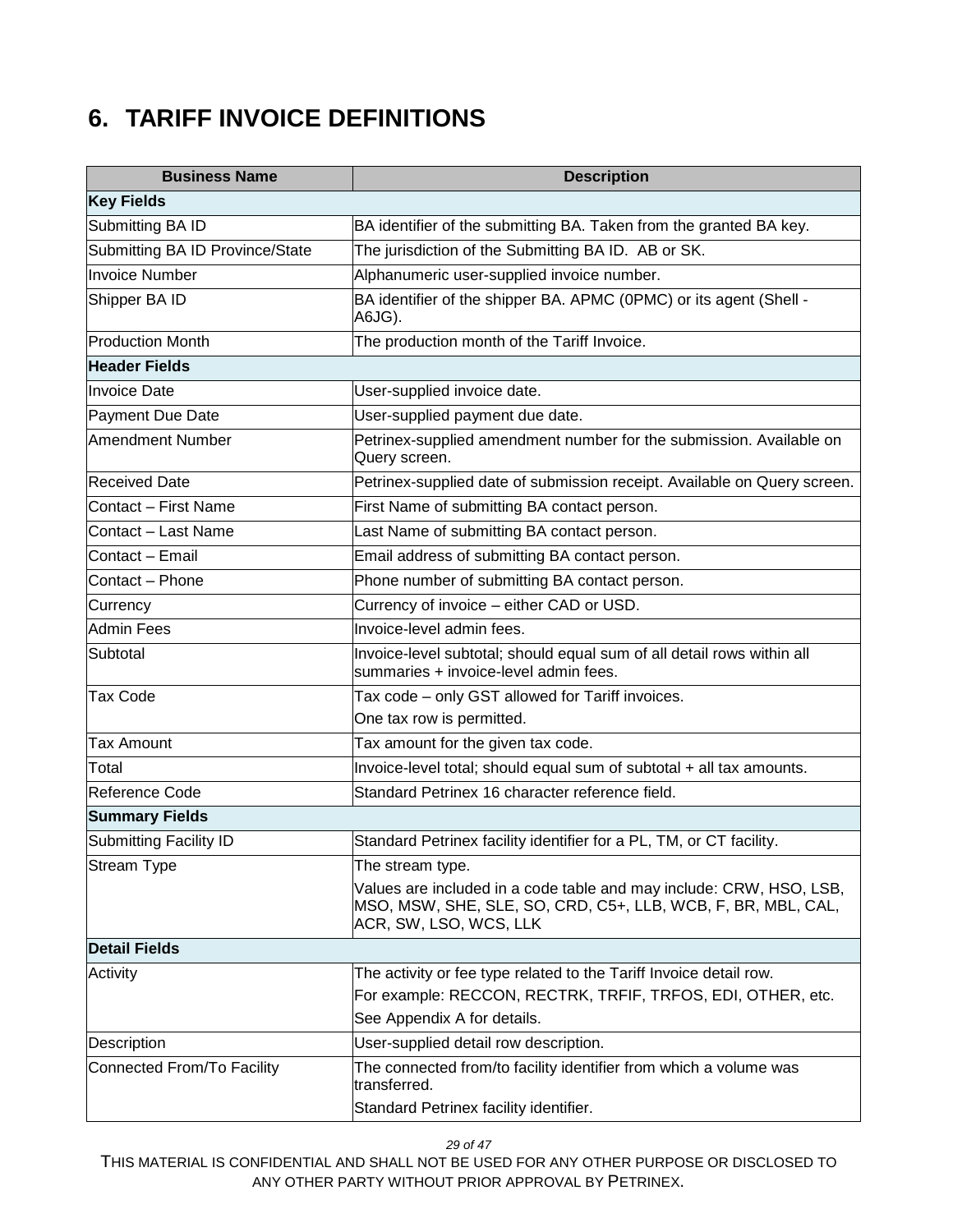| <b>Business Name</b> | <b>Description</b>                                                                              |
|----------------------|-------------------------------------------------------------------------------------------------|
| From/To Facility     | The from/to facility identifier to which a volume was transferred.                              |
|                      | Used in conjunction with RECTRK activity.                                                       |
|                      | Standard Petrinex facility identifier.                                                          |
| Volume               | Volume of detail row. 1 decimal place.                                                          |
| Quantity             | Quantity of detail row. Whole number. Expect either Volume or Quantity.                         |
| Rate                 | Rate of detail row. 6 decimal places. Expect corresponding Volume<br>supplied.                  |
| <b>Flat Fee</b>      | Flat fee of detail row. 2 decimal places. Expect corresponding Quantity<br>supplied.            |
| Value                | Value of detail row. 2 decimal places. Expect to equal Volume * Rate or<br>Quantity * Flat Fee. |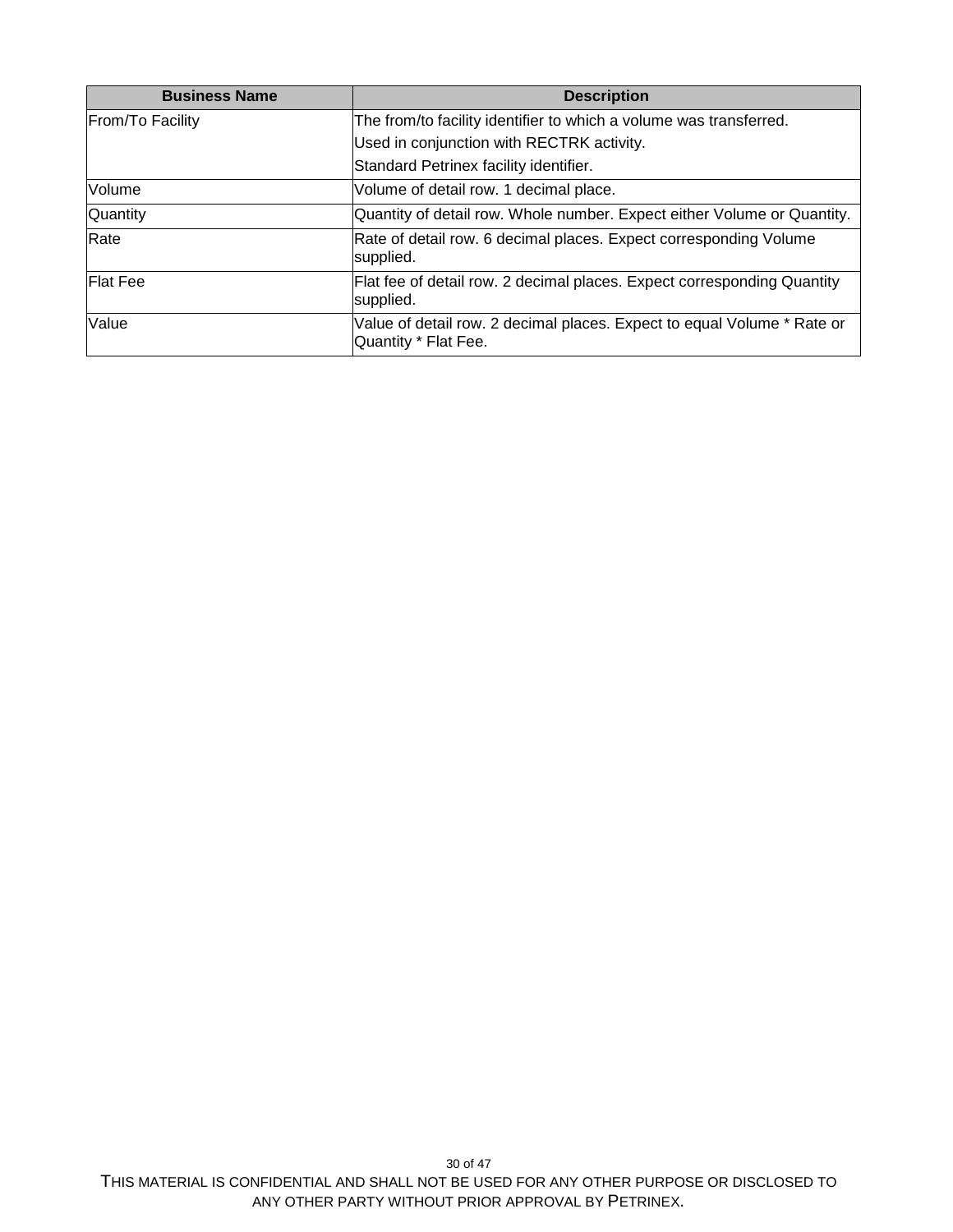### **7. EQUALIZATION INVOICE SUBMISSIONS EDITS**

<span id="page-30-0"></span>

| <b>Business Name</b>    | <b>Validation Rule</b>                                                                                                                                             | <b>Result</b><br><b>Type</b> | <b>Message</b>                                                                                                                          | <b>Message Number</b> |
|-------------------------|--------------------------------------------------------------------------------------------------------------------------------------------------------------------|------------------------------|-----------------------------------------------------------------------------------------------------------------------------------------|-----------------------|
| <b>Key Fields</b>       |                                                                                                                                                                    |                              |                                                                                                                                         |                       |
| <b>Invoice Number</b>   | Invoice Number must be entered.                                                                                                                                    | <b>ERROR</b>                 | Invoice Number cannot be blank.                                                                                                         | <b>MSG002</b>         |
| Shipper BA ID           | Shipper BA must be entered.                                                                                                                                        | <b>ERROR</b>                 | Shipper BA ID cannot be blank.                                                                                                          | <b>MSG002</b>         |
| Shipper BA ID           | Shipper BA must be valid. Can only<br>be APMC (0PMC) or their agent<br>(currently Shell (A6JG)).                                                                   | <b>ERROR</b>                 | Shipper BA ID [Shipper BA ID] is not valid.<br>Must be one of [BA list].                                                                | <b>ARI004</b>         |
| Shipper BA ID           | Shipper BA must be Active in<br>Petrinex based on the BA Corporate<br>Status Active Indicator.                                                                     | <b>ERROR</b>                 | Shipper BA ID [Shipper BA ID] is not active in<br>Petrinex for Production Month [Production<br>Month].                                  | <b>ARI006</b>         |
| <b>Production Month</b> | If the prior production month<br>submission has not been 'unlocked',<br>then the production month must be<br>the current Equalization Invoice<br>production month. | <b>ERROR</b>                 | Production Month [Production Month] must be ARI005<br>equal to the current Equalization Invoice<br>Production Month [Production Month]. |                       |
| <b>Production Month</b> | Production Month must be valid.<br>Format: YYYY-MM.                                                                                                                | <b>ERROR</b>                 | Production Month [Production Month] is not<br>valid. The format should be YYYY-MM.                                                      | <b>ARI002</b>         |
| <b>Production Month</b> | Production Month must be entered.                                                                                                                                  | <b>ERROR</b>                 | Production Month cannot be blank.                                                                                                       | <b>MSG002</b>         |
| <b>Production Month</b> | Should not be earlier than the APMC<br>Reporting implementation date.                                                                                              | <b>ERROR</b>                 | Production Month [Production Month] is prior<br>to APMC Reporting implementation date<br>[Implementation Month].                        | ARI003                |
| <b>Header Fields</b>    |                                                                                                                                                                    |                              |                                                                                                                                         |                       |
| Invoice Date            | Invoice date must be entered.                                                                                                                                      | <b>ERROR</b>                 | Invoice Date cannot be blank.                                                                                                           | <b>MSG002</b>         |
| <b>Invoice Date</b>     | Invoice date must be valid.<br>Format: YYYY-MM-DD.                                                                                                                 | <b>ERROR</b>                 | Invoice Date [Invoice Date] is not valid.<br>Format should be YYYY-MM-DD.                                                               | <b>MSG042</b>         |
| Payment Due Date        | Payment due date must be valid.<br>Format: YYYY-MM-DD.                                                                                                             | <b>ERROR</b>                 | Payment Due Date [Payment Due Date] is not MSG042<br>valid. Format should be YYYY-MM-DD.                                                |                       |
| Contact - First Name    | First Name must be entered.                                                                                                                                        | <b>ERROR</b>                 | First Name cannot be blank.                                                                                                             | <b>MSG002</b>         |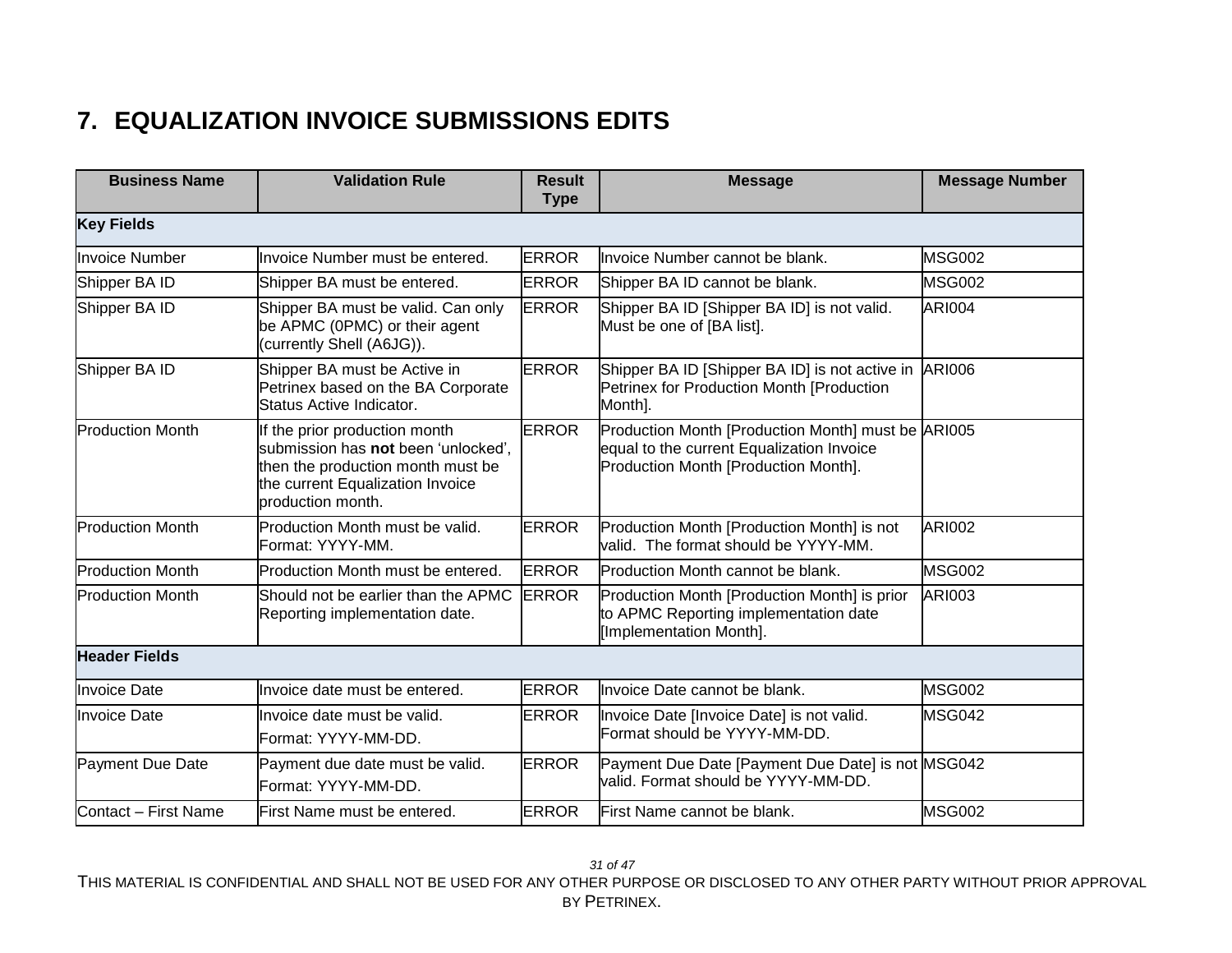| <b>Business Name</b> | <b>Validation Rule</b>                                                                                                                 | <b>Result</b><br><b>Type</b> | <b>Message</b>                                                                                | <b>Message Number</b> |
|----------------------|----------------------------------------------------------------------------------------------------------------------------------------|------------------------------|-----------------------------------------------------------------------------------------------|-----------------------|
| Contact - Last Name  | Last Name must be entered.                                                                                                             | <b>ERROR</b>                 | Last Name cannot be blank.                                                                    | <b>MSG002</b>         |
| Contact - Email      | Email must be entered.                                                                                                                 | <b>ERROR</b>                 | Email cannot be blank.                                                                        | <b>MSG002</b>         |
| Contact - Phone      | Phone must be entered.                                                                                                                 | <b>ERROR</b>                 | Phone cannot be blank.                                                                        | <b>MSG002</b>         |
| Currency             | Currency must be entered.                                                                                                              | <b>ERROR</b>                 | Currency cannot be blank.                                                                     | <b>MSG002</b>         |
| Currency             | Currency must be valid. Currently,<br>either 'CAD' or 'USD'.                                                                           | <b>ERROR</b>                 | Currency [Currency] is not valid.<br>Must be one of [Currency list].                          | <b>ARI004</b>         |
| <b>Admin Fees</b>    | Admin Fees must be valid.                                                                                                              | <b>ERROR</b>                 | Admin Fees [Admin Fees] is invalid, max 16                                                    | <b>ARI007</b>         |
|                      | Format: After removing leading and<br>trailing zeroes, Max 16 digits before<br>decimal point and max 2 digits after.                   |                              | digits before decimal place and max 2 digits<br>after.                                        |                       |
|                      | Allow positive, negative, or zero.                                                                                                     |                              |                                                                                               |                       |
| Subtotal             | Subtotal must be entered.                                                                                                              | <b>ERROR</b>                 | Subtotal cannot be blank.                                                                     | <b>MSG002</b>         |
| Subtotal             | Subtotal must be valid.                                                                                                                | <b>ERROR</b>                 | Subtotal [Subtotal] is invalid, max 16 digits<br>before decimal place and max 2 digits after. | <b>ARI007</b>         |
|                      | Format: After removing leading and<br>trailing zeroes, Max 16 digits before<br>decimal point and max 2 digits after.                   |                              |                                                                                               |                       |
|                      | Allow positive, negative, or zero.                                                                                                     |                              |                                                                                               |                       |
| Subtotal             | Subtotal should equal the sum of all<br>summary row Subtotal amounts +<br>Admin Fees amount                                            |                              | WARNINGSubtotal [Subtotal] does not equal summary<br>subtotal amounts + Admin Fees [amount].  | <b>ARI038</b>         |
| <b>Tax Code</b>      | For Equalizations, 0, 1 or 2 tax rows<br>are allowed.                                                                                  | <b>ERROR</b>                 | No more than two tax rows are permitted for<br>Equalization Invoices.                         | <b>ARIxxx</b>         |
| <b>Tax Code</b>      | For Equalizations, if there are 2 tax<br>rows then one must be 'PST' and the<br>other must be 'GST'. No other<br>combination is valid. | <b>ERROR</b>                 | For two tax rows one must be 'PST' and the<br>other must be 'GST'.                            | ARI036?               |
| <b>Tax Code</b>      | Tax Code must be valid for<br>Equalizations. Currently, 'GST',<br>'PST', 'HST', or 'UST'.                                              | <b>ERROR</b>                 | Tax Code [Tax Code] is not valid.<br>Must be one of [Tax Code list].                          | <b>ARI004</b>         |
| <b>Tax Code</b>      | Tax Code must be valid for Currency<br>for Equalizations. Currently, 'GST',<br>'PST', or 'HST' for 'CAD'. 'UST' for<br>'USD'.          | <b>ERROR</b>                 | Tax Code [Tax Code] is not valid for Currency ARI009<br>[Currency].                           |                       |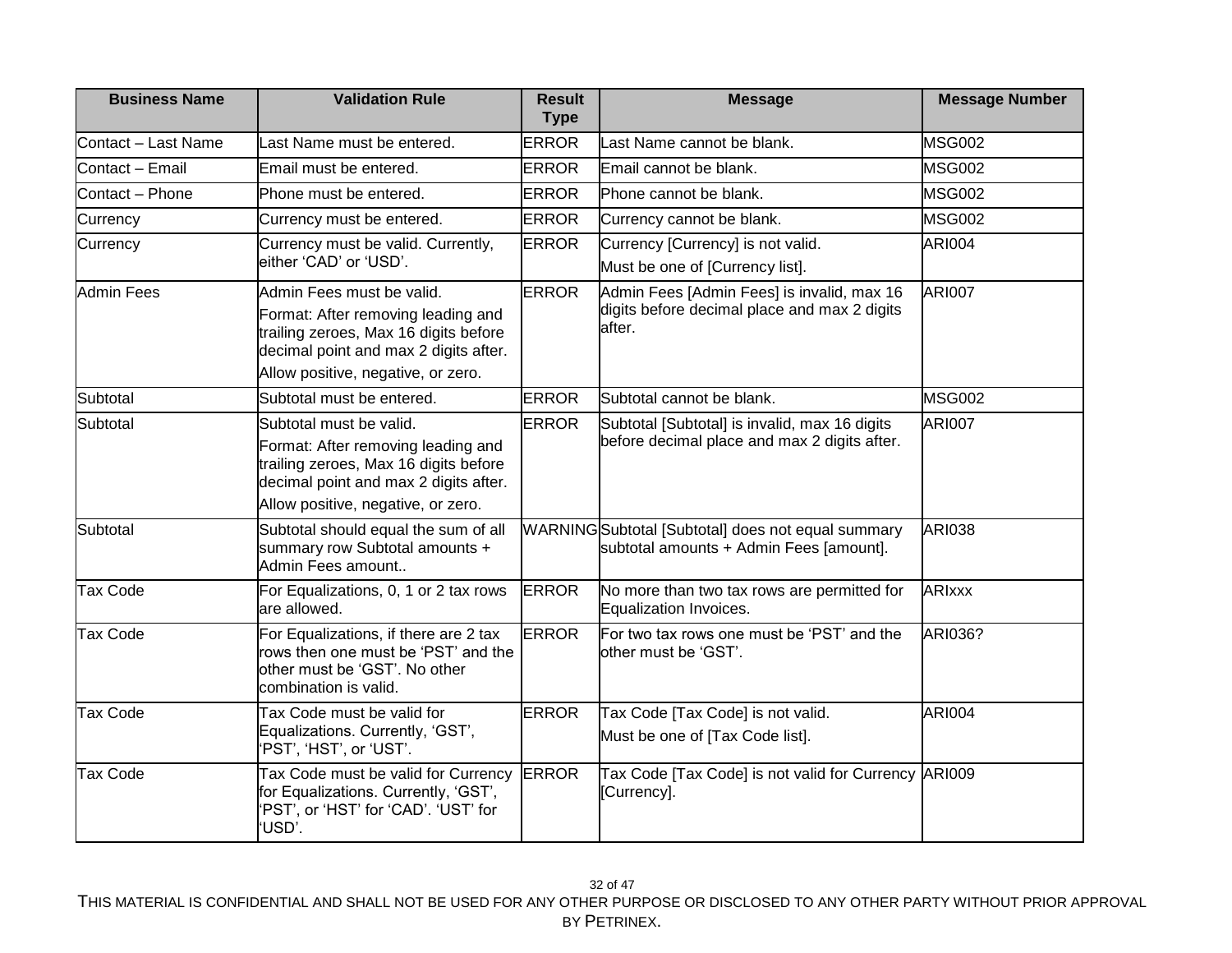| <b>Business Name</b>   | <b>Validation Rule</b>                                                                                                                                                                  | <b>Result</b><br><b>Type</b> | <b>Message</b>                                                                                                | <b>Message Number</b> |
|------------------------|-----------------------------------------------------------------------------------------------------------------------------------------------------------------------------------------|------------------------------|---------------------------------------------------------------------------------------------------------------|-----------------------|
| <b>Tax Code</b>        | For Equalizations, if Tax Amount is<br>entered, then Tax Code cannot be<br>blank.                                                                                                       | <b>ERROR</b>                 | Tax Code cannot be blank.                                                                                     | <b>MSG002</b>         |
| <b>Tax Amount</b>      | For Equalizations, if Tax Code is<br>entered, then Tax Amount cannot be<br>blank.                                                                                                       | <b>ERROR</b>                 | Tax Amount cannot be blank.                                                                                   | <b>MSG002</b>         |
| <b>Tax Amount</b>      | Tax Amount must be valid.<br>Format: After removing leading and<br>trailing zeroes, Max 16 digits before<br>decimal point and max 2 digits after.<br>Allow positive, negative, or zero. | <b>ERROR</b>                 | Tax Amount [Tax Amount] is invalid, max 16<br>digits before decimal place and max 2 digits<br>after.          | <b>ARI007</b>         |
| Total                  | Total must be entered.                                                                                                                                                                  | <b>ERROR</b>                 | Total cannot be blank.                                                                                        | <b>MSG002</b>         |
| Total                  | Total must be valid.                                                                                                                                                                    | <b>ERROR</b>                 | Total [Total] is invalid, max 16 digits before                                                                | <b>ARI007</b>         |
|                        | Format: After removing leading and<br>trailing zeroes, Max 16 digits before<br>decimal point and max 2 digits after.<br>Allow positive, negative, or zero.                              |                              | decimal place and max 2 digits after.                                                                         |                       |
| Total                  | Amounts + Subtotal amount                                                                                                                                                               |                              | Total should equal the sum of all Tax WARNINGTotal [Total] does not equal tax amounts +<br>Subtotal [amount]. | <b>ARI010</b>         |
| <b>Summary Fields</b>  |                                                                                                                                                                                         |                              |                                                                                                               |                       |
| Submitting Facility ID | Submitting Facility ID must be<br>entered.                                                                                                                                              | <b>ERROR</b>                 | Submitting Facility ID cannot be blank.                                                                       | <b>MSG002</b>         |
| Submitting Facility ID | Submitting Facility ID must exist in<br>Petrinex.                                                                                                                                       | <b>ERROR</b>                 | Field Submitting Facility ID [Submitting Facility MSG003<br>ID] must exist in Petrinex.                       |                       |
|                        | <b>For BC facilities:</b>                                                                                                                                                               |                              |                                                                                                               |                       |
|                        | The facility ID must exist in the code<br>table of valid BC facilities (please see<br>Appendix C).                                                                                      |                              |                                                                                                               |                       |
| Submitting Facility ID | Submitting Facility ID must be active<br>in Petrinex.                                                                                                                                   | <b>ERROR</b>                 | Submitting Facility ID [Submitting Facility ID]<br>must be active in Petrinex.                                | <b>ARI011</b>         |
| Submitting Facility ID | Submitting Facility ID must be eligible ERROR                                                                                                                                           |                              | Submitting Facility ID [Submitting Facility ID]                                                               | <b>ARI012</b>         |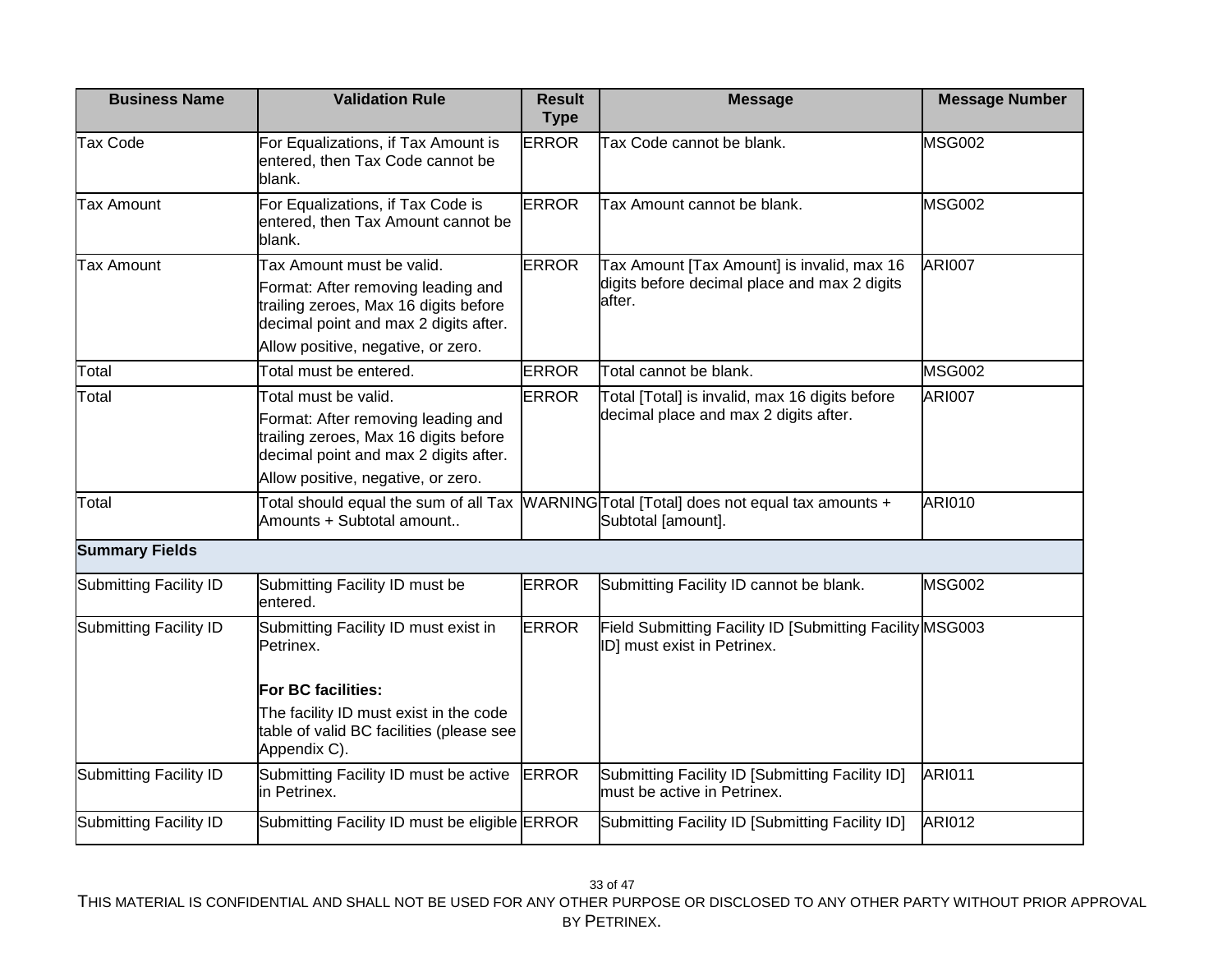| <b>Business Name</b>                           | <b>Validation Rule</b>                                                                                                                                                                     | <b>Result</b><br><b>Type</b> | <b>Message</b>                                                                                                           | <b>Message Number</b> |
|------------------------------------------------|--------------------------------------------------------------------------------------------------------------------------------------------------------------------------------------------|------------------------------|--------------------------------------------------------------------------------------------------------------------------|-----------------------|
|                                                | for Equalization Invoice submissions<br>(check APMC Reporting Facility<br>attribute).                                                                                                      |                              | must be an eligible PL/TM/CT for Equalization<br>Invoice submissions.                                                    |                       |
|                                                | <b>For SK facilities:</b>                                                                                                                                                                  |                              |                                                                                                                          |                       |
|                                                | The facility ID must exist in the code<br>table of valid SK OOP flagged<br>facilities (please see Appendix D).                                                                             |                              |                                                                                                                          |                       |
| <b>Stream Type</b>                             | Stream Type must be entered.                                                                                                                                                               | <b>ERROR</b>                 | Stream Type cannot be blank.                                                                                             | <b>MSG002</b>         |
| <b>Stream Type</b>                             | Stream Type must be valid.                                                                                                                                                                 | <b>ERROR</b>                 | Stream Type [Stream Type] must be valid in<br>Petrinex.                                                                  | <b>ARI014</b>         |
| Submitting Facility ID /<br><b>Stream Type</b> | The combination of Submitting<br>Facility ID and Stream Type must be<br>unique within the context of the<br>invoice.                                                                       | <b>ERROR</b>                 | Submitting Facility [Submitting Facility] and<br>Stream Type [Stream Type] is already used in<br>this invoice.           | <b>ARI015</b>         |
| <b>Stream Differential</b>                     | Stream Differential must be entered.                                                                                                                                                       | <b>ERROR</b>                 | Stream Differential cannot be blank.                                                                                     | <b>MSG002</b>         |
| <b>Stream Differential</b>                     | Stream Differential must be numeric                                                                                                                                                        | <b>ERROR</b>                 | <b>Field Stream Differential [Stream Differential]</b><br>has an invalid format, must be Numeric.                        | <b>MSG023</b>         |
| <b>Stream Differential</b>                     | Stream Differential must be valid.<br>Format: After removing leading and<br>trailing zeroes, Max 12 digits before<br>decimal point and max 6 digits after.<br>Allow positive or negative.  | <b>ERROR</b>                 | Stream Differential [Stream Differential] is<br>invalid, max 12 digits before decimal place<br>and max 6 digits after.   | <b>ARI027</b>         |
| <b>Shipper Differential</b>                    | Shipper Differential must be entered.                                                                                                                                                      | <b>ERROR</b>                 | Shipper Differential cannot be blank.                                                                                    | MSG002                |
| <b>Shipper Differential</b>                    | Shipper Differential must be numeric                                                                                                                                                       | <b>ERROR</b>                 | Field Shipper Differential [Shipper Differential]<br>has an invalid format, must be Numeric.                             | <b>MSG023</b>         |
| Shipper Differential                           | Shipper Differential must be valid.<br>Format: After removing leading and<br>trailing zeroes, Max 12 digits before<br>decimal point and max 6 digits after.<br>Allow positive or negative. | <b>ERROR</b>                 | Shipper Differential [Shipper Differential] is<br>invalid, max 12 digits before decimal place<br>and max 6 digits after. | <b>ARI027</b>         |
| <b>Stream Density</b>                          | Stream Density must be entered.                                                                                                                                                            | <b>ERROR</b>                 | Stream Density cannot be blank.                                                                                          | <b>MSG002</b>         |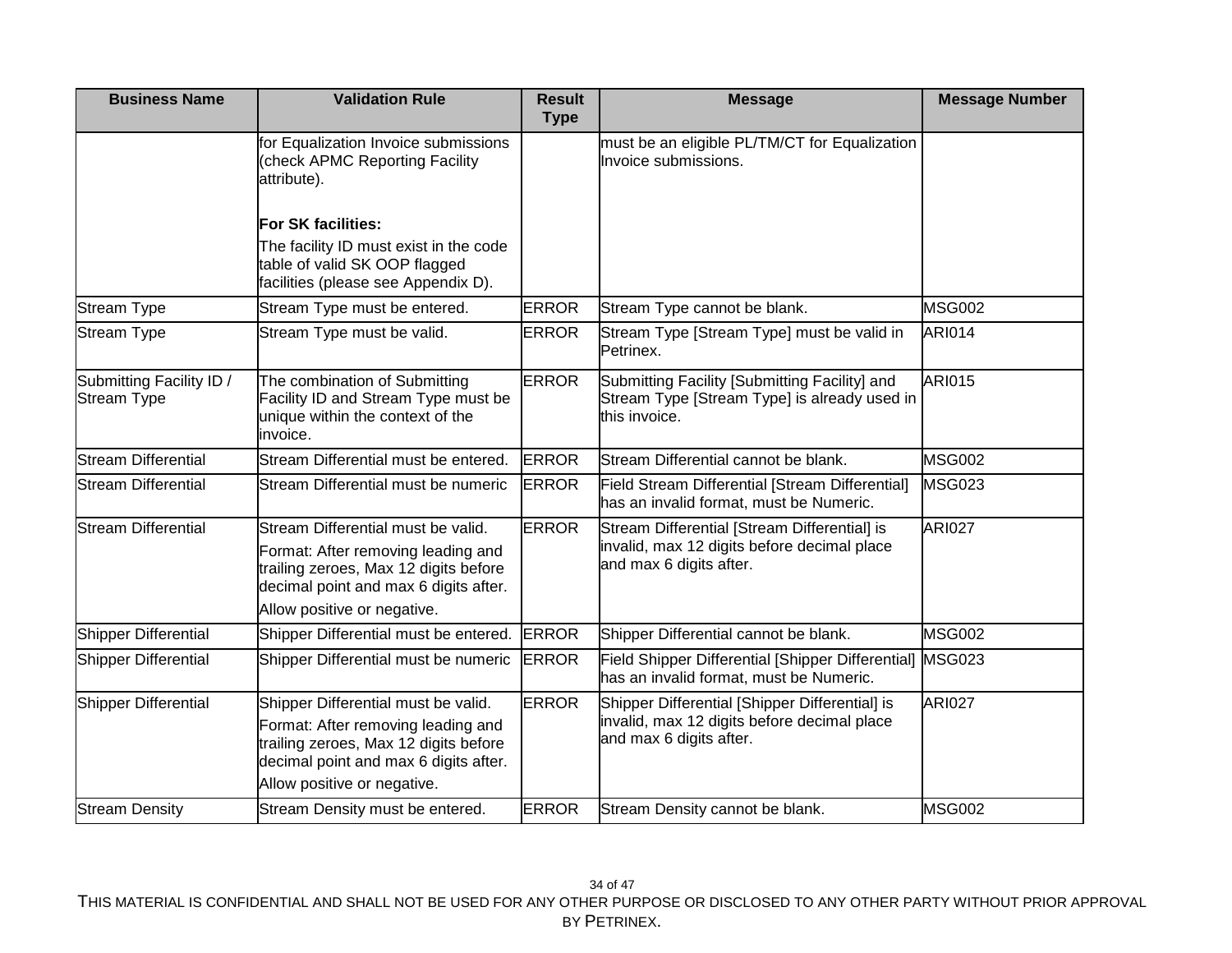| <b>Business Name</b>  | <b>Validation Rule</b>                                                                                                                                                                      | <b>Result</b><br><b>Type</b> | <b>Message</b>                                                                                               | <b>Message Number</b> |
|-----------------------|---------------------------------------------------------------------------------------------------------------------------------------------------------------------------------------------|------------------------------|--------------------------------------------------------------------------------------------------------------|-----------------------|
| <b>Stream Density</b> | Stream Density must be numeric                                                                                                                                                              | <b>ERROR</b>                 | Field Stream Density [Stream Density] has an MSG023<br>invalid format, must be Numeric.                      |                       |
| <b>Stream Density</b> | Stream Density must be valid.<br>Format: After removing leading and<br>trailing zeroes, Max 17 digits before<br>decimal point and max 1 digits after.<br>Positive number greater than zero. | <b>ERROR</b>                 | Stream Density [Stream Density] is invalid,<br>max 17 digits before decimal place and max 1<br>digit after.  | <b>ARI026</b>         |
| <b>Stream Sulphur</b> | Stream Sulphur must be entered.                                                                                                                                                             | <b>ERROR</b>                 | Stream Sulphur cannot be blank.                                                                              | <b>MSG002</b>         |
| <b>Stream Sulphur</b> | Stream Sulphur must be numeric                                                                                                                                                              | <b>ERROR</b>                 | Field Stream Sulphur [Stream Sulphur] has an MSG023<br>invalid format, must be Numeric.                      |                       |
| <b>Stream Sulphur</b> | Stream Sulphur must be valid.<br>Format: After removing leading and<br>trailing zeroes, Max 16 digits before<br>decimal point and max 2 digits after.<br>Positive number greater than zero. | <b>ERROR</b>                 | Stream Sulphur [Stream Sulphur] is invalid,<br>max 16 digits before decimal place and max 2<br>digits after. | <b>ARI007</b>         |
| <b>Stream Volume</b>  | Stream Volume must be entered.                                                                                                                                                              | <b>ERROR</b>                 | Stream Volume cannot be blank.                                                                               | <b>MSG002</b>         |
| <b>Stream Volume</b>  | Stream Volume must be numeric                                                                                                                                                               | <b>ERROR</b>                 | Field Stream Volume [Stream Volume] has an MSG023<br>invalid format, must be Numeric.                        |                       |
| <b>Stream Volume</b>  | Stream Volume must be valid.<br>Format: After removing leading and<br>trailing zeroes, Max 17 digits before<br>decimal point and max 1 digits after.<br>Allow positive or negative.         | <b>ERROR</b>                 | Stream Volume [Stream Volume] is invalid,<br>max 17 digits before decimal place and max 1<br>digit after.    | <b>ARI027</b>         |
| Stream Value          | Stream Value must be entered.                                                                                                                                                               | <b>ERROR</b>                 | Stream Value cannot be blank.                                                                                | <b>MSG002</b>         |
| <b>Stream Value</b>   | Stream Value must be numeric                                                                                                                                                                | <b>ERROR</b>                 | Field Stream Value [Stream Value] has an<br>invalid format, must be Numeric.                                 | <b>MSG023</b>         |
| <b>Stream Value</b>   | Stream Value must be valid.<br>Format: After removing leading and<br>trailing zeroes, Max 16 digits before<br>decimal point and max 2 digits after.<br>Allow positive or negative.          | <b>ERROR</b>                 | Stream Value [Stream Value] is invalid, max<br>16 digits before decimal place and max 2<br>digits after.     | <b>ARI007</b>         |
| Shipper Volume        | Shipper Volume must be entered.                                                                                                                                                             | <b>ERROR</b>                 | Shipper Volume cannot be blank.                                                                              | <b>MSG002</b>         |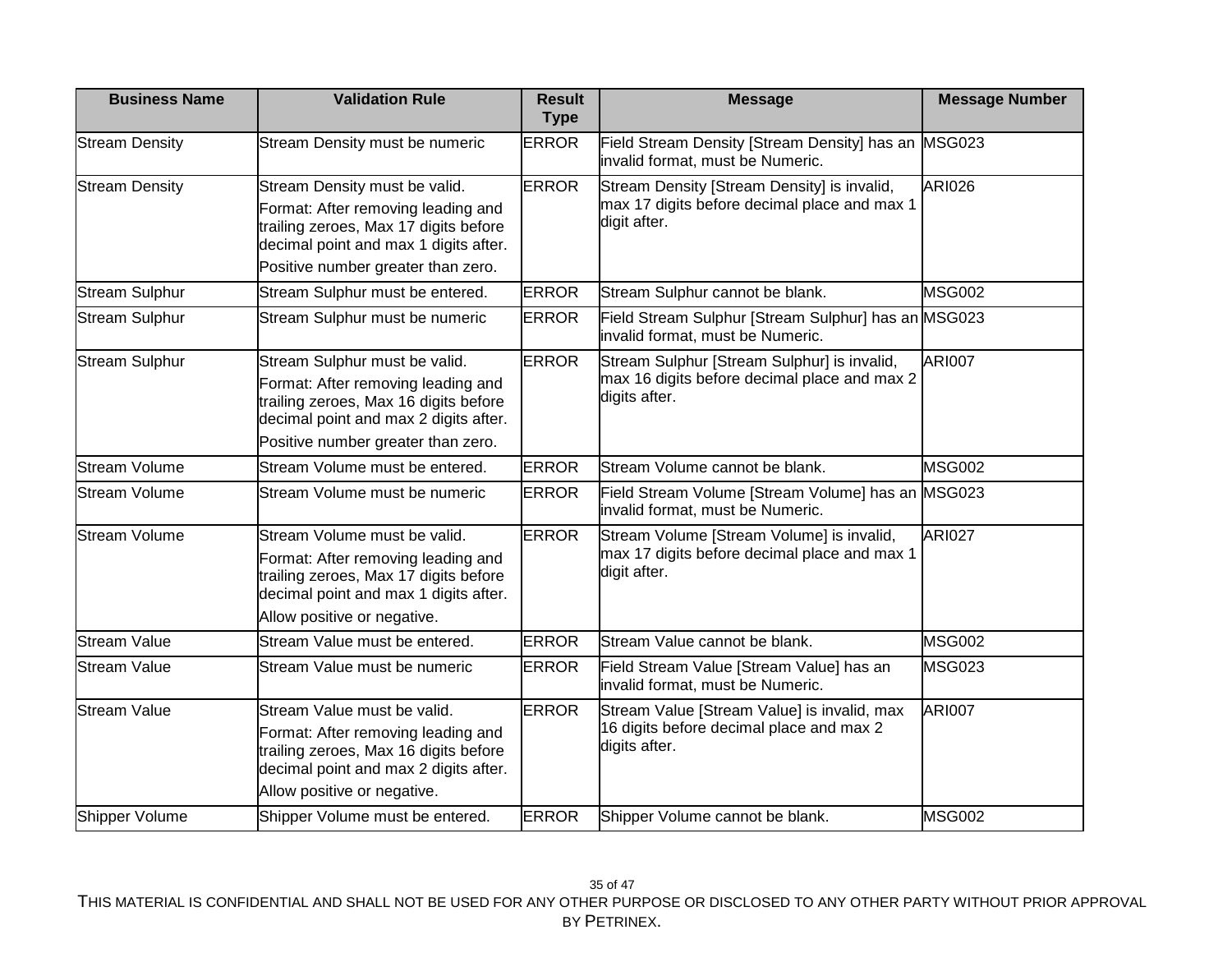| <b>Business Name</b>  | <b>Validation Rule</b>                                                                                                                                                                | <b>Result</b><br><b>Type</b> | <b>Message</b>                                                                                                                                                                            | <b>Message Number</b> |
|-----------------------|---------------------------------------------------------------------------------------------------------------------------------------------------------------------------------------|------------------------------|-------------------------------------------------------------------------------------------------------------------------------------------------------------------------------------------|-----------------------|
| Shipper Volume        | Shipper Volume must be numeric                                                                                                                                                        | <b>ERROR</b>                 | Field Shipper Volume [Shipper Volume] has<br>an invalid format, must be Numeric.                                                                                                          | <b>MSG023</b>         |
| Shipper Volume        | Shipper Volume must be valid.<br>Format: After removing leading and<br>trailing zeroes, Max 17 digits before<br>decimal point and max 1 digits after.<br>Allow positive or negative.  | <b>ERROR</b>                 | Shipper Volume [Shipper Volume] is invalid,<br>max 17 digits before decimal place and max 1<br>digit after.                                                                               | <b>ARI027</b>         |
| Shipper Value         | Shipper Value must be entered.                                                                                                                                                        | <b>ERROR</b>                 | Shipper Value cannot be blank.                                                                                                                                                            | <b>MSG002</b>         |
| Shipper Value         | Shipper Value must be numeric                                                                                                                                                         | <b>ERROR</b>                 | Field Shipper Value [Shipper Value] has an<br>invalid format, must be Numeric.                                                                                                            | <b>MSG023</b>         |
| Shipper Value         | Shipper Value must be valid.<br>Format: After removing leading and<br>trailing zeroes, Max 16 digits before<br>decimal point and max 2 digits after.<br>Allow positive or negative.   | <b>ERROR</b>                 | Shipper Value [Shipper Value] is invalid, max<br>16 digits before decimal place and max 2<br>digits after.                                                                                | <b>ARI007</b>         |
| Subtotal              | Subtotal must be entered.                                                                                                                                                             | <b>ERROR</b>                 | Subtotal cannot be blank.                                                                                                                                                                 | <b>MSG002</b>         |
| Subtotal              | Subtotal must be numeric                                                                                                                                                              | <b>ERROR</b>                 | Field Subtotal [Subtotal] has an invalid format, MSG023<br>must be Numeric.                                                                                                               |                       |
| Subtotal              | Subtotal must be valid.<br>Format: After removing leading and<br>trailing zeroes, Max 16 digits before<br>decimal point and max 2 digits after.<br>Allow positive, negative, or zero. | <b>ERROR</b>                 | Subtotal [Subtotal] is invalid, max 16 digits<br>before decimal place and max 2 digits after.                                                                                             | <b>ARI007</b>         |
| <b>Details Fields</b> |                                                                                                                                                                                       |                              |                                                                                                                                                                                           |                       |
| Activity              | Activity must be entered.                                                                                                                                                             | <b>ERROR</b>                 | Activity cannot be blank.                                                                                                                                                                 | <b>MSG002</b>         |
| Activity              | Activity must be valid for Equalization ERROR<br>Invoice submissions. See code table<br>(Appendix A).                                                                                 |                              | Activity [Activity] is invalid.                                                                                                                                                           | <b>ARI016</b>         |
| Activity              | Check for existence of Shipper<br>Balance record when Activity is one<br>of RECCON, RECTRK, TRFIF, or<br>TRFOF.                                                                       |                              | <b>WARNING</b> Shipper Balance record not found for Activity<br>[Activity], Connected From/To Facility<br>[Connected From/To Facility ID], and From/To<br>Facility [From/To Facility ID]. | <b>ARI019</b>         |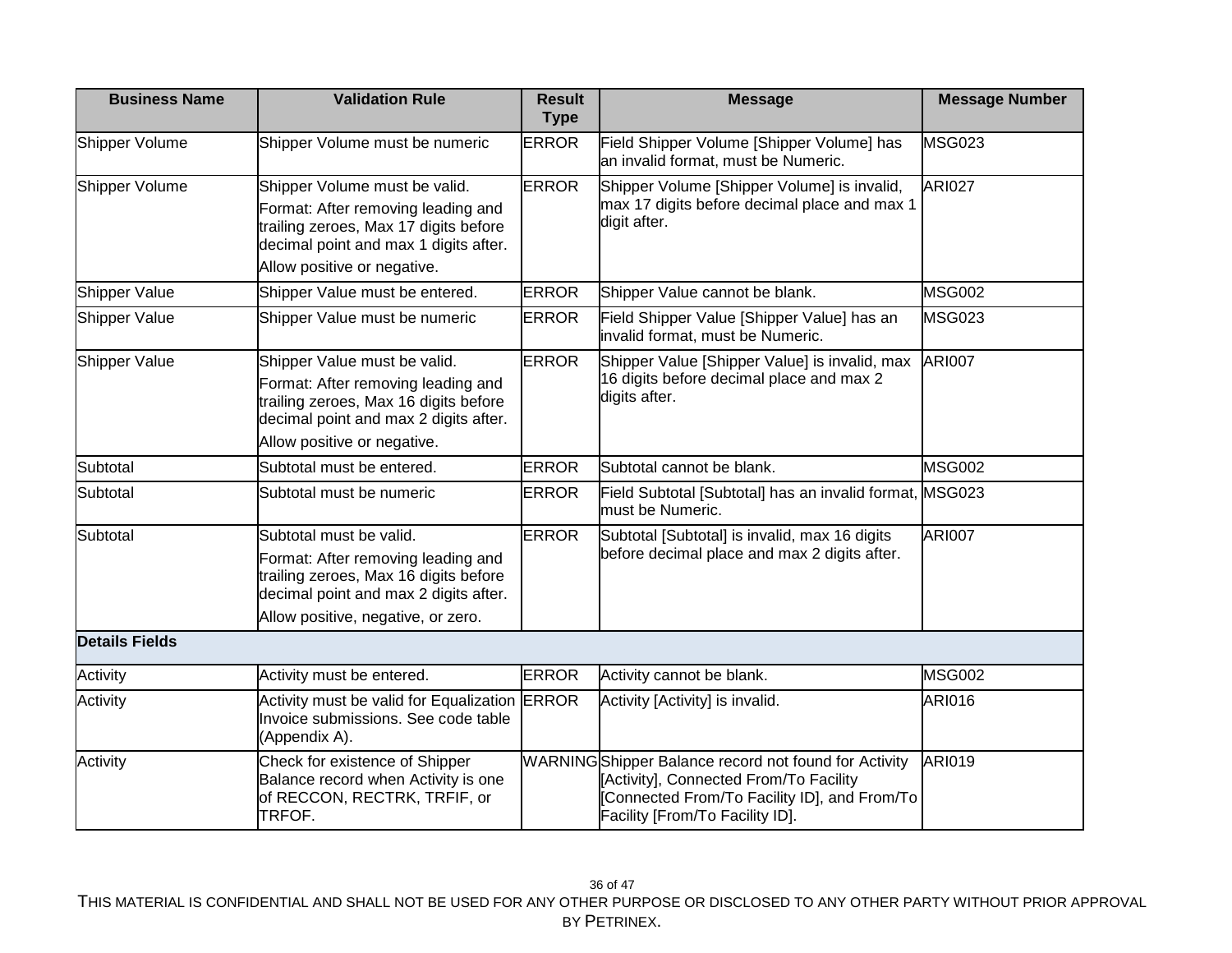| <b>Business Name</b>                    | <b>Validation Rule</b>                                                                                                                     | <b>Result</b><br><b>Type</b> | <b>Message</b>                                                                                 | <b>Message Number</b> |
|-----------------------------------------|--------------------------------------------------------------------------------------------------------------------------------------------|------------------------------|------------------------------------------------------------------------------------------------|-----------------------|
|                                         | See Appendix A for details.                                                                                                                |                              |                                                                                                |                       |
| Connected From/To<br><b>Facility ID</b> | Connected From/To Facility must<br>exist in Petrinex.                                                                                      | <b>ERROR</b>                 | Field Connected From/To Facility [Connected<br>From/To Facility ID] must exist in Petrinex.    | <b>MSG003</b>         |
| Connected From/To<br><b>Facility ID</b> | Connected From/To Facility must be<br>active in Petrinex.                                                                                  | <b>ERROR</b>                 | Connected From/To Facility [Connected<br>From/To Facility ID] must be active in<br>Petrinex.   | <b>ARI011</b>         |
| Connected From/To<br><b>Facility ID</b> | Connected From/To Facility must be<br>entered for some activities. See<br>Appendix A for detail on which<br>activities require this field. | <b>ERROR</b>                 | Connected From/To Facility ID cannot be<br>blank with Activity [Activity].                     | <b>ARI020</b>         |
| From/To Facility ID                     | From/To Facility must exist in<br>Petrinex. Only AB and SK are<br>accepted.                                                                | <b>ERROR</b>                 | Field From/To Facility [From/To Facility ID]<br>must exist in Petrinex.                        | MSG003                |
| From/To Facility ID                     | From/To Facility must be active in<br>Petrinex.                                                                                            | <b>ERROR</b>                 | From/To Facility [From/To Facility ID] must be ARI011<br>active in Petrinex.                   |                       |
| From/To Facility ID                     | From/To Facility must be entered for<br>some activities. See Appendix A for<br>detail on which activities require this<br>field.           | <b>ERROR</b>                 | From/To Facility ID cannot be blank with<br>Activity [Activity].                               | <b>ARI020</b>         |
| From/To Facility ID                     | From/To Facility must be blank for<br>some activities. See Appendix A for<br>details on which activities don't have<br>this field.         | <b>ERROR</b>                 | From/To Facility ID must be blank with Activity ARI045<br>[Activity].                          |                       |
| From/To BA ID                           | If entered, From/To BA ID is not<br>required for Equalization Invoice<br>submissions.                                                      | <b>ERROR</b>                 | From/To BA ID must be blank.                                                                   | <b>ARI025</b>         |
| From/To BA<br>Province/State            | If entered, From/To BA<br>Province/State is not required for<br>Equalization Invoice submissions.                                          | <b>ERROR</b>                 | From/To BA Province/Statemust be blank.                                                        | <b>ARI025</b>         |
| <b>Differential</b>                     | Differential must be entered.                                                                                                              | <b>ERROR</b>                 | Differential cannot be blank.                                                                  | <b>MSG002</b>         |
| <b>Differential</b>                     | Differential must be numeric                                                                                                               | <b>ERROR</b>                 | Field Differential [Differential] has an invalid<br>format, must be Numeric.                   | <b>MSG023</b>         |
| Differential                            | Differential must be valid.                                                                                                                | <b>ERROR</b>                 | Differential [Differential] is invalid, max 12<br>digits before decimal place and max 6 digits | <b>ARI027</b>         |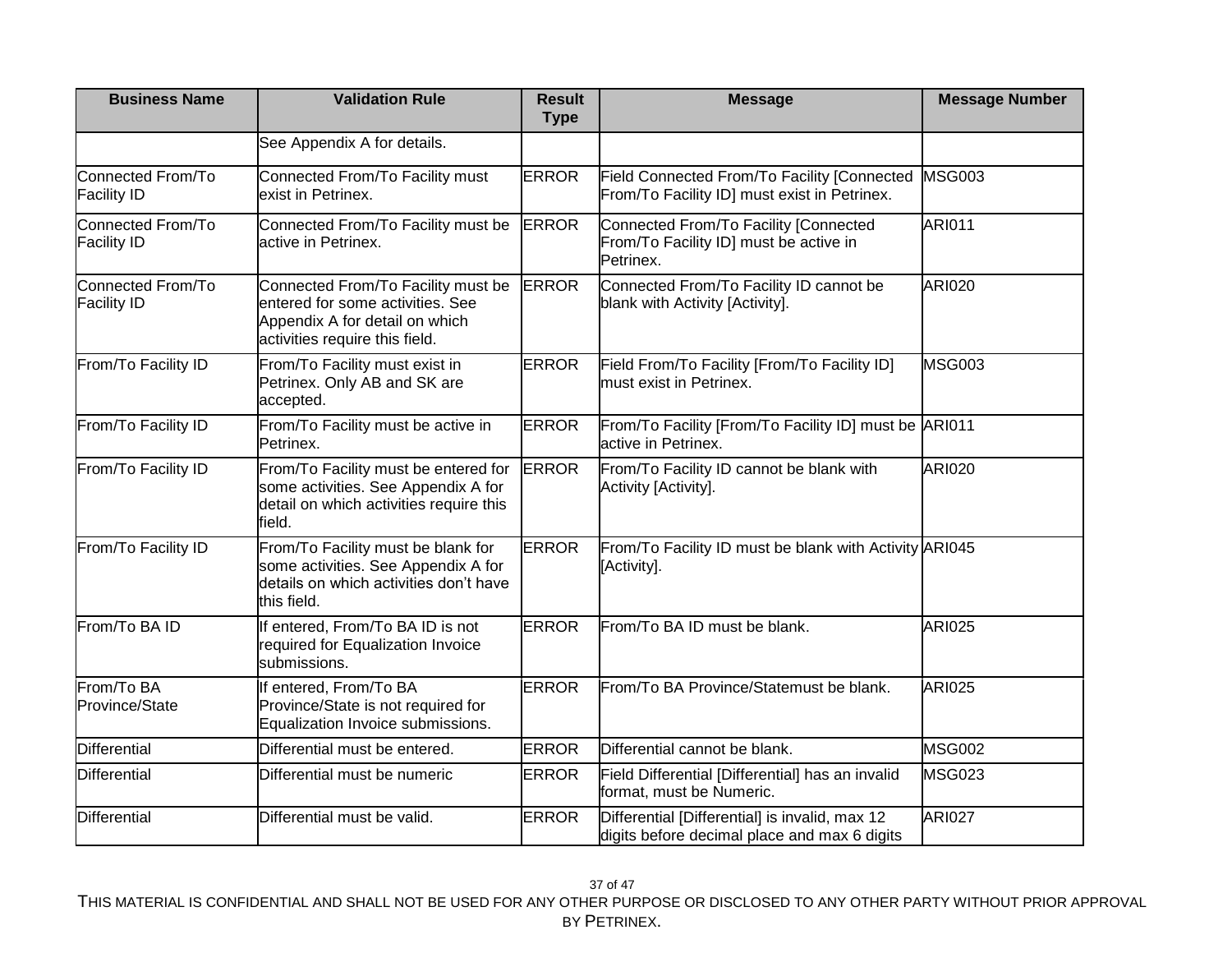| <b>Business Name</b> | <b>Validation Rule</b>                                                                                                                                                               | <b>Result</b><br><b>Type</b> | <b>Message</b>                                                                                              | <b>Message Number</b> |
|----------------------|--------------------------------------------------------------------------------------------------------------------------------------------------------------------------------------|------------------------------|-------------------------------------------------------------------------------------------------------------|-----------------------|
|                      | Format: After removing leading and<br>trailing zeroes, Max 12 digits before<br>decimal point and max 6 digits after.                                                                 |                              | after.                                                                                                      |                       |
|                      | Allow positive or negative.                                                                                                                                                          |                              |                                                                                                             |                       |
| <b>Stream Volume</b> | Stream Volume must be entered.                                                                                                                                                       | <b>ERROR</b>                 | Stream Volume cannot be blank.                                                                              | <b>MSG002</b>         |
| <b>Stream Volume</b> | Stream Volume must be numeric                                                                                                                                                        | <b>ERROR</b>                 | Field Stream Volume [Stream Volume] has an<br>invalid format, must be Numeric.                              | <b>MSG023</b>         |
| <b>Stream Volume</b> | Stream Volume must be valid.<br>Format: After removing leading and<br>trailing zeroes, Max 17 digits before<br>decimal point and max 1 digits after.<br>Allow positive or negative.  | <b>ERROR</b>                 | Stream Volume [Stream Volume] is invalid,<br>max 17 digits before decimal place and max 1<br>digit after.   | <b>ARI026</b>         |
| <b>Stream Value</b>  | Stream Value must be entered.                                                                                                                                                        | <b>ERROR</b>                 | Stream Value cannot be blank.                                                                               | <b>MSG002</b>         |
| <b>Stream Value</b>  | Stream Value must be numeric                                                                                                                                                         | <b>ERROR</b>                 | Field Stream Value [Stream Value] has an<br>invalid format, must be Numeric.                                | <b>MSG023</b>         |
| <b>Stream Value</b>  | Stream Value must be valid.<br>Format: After removing leading and<br>trailing zeroes, Max 16 digits before<br>decimal point and max 2 digits after.<br>Allow positive or negative.   | <b>ERROR</b>                 | Stream Value [Stream Value] is invalid, max<br>16 digits before decimal place and max 2<br>digits after.    | <b>ARI007</b>         |
| Shipper Volume       | Shipper Volume must be entered.                                                                                                                                                      | <b>ERROR</b>                 | Shipper Volume cannot be blank.                                                                             | <b>MSG002</b>         |
| Shipper Volume       | Shipper Volume must be numeric                                                                                                                                                       | <b>ERROR</b>                 | Field Shipper Volume [Shipper Volume] has<br>an invalid format, must be Numeric.                            | <b>MSG023</b>         |
| Shipper Volume       | Shipper Volume must be valid.<br>Format: After removing leading and<br>trailing zeroes, Max 17 digits before<br>decimal point and max 1 digits after.<br>Allow positive or negative. | <b>ERROR</b>                 | Shipper Volume [Shipper Volume] is invalid,<br>max 17 digits before decimal place and max 1<br>digit after. | <b>ARI026</b>         |
| Shipper Value        | Shipper Value must be entered.                                                                                                                                                       | <b>ERROR</b>                 | Shipper Value cannot be blank.                                                                              | <b>MSG002</b>         |
| Shipper Value        | Shipper Value must be numeric                                                                                                                                                        | <b>ERROR</b>                 | Field Shipper Value [Shipper Value] has an<br>invalid format, must be Numeric.                              | <b>MSG023</b>         |
| Shipper Value        | Shipper Value must be valid.                                                                                                                                                         | <b>ERROR</b>                 | Shipper Value [Shipper Value] is invalid, max<br>16 digits before decimal place and max 2                   | <b>ARI007</b>         |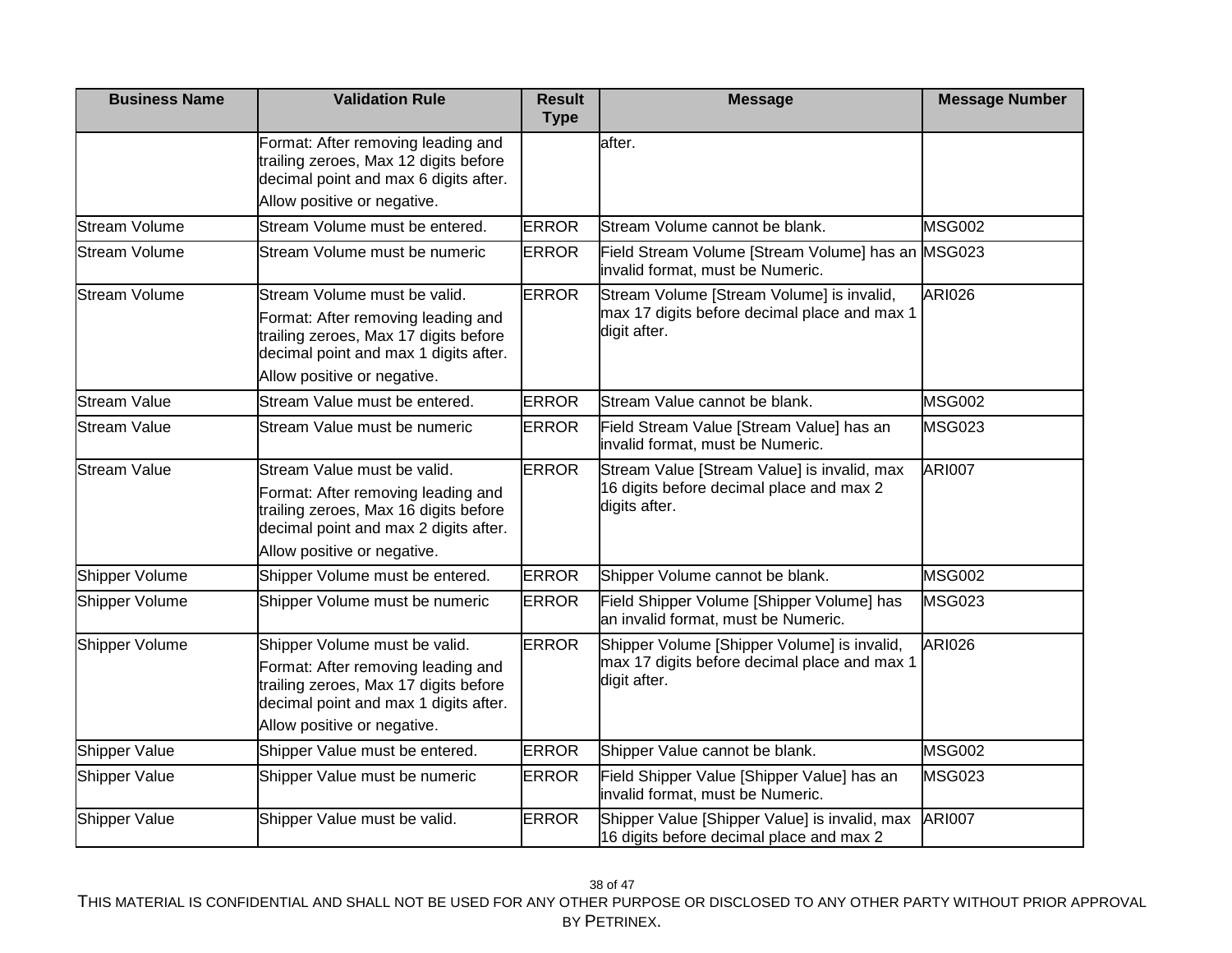| <b>Business Name</b>     | <b>Validation Rule</b>                                                                                                                                                               | <b>Result</b><br><b>Type</b> | <b>Message</b>                                                                              | <b>Message Number</b> |
|--------------------------|--------------------------------------------------------------------------------------------------------------------------------------------------------------------------------------|------------------------------|---------------------------------------------------------------------------------------------|-----------------------|
|                          | Format: After removing leading and<br>trailing zeroes, Max 16 digits before<br>decimal point and max 2 digits after.                                                                 |                              | digits after.                                                                               |                       |
|                          | Allow positive or negative.                                                                                                                                                          |                              |                                                                                             |                       |
| Density                  | Density must be entered.                                                                                                                                                             | <b>ERROR</b>                 | Density cannot be blank.                                                                    | <b>MSG002</b>         |
| Density                  | Density must be numeric                                                                                                                                                              | <b>ERROR</b>                 | Field Density [Density] has an invalid format,<br>must be Numeric.                          | <b>MSG023</b>         |
| Density                  | Density must be valid.<br>Format: After removing leading and<br>trailing zeroes, Max 17 digits before<br>decimal point and max 1 digits after.<br>Positive number greater than zero. | <b>ERROR</b>                 | Density [Density] is invalid, max 17 digits<br>before decimal place and max 1 digit after.  | <b>ARI026</b>         |
| <b>Density Qualifier</b> | If entered, Density Qualifier must be<br>one of A - Analysis, E - Estimate, P<br>- Penalty, W - Weighted Average.                                                                    | <b>ERROR</b>                 | Density Qualifier [Density Qualifier] is invalid.<br>Must be one of [Qualifier list].       | <b>ARI004</b>         |
| Density Date             | If entered, Density date must be valid. ERROR<br>Format: YYYY-MM.                                                                                                                    |                              | Density Date [Density Date] is not valid.<br>Format should be YYYY-MM.                      | MSG042                |
| Sulphur                  | Sulphur must be entered.                                                                                                                                                             | <b>ERROR</b>                 | Sulphur cannot be blank.                                                                    | <b>MSG002</b>         |
| Sulphur                  | Sulphur must be numeric                                                                                                                                                              | <b>ERROR</b>                 | Field Sulphur [Sulphur] has an invalid format,<br>must be Numeric.                          | <b>MSG023</b>         |
| Sulphur                  | Sulphur must be valid.<br>Format: After removing leading and<br>trailing zeroes, Max 16 digits before<br>decimal point and max 2 digits after.<br>Positive number greater than zero. | <b>ERROR</b>                 | Sulphur [Sulphur] is invalid, max 16 digits<br>before decimal place and max 2 digits after. | <b>ARI007</b>         |
| <b>Sulphur Qualifier</b> | If entered, Sulphur Qualifier must be<br>one of A - Analysis, E - Estimate, P<br>- Penalty, W - Weighted Average.                                                                    | <b>ERROR</b>                 | Sulphur Qualifier [Sulphur Qualifier] is invalid.<br>Must be one of [Qualifier list].       | <b>ARI004</b>         |
| Sulphur Date             | If entered, Sulphur date must be<br>valid.<br>Format: YYYY-MM.                                                                                                                       | <b>ERROR</b>                 | Sulphur Date [Sulphur Date] is not valid.<br>Format should be YYYY-MM.                      | <b>MSG042</b>         |
| <b>Butane</b>            | If entered, Butane must be numeric                                                                                                                                                   | <b>ERROR</b>                 | Field Butane [Butane] has an invalid format,<br>must be Numeric.                            | MSG023                |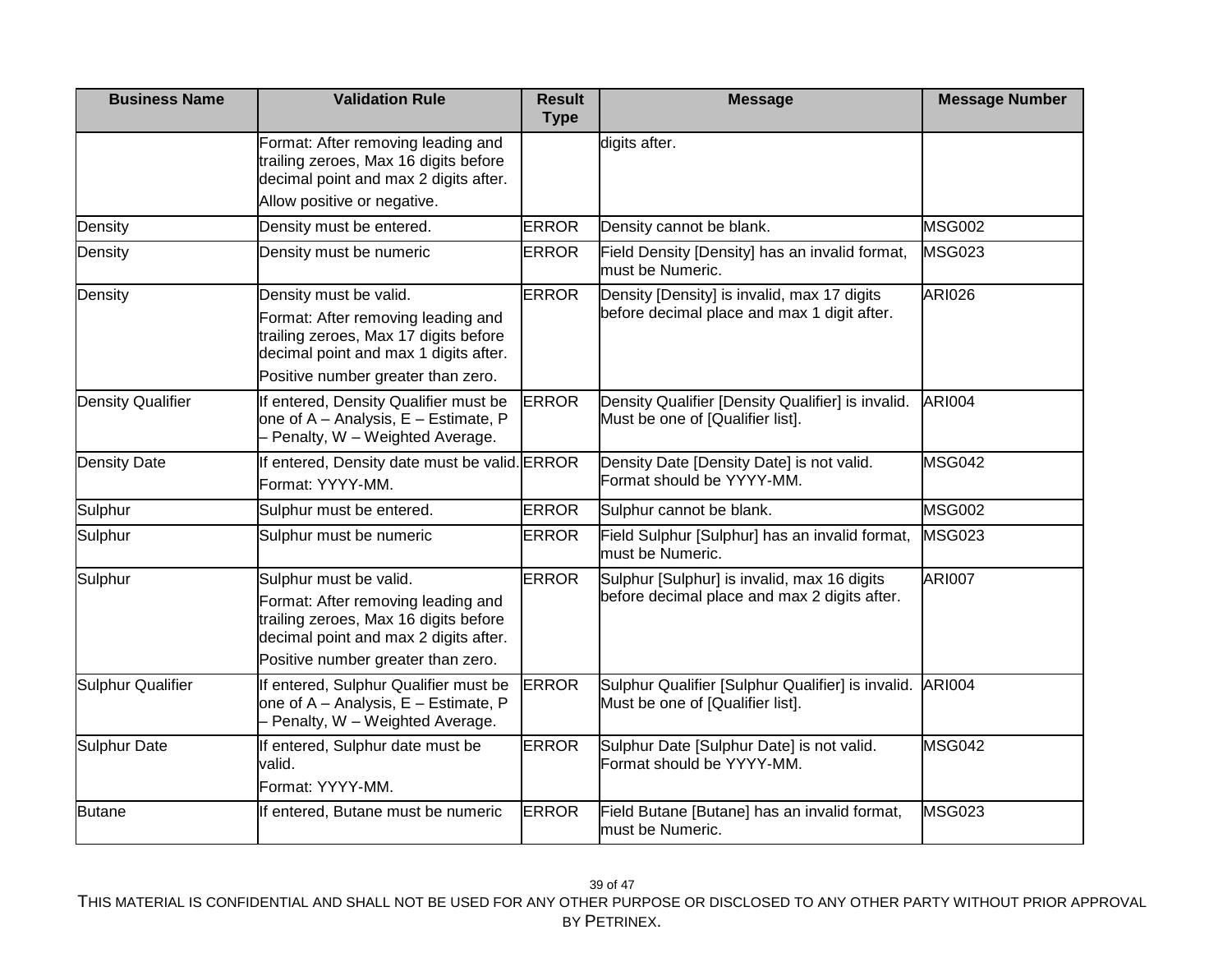| <b>Business Name</b>     | <b>Validation Rule</b>                                                                                                                                                                           | <b>Result</b><br><b>Type</b> | <b>Message</b>                                                                                                                                          | <b>Message Number</b> |
|--------------------------|--------------------------------------------------------------------------------------------------------------------------------------------------------------------------------------------------|------------------------------|---------------------------------------------------------------------------------------------------------------------------------------------------------|-----------------------|
| <b>Butane</b>            | If entered, Butane must be valid.<br>Format: After removing leading and<br>trailing zeroes, Max 16 digits before<br>decimal point and max 2 digits after.<br>Positive number greater than zero.  | <b>ERROR</b>                 | Butane [Butane] is invalid, max 16 digits<br>before decimal place and max 2 digits after.                                                               | <b>ARI007</b>         |
| <b>Butane Qualifier</b>  | If entered, Butane Qualifier must be<br>one of A - Analysis, E - Estimate, P<br>- Penalty, W - Weighted Average.                                                                                 | <b>ERROR</b>                 | Butane Qualifier [Butane Qualifier] is invalid.<br>Must be one of [Qualifier list].                                                                     | <b>ARI004</b>         |
| <b>Butane Date</b>       | If entered, Butane date must be valid. ERROR<br>Format: YYYY-MM.                                                                                                                                 |                              | Butane Date [Butane Date] is not valid.<br>Format should be YYYY-MM.                                                                                    | MSG042                |
| Propane                  | If entered, Propane must be numeric                                                                                                                                                              | <b>ERROR</b>                 | Field Propane [Propane] has an invalid<br>format, must be Numeric.                                                                                      | <b>MSG023</b>         |
| Propane                  | If entered, Propane must be valid.<br>Format: After removing leading and<br>trailing zeroes, Max 16 digits before<br>decimal point and max 2 digits after.<br>Positive number greater than zero. | <b>ERROR</b>                 | Propane [Propane] is invalid, max 16 digits<br>before decimal place and max 2 digits after.                                                             | <b>ARI007</b>         |
| <b>Propane Qualifier</b> | If entered, Propane Qualifier must be<br>one of A - Analysis, E - Estimate, P<br>Penalty, W - Weighted Average.                                                                                  | <b>ERROR</b>                 | Propane Qualifier [Propane Qualifier] is<br>invalid. Must be one of [Qualifier list].                                                                   | <b>ARI004</b>         |
| Propane Date             | If entered, Propane date must be<br>valid.<br>Format: YYYY-MM.                                                                                                                                   | <b>ERROR</b>                 | Propane Date [Propane Date] is not valid.<br>Format should be YYYY-MM.                                                                                  | MSG042                |
| Submission               | When user clicks Submit or Save To<br>WIP button and there are errors on<br>summary or detail level                                                                                              | <b>ERROR</b>                 | Errors exist at the Summary or Detail level.<br>Click the Edit or Details buttons to view those<br>lerrors.                                             | <b>ARI046</b>         |
| Submission               | When Petrinex has successfully<br>saved the data, a message is<br>displayed to the user.                                                                                                         | <b>INFO</b>                  | The data was successfully submitted for<br>Invoice Number [Invoice Number], Production<br>Month [Production Month] and Amendment<br>Number [Amendment]. | ARI030                |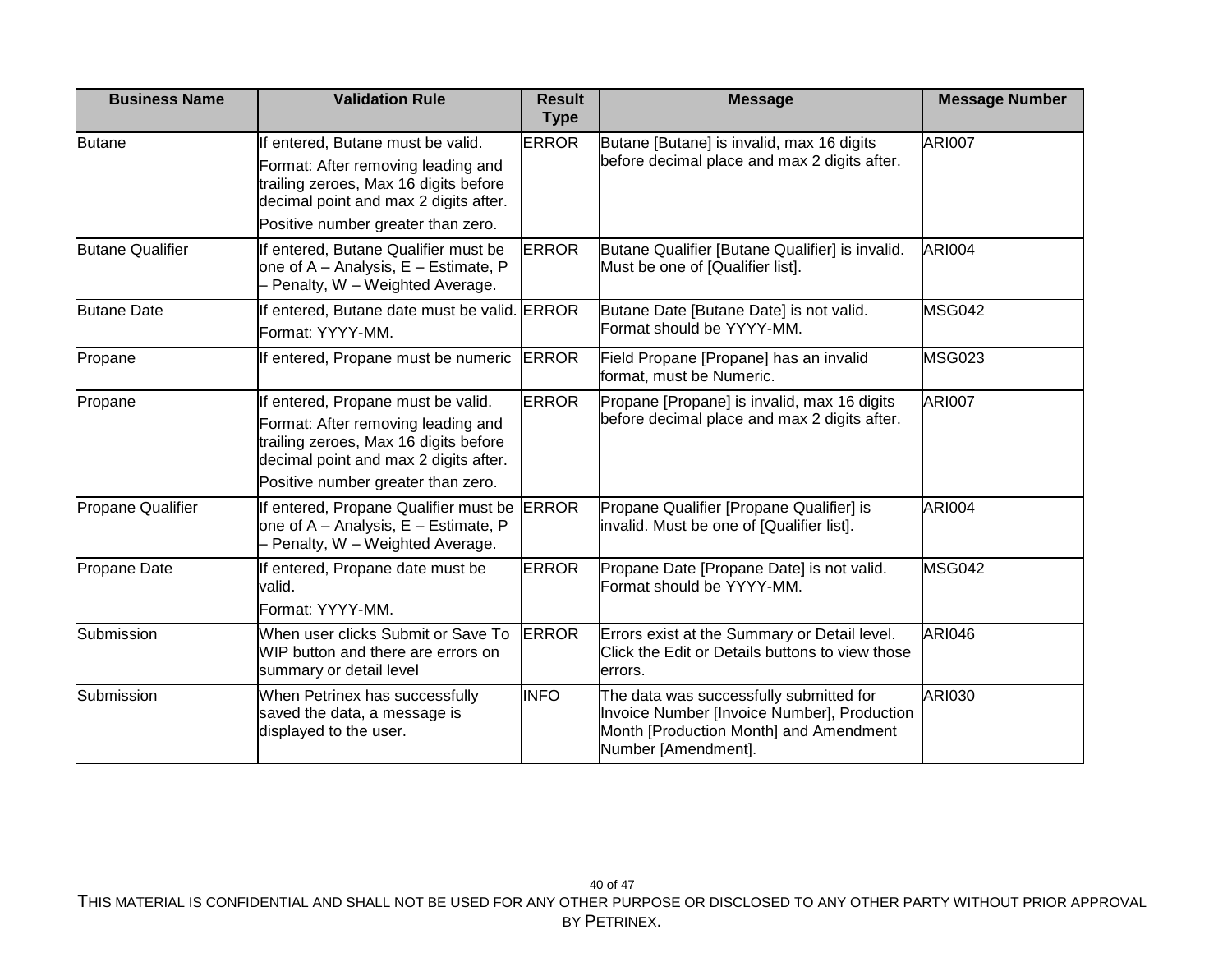#### <span id="page-40-0"></span>**8. EQUALIZATION INVOICE REQUIRED FIELDS SUMMARY**

 **Validations for Edit Equalization Invoice – Detail Fields**: the following table shows the required fields depending on the activity selected.

|               | Connected From/To<br><b>Facility</b> | From/To Facility | Volume                  | Description |
|---------------|--------------------------------------|------------------|-------------------------|-------------|
| <b>RECCON</b> | X                                    |                  | $\overline{\mathsf{x}}$ |             |
| <b>RECTRK</b> | X                                    | X                | X                       |             |
| <b>TRFIF</b>  | X                                    |                  | X                       |             |
| <b>TRFOF</b>  | X                                    |                  | X                       |             |

 $\bullet$ 

- **The Invoice Discrepancy report identifies discrepancies between the Invoice and the corresponding Shipper Balances. To do this, it uses the following fields on the Invoice:** 
	- o Submitting BA ID
	- o Shipper BA ID
	- o Production Month
	- o Submitting Facility ID
	- o Stream Type
	- o Activity (all activities)
	- o Connected From/To Facility ID and From/To Facility ID, as applicable
	- o Shipper Volume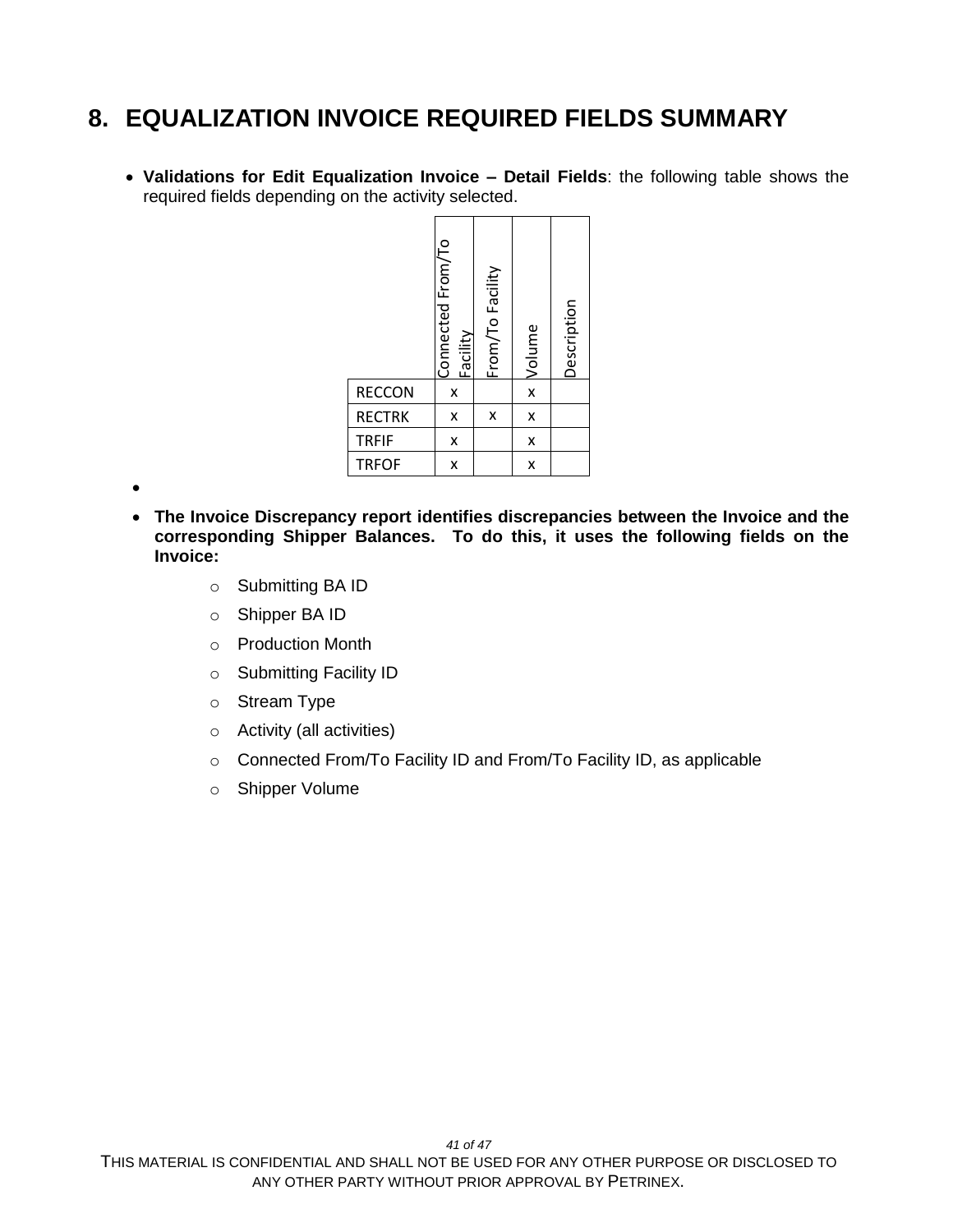### <span id="page-41-0"></span>**9. EQUALIZATION INVOICE DEFINITIONS**

| <b>Business Name</b>            | <b>Description</b>                                                                                                                                            |  |  |
|---------------------------------|---------------------------------------------------------------------------------------------------------------------------------------------------------------|--|--|
| <b>Key Fields</b>               |                                                                                                                                                               |  |  |
| Submitting BA ID                | BA identifier of the submitting BA. Taken from the granted BA key.                                                                                            |  |  |
| Submitting BA ID Province/State | The jurisdiction of the Submitting BA ID. AB or SK.                                                                                                           |  |  |
| <b>Invoice Number</b>           | Alphanumeric user-supplied invoice number.                                                                                                                    |  |  |
| Shipper BA ID                   | BA identifier of the shipper BA. APMC (0PMC) or its agent (Shell -<br>A6JG).                                                                                  |  |  |
| <b>Production Month</b>         | The production month of the Equalization Invoice.                                                                                                             |  |  |
| <b>Header Fields</b>            |                                                                                                                                                               |  |  |
| <b>Invoice Date</b>             | User-supplied invoice date.                                                                                                                                   |  |  |
| Payment Due Date                | User-supplied payment due date.                                                                                                                               |  |  |
| Amendment Number                | Petrinex-supplied amendment number for the submission. Available on<br>Query screen.                                                                          |  |  |
| <b>Received Date</b>            | Petrinex-supplied date of submission receipt. Available on Query<br>screen.                                                                                   |  |  |
| Contact - First Name            | First Name of submitting BA contact person.                                                                                                                   |  |  |
| Contact – Last Name             | Last Name of submitting BA contact person.                                                                                                                    |  |  |
| Contact - Email                 | Email address of submitting BA contact person.                                                                                                                |  |  |
| Contact - Phone                 | Phone number of submitting BA contact person.                                                                                                                 |  |  |
| Currency                        | Currency of invoice - either CAD or USD.                                                                                                                      |  |  |
| Admin Fees                      | Invoice-level admin fees.                                                                                                                                     |  |  |
| Subtotal                        | Invoice-level subtotal; should equal sum of all summary-level subtotal<br>amounts + invoice-level admin fees.                                                 |  |  |
| <b>Tax Code</b>                 | Tax code - GST, PST, HST, or UST.                                                                                                                             |  |  |
|                                 | Two tax rows are permitted.                                                                                                                                   |  |  |
| <b>Tax Amount</b>               | Tax amount for the given tax code.                                                                                                                            |  |  |
| Total                           | Invoice-level total; should equal sum of subtotal + all tax amounts.                                                                                          |  |  |
| Reference Code                  | Standard Petrinex 16 character reference field.                                                                                                               |  |  |
| <b>Summary Fields</b>           |                                                                                                                                                               |  |  |
| Submitting Facility ID          | Standard Petrinex facility identifier for a PL, TM, or CT facility.                                                                                           |  |  |
| <b>Stream Type</b>              | The stream type.                                                                                                                                              |  |  |
|                                 | Values are included in a code table and may include: CRW, HSO,<br>LSB, MSO, MSW, SHE, SLE, SO, CRD, C5+, LLB, WCB, F, BR, MBL,<br>CAL, ACR, SW, LSO, WCS, LLK |  |  |
| <b>Stream Differential</b>      | The differential for the entire stream at this submitting facility.                                                                                           |  |  |
| <b>Shipper Differential</b>     | The differential for the shipper's portion of the entire stream at this<br>submitting facility.                                                               |  |  |
| <b>Stream Density</b>           | The average density for the entire stream at this submitting facility.                                                                                        |  |  |
| <b>Stream Sulphur</b>           | The average sulphur for the entire stream at this submitting facility.                                                                                        |  |  |
| <b>Stream Volume</b>            | The volume of the entire stream at this submitting facility.                                                                                                  |  |  |

THIS MATERIAL IS CONFIDENTIAL AND SHALL NOT BE USED FOR ANY OTHER PURPOSE OR DISCLOSED TO ANY OTHER PARTY WITHOUT PRIOR APPROVAL BY PETRINEX.

*42 of 47*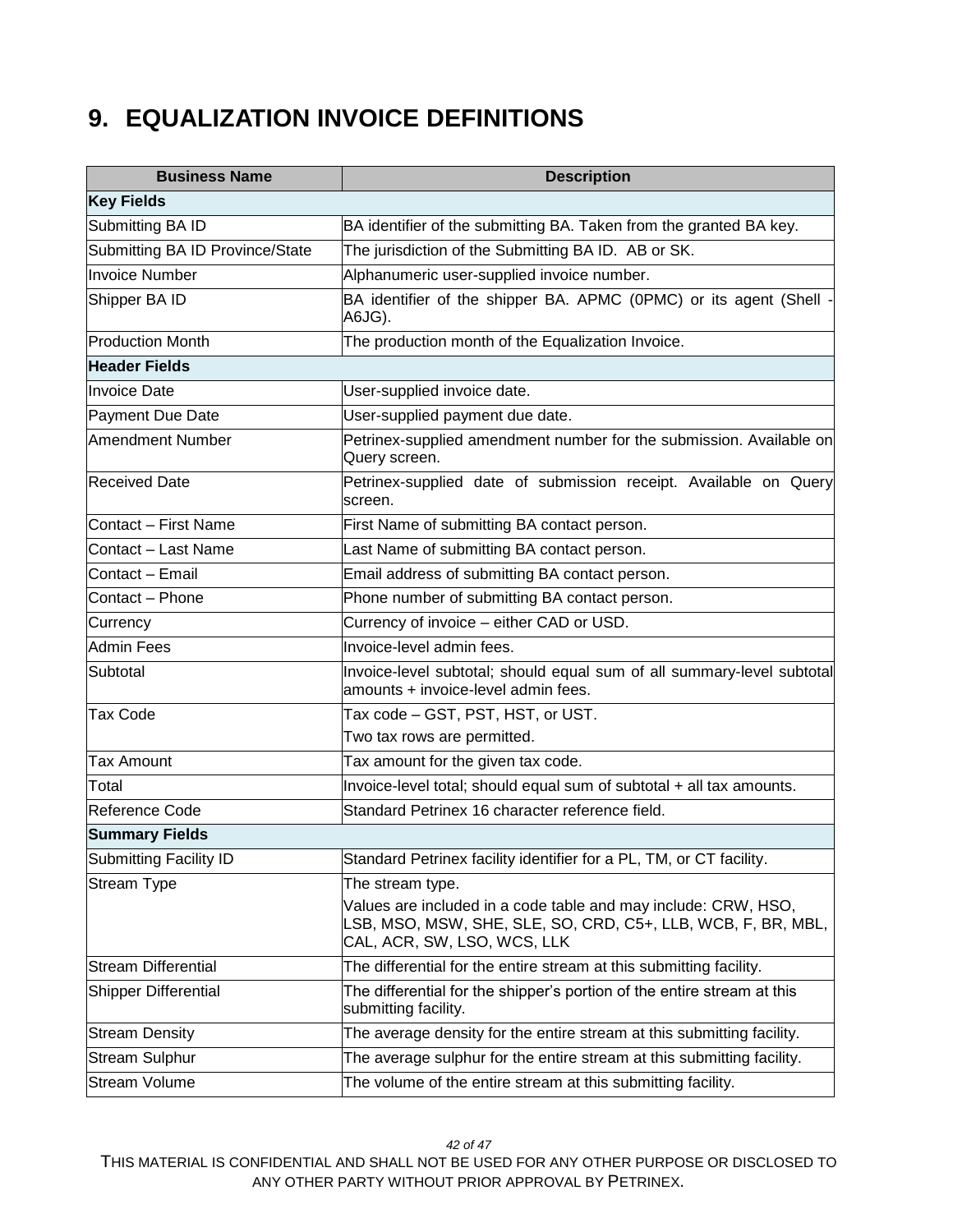| <b>Business Name</b>       | <b>Description</b>                                                                                                                                                                     |  |  |
|----------------------------|----------------------------------------------------------------------------------------------------------------------------------------------------------------------------------------|--|--|
| <b>Stream Value</b>        | The value of the entire stream at stream differential at this submitting<br>facility.                                                                                                  |  |  |
| Shipper Volume             | The volume of the shipper's portion of the entire stream at this<br>submitting facility.                                                                                               |  |  |
| <b>Shipper Value</b>       | The value of the shipper's portion of the entire stream at shipper<br>differential at this submitting facility.                                                                        |  |  |
| Subtotal                   | The shipper's cost to pay, or be paid, at this submitting facility.<br>Difference between shipper's value at stream differential and the<br>shipper's value at shipper's differential. |  |  |
| <b>Detail Fields</b>       |                                                                                                                                                                                        |  |  |
| Activity                   | The activity or fee type related to the Equalization Invoice detail row.                                                                                                               |  |  |
|                            | For example: RECCON, RECTRK, etc.                                                                                                                                                      |  |  |
|                            | See Appendix A for details.                                                                                                                                                            |  |  |
| <b>Description</b>         | User-supplied detail row description.                                                                                                                                                  |  |  |
| Connected From/To Facility | The connected from/to facility identifier from which a volume was<br>transferred.                                                                                                      |  |  |
|                            | Standard Petrinex facility identifier.                                                                                                                                                 |  |  |
| From/To Facility           | The from/to facility identifier to which a volume was transferred.                                                                                                                     |  |  |
|                            | Used in conjunction with RECTRK activity.                                                                                                                                              |  |  |
|                            | Standard Petrinex facility identifier.                                                                                                                                                 |  |  |
| Differential               | Differential of detail row. 6 decimal places.                                                                                                                                          |  |  |
| <b>Stream Volume</b>       | Volume of the stream for the detail row. 1 decimal place.                                                                                                                              |  |  |
| <b>Stream Value</b>        | Value of the stream for the detail row. 1 decimal place. Stream Volume<br>* Differential.                                                                                              |  |  |
| Shipper Volume             | Volume of the shipper's portion of the stream for the detail row. 1<br>decimal place.                                                                                                  |  |  |
| Shipper Value              | Value of the shipper's portion of the stream for the detail row. 1<br>decimal place. Shipper Volume * Differential.                                                                    |  |  |
| Density                    | Density of the stream for the detail row. 1 decimal place.                                                                                                                             |  |  |
| <b>Density Qualifier</b>   | Density qualifier of the stream for the detail row. A, E, P, or W.                                                                                                                     |  |  |
| <b>Density Date</b>        | Density sample date of the stream for the detail row. YYYY-MM.                                                                                                                         |  |  |
| Sulphur                    | Sulphur of the stream for the detail row. 2 decimal places.                                                                                                                            |  |  |
| Sulphur Qualifier          | Sulphur qualifier of the stream for the detail row. A, E, P, or W.                                                                                                                     |  |  |
| <b>Sulphur Date</b>        | Sulphur sample date of the stream for the detail row. YYYY-MM.                                                                                                                         |  |  |
| <b>Butane</b>              | Butane of the stream for the detail row. 2 decimal places.                                                                                                                             |  |  |
| <b>Butane Qualifier</b>    | Butane qualifier of the stream for the detail row. A, E, P, or W.                                                                                                                      |  |  |
| <b>Butane Date</b>         | Butane sample date of the stream for the detail row. YYYY-MM.                                                                                                                          |  |  |
| Propane                    | Propane of the stream for the detail row. 2 decimal places.                                                                                                                            |  |  |
| Propane Qualifier          | Propane qualifier of the stream for the detail row. A, E, P, or W.                                                                                                                     |  |  |
| Propane Date               | Propane sample date of the stream for the detail row. YYYY-MM.                                                                                                                         |  |  |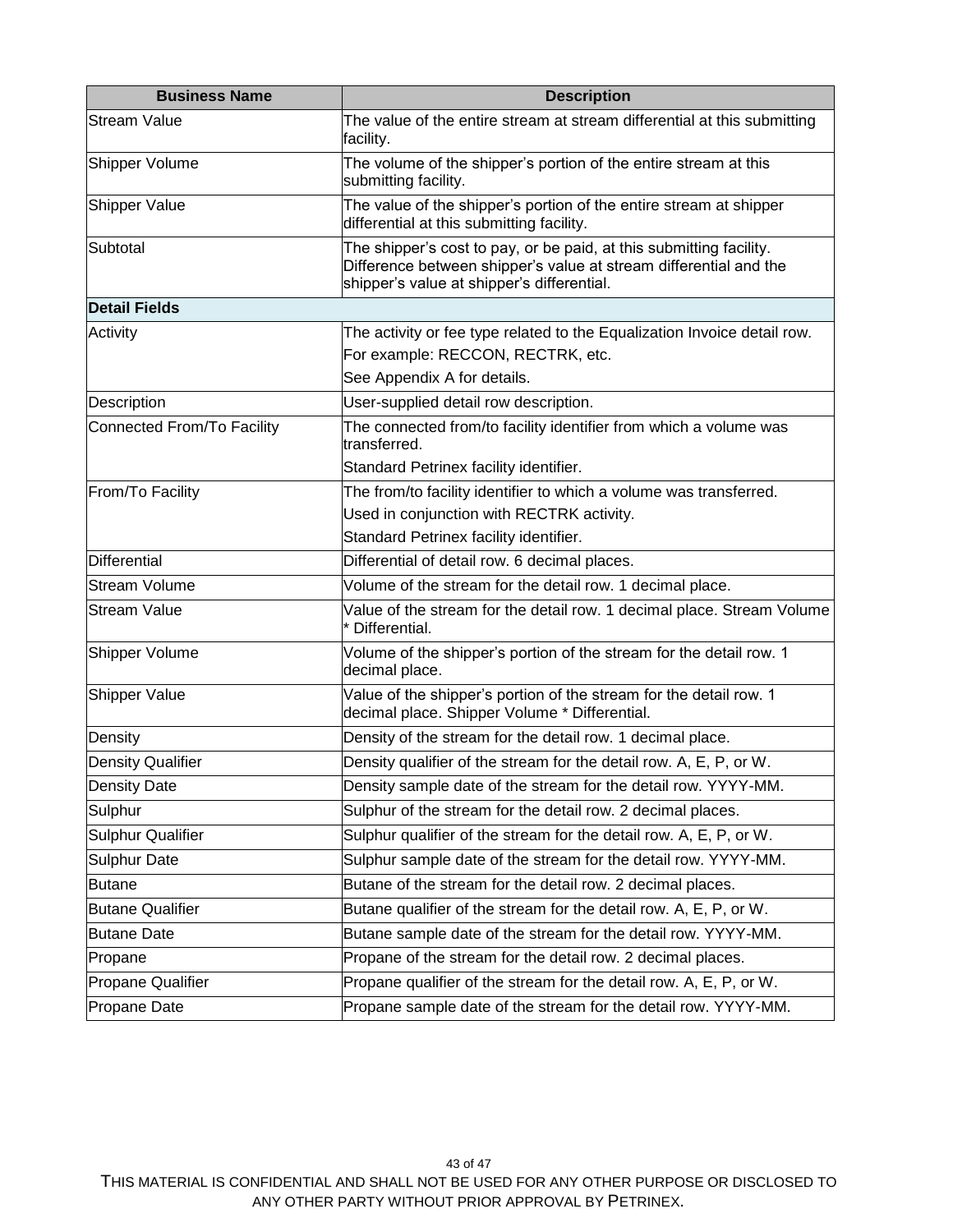### **APPENDIX A - ACTIVITIY CODES**

<span id="page-43-0"></span>

| <b>Activity Code</b> | <b>SSI</b> | <b>Tariff</b> | EQ | <b>Activity description</b>           |
|----------------------|------------|---------------|----|---------------------------------------|
| <b>DILUENT</b>       | X          | X             |    | <b>Diluent</b>                        |
| <b>EDI</b>           | X          | X             |    | <b>EDI Fee</b>                        |
| <b>LOSSCR</b>        | X          | X             |    | <b>Loss Allowance Credit</b>          |
| LOWVOL               | X          |               |    | Low Volume Surcharge                  |
| <b>OTHER</b>         | X          | X             |    | Other                                 |
| <b>OVRSHRT</b>       |            | X             |    | <b>Allocated Metering Differences</b> |
| <b>RECCON</b>        | X          | X             | X. | <b>Receipt Connected</b>              |
| <b>RECTRK</b>        | X          | X             | X. | <b>Receipt Trucked</b>                |
| <b>TAF</b>           | X          | X             |    | <b>Transfer Admin Fee</b>             |
| <b>TRFIF</b>         | X          | X             | X  | Transfer In Facility                  |
| <b>TRFIS</b>         | X          |               |    | <b>Transfer In Shipper</b>            |
| <b>TRFOF</b>         |            |               | X  | <b>Transfer Out Facility</b>          |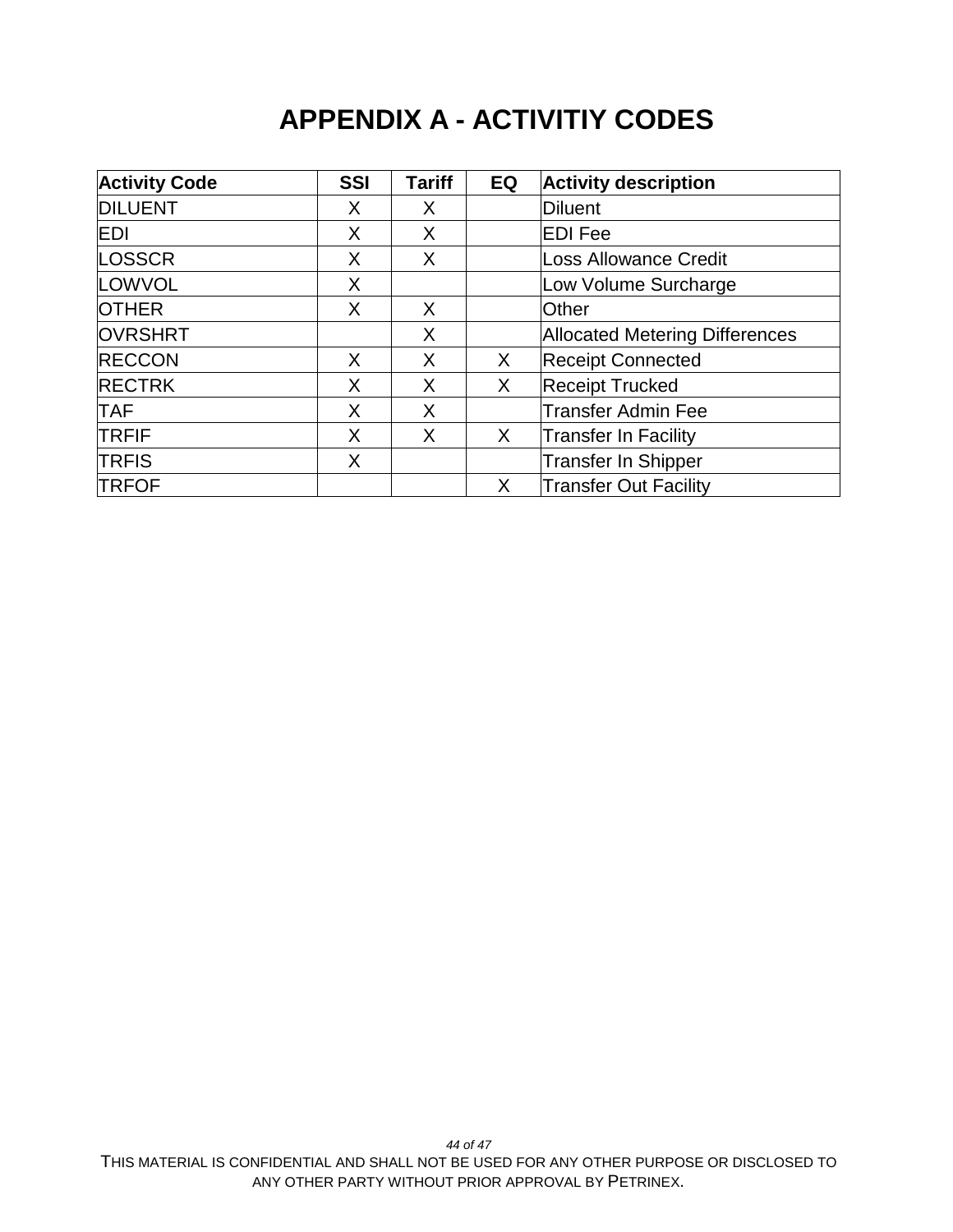## **APPENDIX B - DEDUCTION CODES**

#### <span id="page-44-0"></span>*Single Shipper Invoice Only*

| <b>Activities</b>                      | <b>Deduction Code</b> | <b>Deduction description</b> |
|----------------------------------------|-----------------------|------------------------------|
| RECCON, RECTRK, TRFIF                  | <b>EDI</b>            | <b>EDI Fee</b>               |
| <b>RECCON, RECTRK, TRFIF</b>           | <b>FIRMSRV</b>        | <b>Firm Service Fees</b>     |
| RECCON, RECTRK, TRFIF                  | <b>LOSS</b>           | Loss Allowance               |
| <b>TRFIS</b>                           | <b>MKTDIFF</b>        | <b>Market Differential</b>   |
| RECCON, RECTRK, TRFIF,<br><b>TRFIS</b> | <b>OTHER</b>          | Other                        |
| <b>RECCON, RECTRK, TRFIF</b>           | <b>QUALITY</b>        | <b>Quality Adjustment</b>    |
| <b>RECCON, RECTRK, TRFIF</b>           | <b>TARIFF</b>         | Tariff                       |
| <b>TRFIS</b>                           | WADF1                 | WADF1                        |
| <b>TRFIS</b>                           | WADF <sub>2</sub>     | WADF <sub>2</sub>            |
| <b>RECCON, RECTRK, TRFIF</b>           | OTHER <sub>2</sub>    | Other                        |
| <b>RECCON, RECTRK, TRFIF</b>           | OTHER <sub>3</sub>    | Other                        |
| <b>RECCON, RECTRK, TRFIF</b>           | OTHER4                | Other                        |
| <b>RECCON, RECTRK, TRFIF</b>           | OTHER5                | Other                        |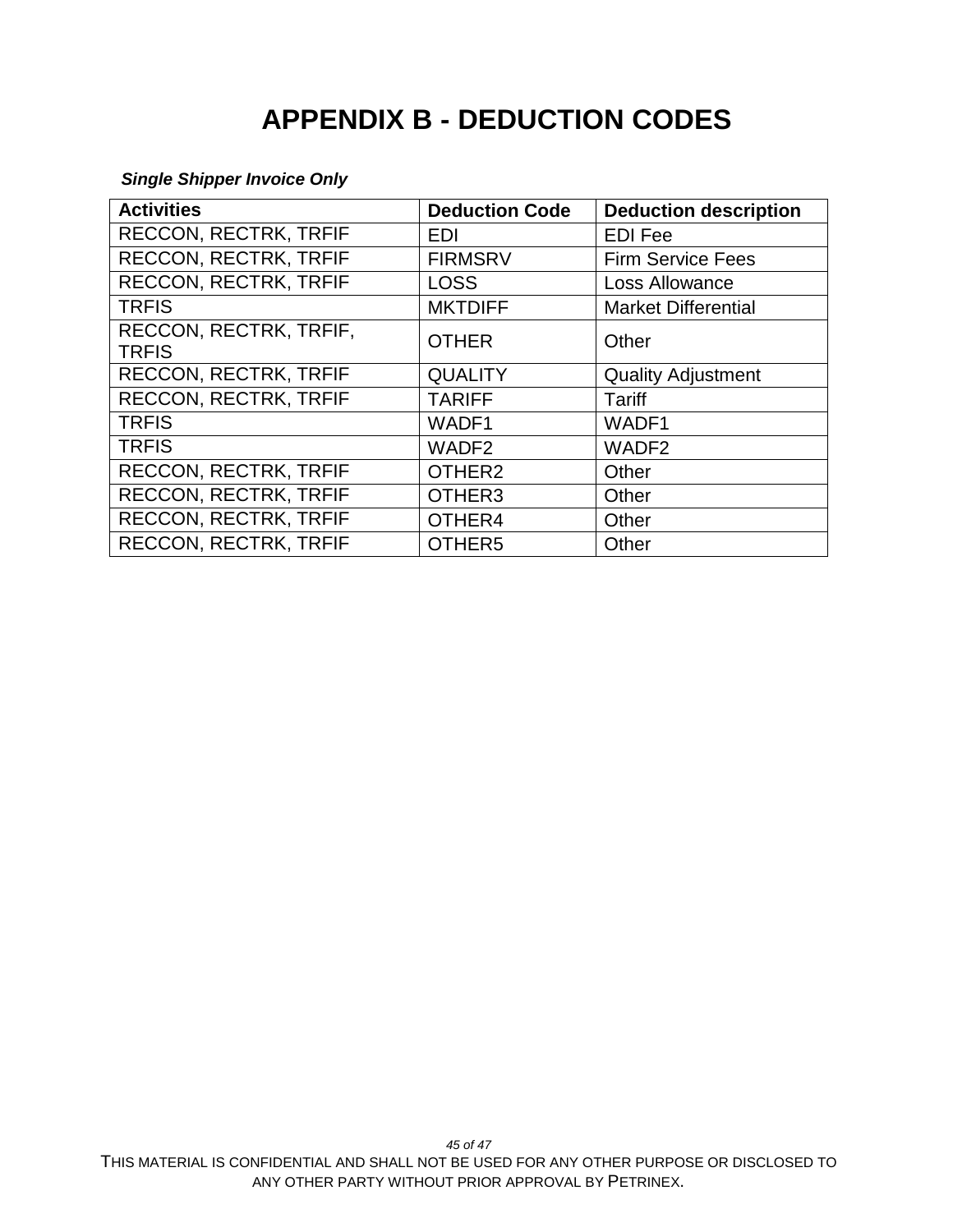# **APPENDIX C - BC FACILITIES AND OPERATORS**

<span id="page-45-0"></span>The following BC facilities and their operators will be supported by this project:

| <b>Facility Name</b>                   | <b>BC Facility ID</b> | <b>Operator Name</b> | <b>AB</b><br><b>Operator</b><br>ID | <b>APMC Reporting</b><br>Flag       |
|----------------------------------------|-----------------------|----------------------|------------------------------------|-------------------------------------|
| <b>Boundary Lake Terminal</b>          | BC TM 0007341         | Tervita              | 0NZ1                               | Single Shipper<br>invoice           |
| <b>Boundary Lake Custom</b><br>Treater | BC CT 0007341         | Tervita              | 0NZ1                               | Single Shipper<br>invoice           |
| Secure Dawson Creek FST                | BC OM 0008633         | Secure Energy        | A267                               | No Charge                           |
| <b>BC Light</b>                        | BC PT 0000500         | Pembina              | 0205                               | Tariif and/or Eq<br><b>I</b> nvoice |
| <b>Boundary Lake</b>                   | BC PT 0000400         | Pembina              | 0205                               | Tariif and/or Eq<br><b>I</b> nvoice |
| <b>Plateau Delivery</b>                | BC PT 0000300         | Pembina              | 0205                               | No Charge                           |
| <b>Taylor Terminal</b>                 | BC PT 0000444         | Pembina              | 0205                               | No Charge                           |

**NOTE:** Petrinex will display the BC Facility ID and the Facility Name on the Single Shipper Invoice screens as detailed above. Location information for BC facilities will be blank. This list is subject to change.